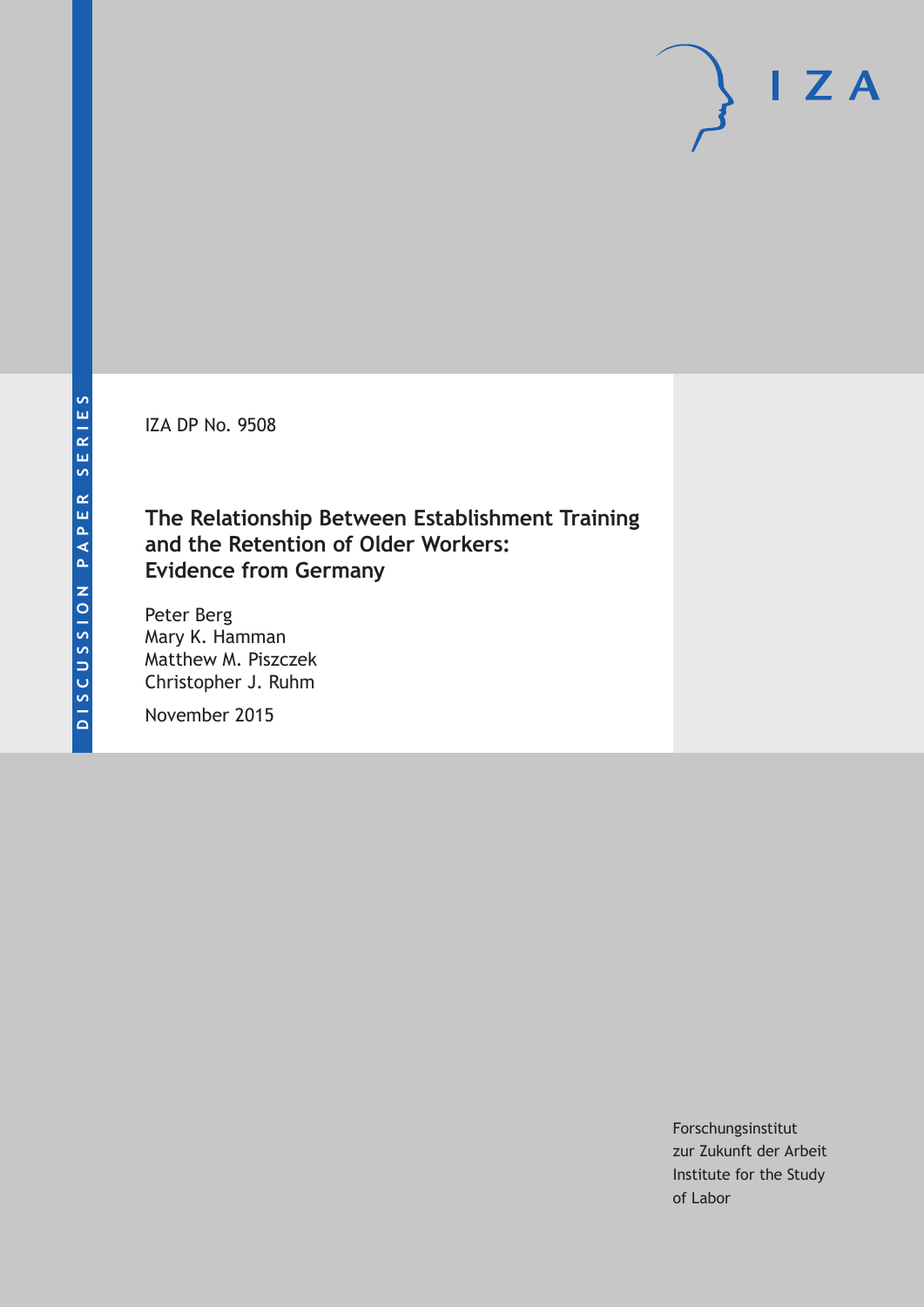# **The Relationship Between Establishment Training and the Retention of Older Workers: Evidence from Germany**

### **Peter Berg**

*Michigan State University* 

### **Mary K. Hamman**

*University of Wisconsin La Crosse* 

### **Matthew M. Piszczek**

*University of Wisconsin Oshkosh*

### **Christopher J. Ruhm**

*University of Virginia and IZA* 

Discussion Paper No. 9508 November 2015

IZA

P.O. Box 7240 53072 Bonn **Germany** 

Phone: +49-228-3894-0 Fax: +49-228-3894-180 E-mail: iza@iza.org

Any opinions expressed here are those of the author(s) and not those of IZA. Research published in this series may include views on policy, but the institute itself takes no institutional policy positions. The IZA research network is committed to the IZA Guiding Principles of Research Integrity.

The Institute for the Study of Labor (IZA) in Bonn is a local and virtual international research center and a place of communication between science, politics and business. IZA is an independent nonprofit organization supported by Deutsche Post Foundation. The center is associated with the University of Bonn and offers a stimulating research environment through its international network, workshops and conferences, data service, project support, research visits and doctoral program. IZA engages in (i) original and internationally competitive research in all fields of labor economics, (ii) development of policy concepts, and (iii) dissemination of research results and concepts to the interested public.

IZA Discussion Papers often represent preliminary work and are circulated to encourage discussion. Citation of such a paper should account for its provisional character. A revised version may be available directly from the author.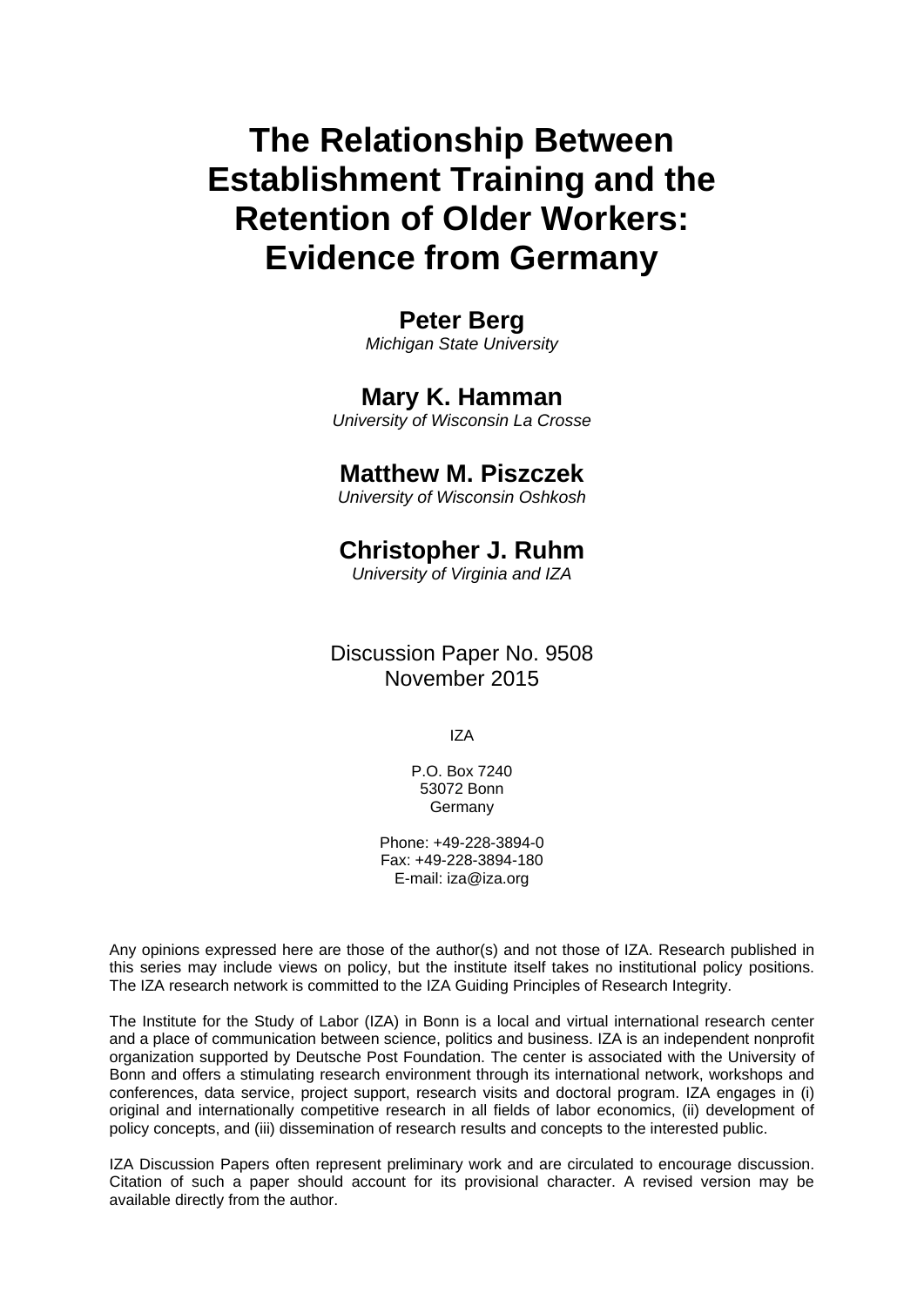IZA Discussion Paper No. 9508 November 2015

## **ABSTRACT**

## **The Relationship Between Establishment Training and the Retention of Older Workers: Evidence from Germany**

In the coming years, a substantial portion of Germany's workforce will retire, making it difficult for businesses to meet human capital needs. Training older workers may be a successful strategy for managing this demographic transition. This study examines relationships between establishment training programs, wages, and retirement among older men and women. Using unique matched establishment-employee data from Germany, the authors find that when establishments offer special training programs targeted at older workers, women – and especially lower wage women – are less likely to retire. Results suggest this relationship may be due to greater wage growth. For men, findings suggest establishment offer of inclusion in standard training programs may improve retention of low wage men, but analysis of pre-existing differences in establishment retirement patterns suggests this relationship may not be causal. Our research suggests targeted training programs likely play an important role in retaining and advancing careers of low wage older women.

JEL Classification: J20, J24, J26

Keywords: workforce training, retirement, establishment training

Corresponding author:

Christopher J. Ruhm Frank Batten School of Leadership and Public Policy University of Virginia 204 Garrett Hall, 235 McCormick Rd. P.O. Box 400893 Charlottesville, VA 22904-4893 USA E-mail: ruhm@virginia.edu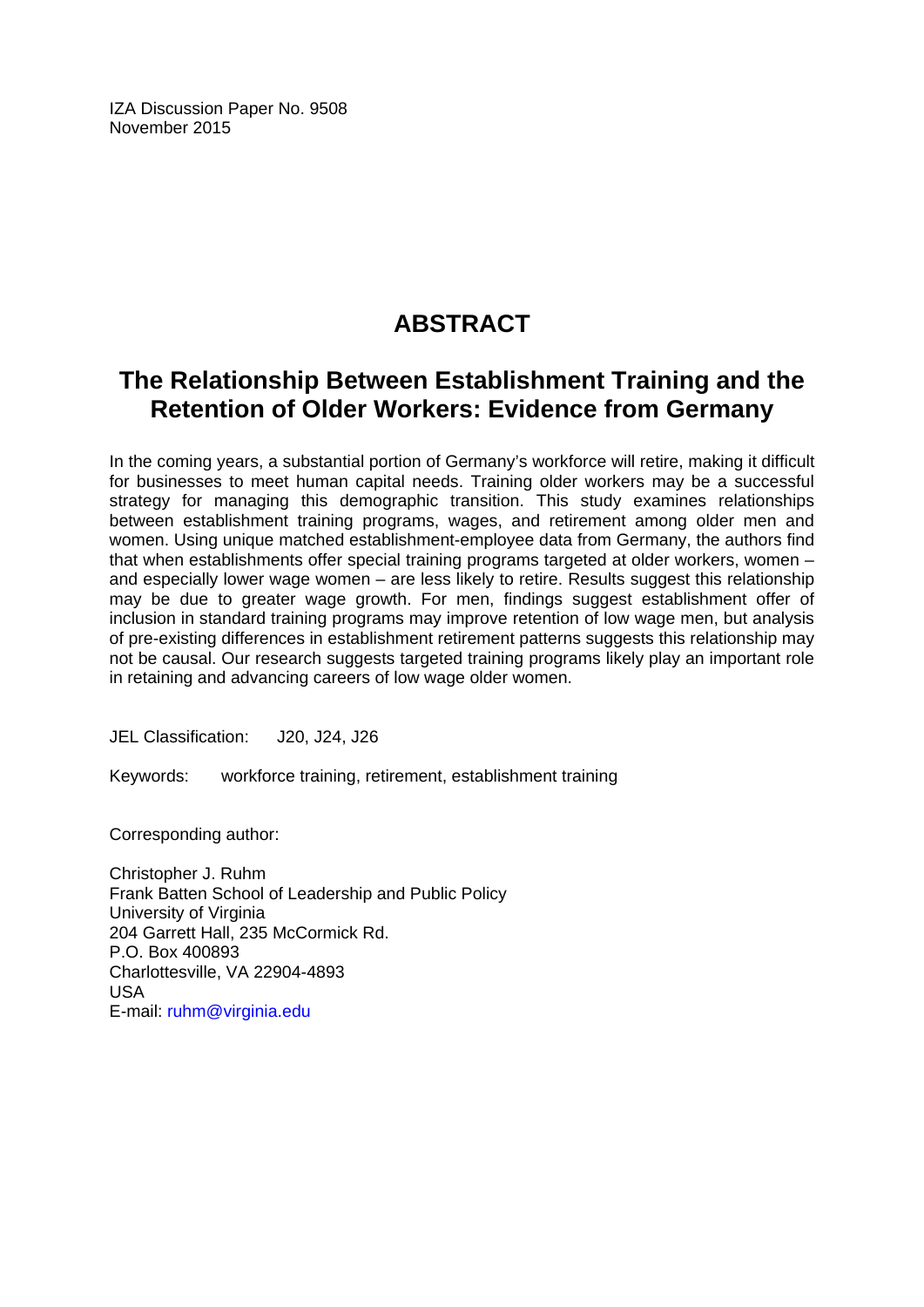The aging of populations in many developed countries has significant implications for working populations and the age composition of workforces within organizations. Driven primarily by increased life expectancy and declining birth rates, these demographic trends are consistent across developed economies (Danson 2007). Germany in particular is Europe's "first and biggest test of the problems caused by an ageing and declining population" and is predicted to lose five million workers due to aging over the next 15 years (a 12.5 % decline), with immigration and new entry into the labor force by younger workers expected to fill only a small portion of this gap (Elliott & Kollewe 2011). Germany's overall population will shrink 18.8% by 2060 (Eurostat 2011), and the working age population (15-64 years old) could fall by 35% (Wanger, Weber, & Fuchs 2013). By the end of the current decade workers over age 50 will constitute 40% of the labor force (Buss & Kuhlmann 2013). As the largest economy in Europe, Germany's continued economic success is critical to Europe and the global economy. With an unemployment rate under 6%, an aging population, and a shrinking labor force, German firms must confront how they develop and make use of the knowledge, skills, and abilities of their older workers.

Facing an aging workforce, German policymakers have encouraged people to work longer by gradually raising the age at which workers can obtain full pension benefits (Börschsupan & Wilke 2003). At the same time, German employers are making use of various human resource practices to discourage early retirements or extend working lives. For example, German corporation BASF has launched the "Generations@Work" initiative, engaging its employees in life-long training, human resource development, health management, ergonomics, work-life balance, and flexible working hours (Blau 2011). Agreements negotiated between the chemical industry and the industry trade union include a "demography fund" to support a variety of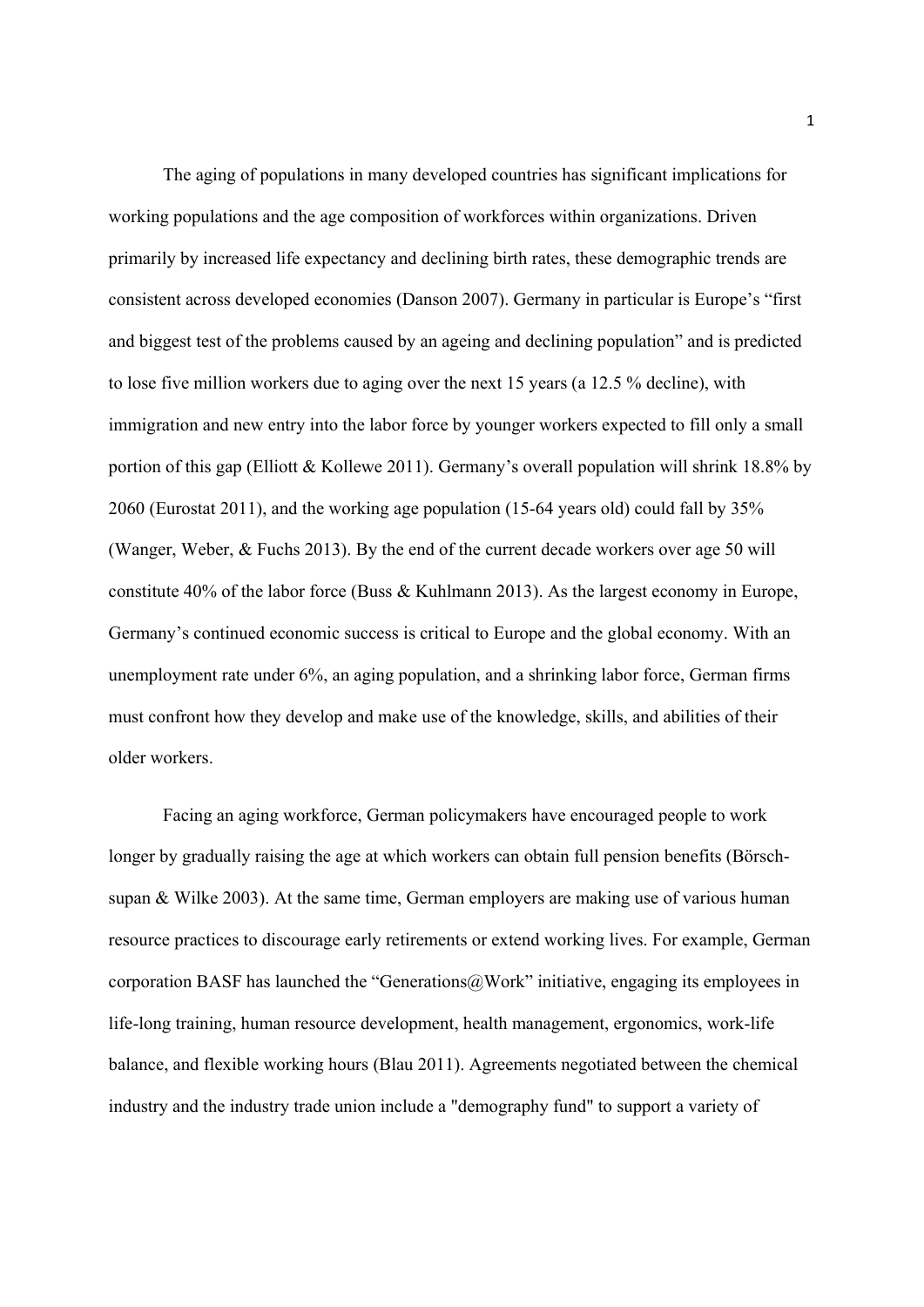practices related to management of older workers, including training. Yet, there is limited research on the role workplace policies and practices play in encouraging or discouraging longer work lives or about the mechanisms through which such practices operate (Dietz & Walwei 2011; Paullin & Whetzel 2012; Schlick, Frieling, & Wegge 2013).

This paper focuses on the relationship between employer provided training and the retention and wages of older workers. The few previous studies examining these relationships obtain inconsistent findings and several important questions remain regarding this link. First, what is the mechanism through which training promotes longer working lives? There are a variety of theories that are used to explain this relationship, including human capital theory and psychological theories about changing work motives over the life cycle. We expand these perspectives by arguing that training's effect on the retention of older workers will vary across the wage distribution. Second, establishments that offer training to their older workers may adopt different approaches to training delivery. They could focus on involving their older workers in the standard training programs offered to the rest of their workforce, or they could create targeted training programs especially designed for older workers. Is one better than the other for improving retention? Third, to what extent does the effect of training on retention differ by gender? There are gender differences in labor market experiences and acquisition of human capital over the life-cycle, suggesting that the response to training near the end of one's working life may also differ between men and women.

We use data from the 2002, 2006, and 2008 Linked Employer-Employee Dataset (LIAB) of the German Institute for Employment Research (IAB), which combines survey data for a large, stratified random sample of German establishments with social security records for all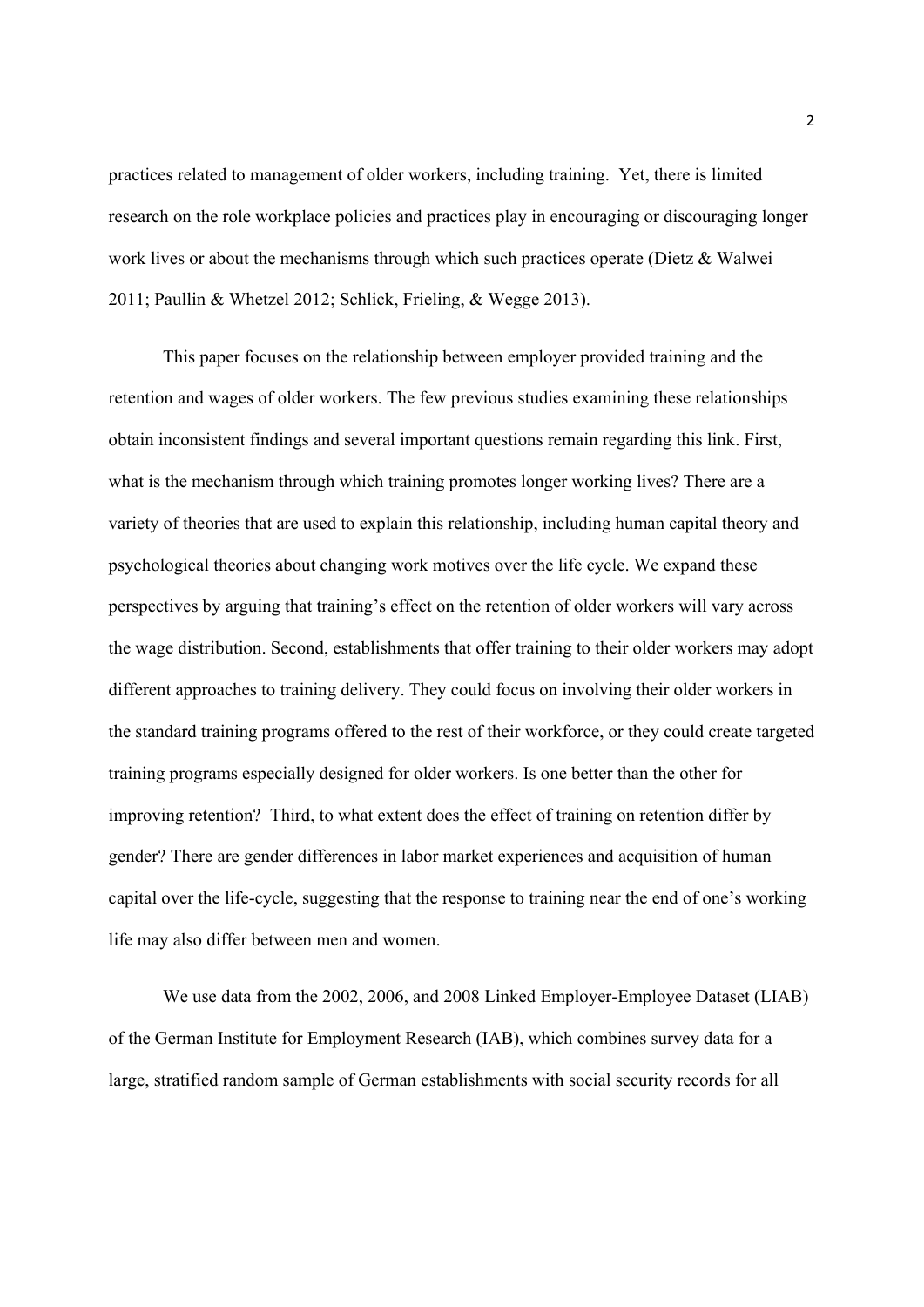establishment employees covered by the social security system: approximately 80% of the German work force.

#### **Literature Review**

#### **Training and retention of older workers: Existing evidence**

Studies across the age spectrum show a positive link between training and retention in the overall workforce (Hausknecht & Trevor 2010; Heavey, Holwerda, & Hausknecht 2013), but the few empirical studies focused on older workers have yielded conflicting results. Picchio and van Ours (2012), using data from 7,257 individuals from 1996-2001 in the European Community Household Panel , found that training led to greater worker retention in the Netherlands for workers aged 50-64. Herrbach, Mignonac, Vandenberghe, and Negrini (2009) use individual survey data from a sample of 514 late career managers to examine the relationship between training and retirement timing and also found a positive relationship between training and retention. Similarly, in a study of older professionals and nurses, Armstrong-Stassen and Ursel (2009) found that employer engagement in training and development practices negatively influenced workers' intention to turnover. Furthermore, they found that this relationship was partly mediated by perceived organizational support.

Using the European Household Panel, Fourage and Schils (2009) observed that training participation rates were positively associated with labor market participation rates in Europe, but that some early retirement schemes discouraged training participation and that this relationship varied considerably by country. In a study of older Dutch public sector employees, Montizaan, Coervers, and De Grip (2010) found that employees who recently experienced an increase in pensionable age were more likely to participate in training. Boockmann, Fries, and Goebel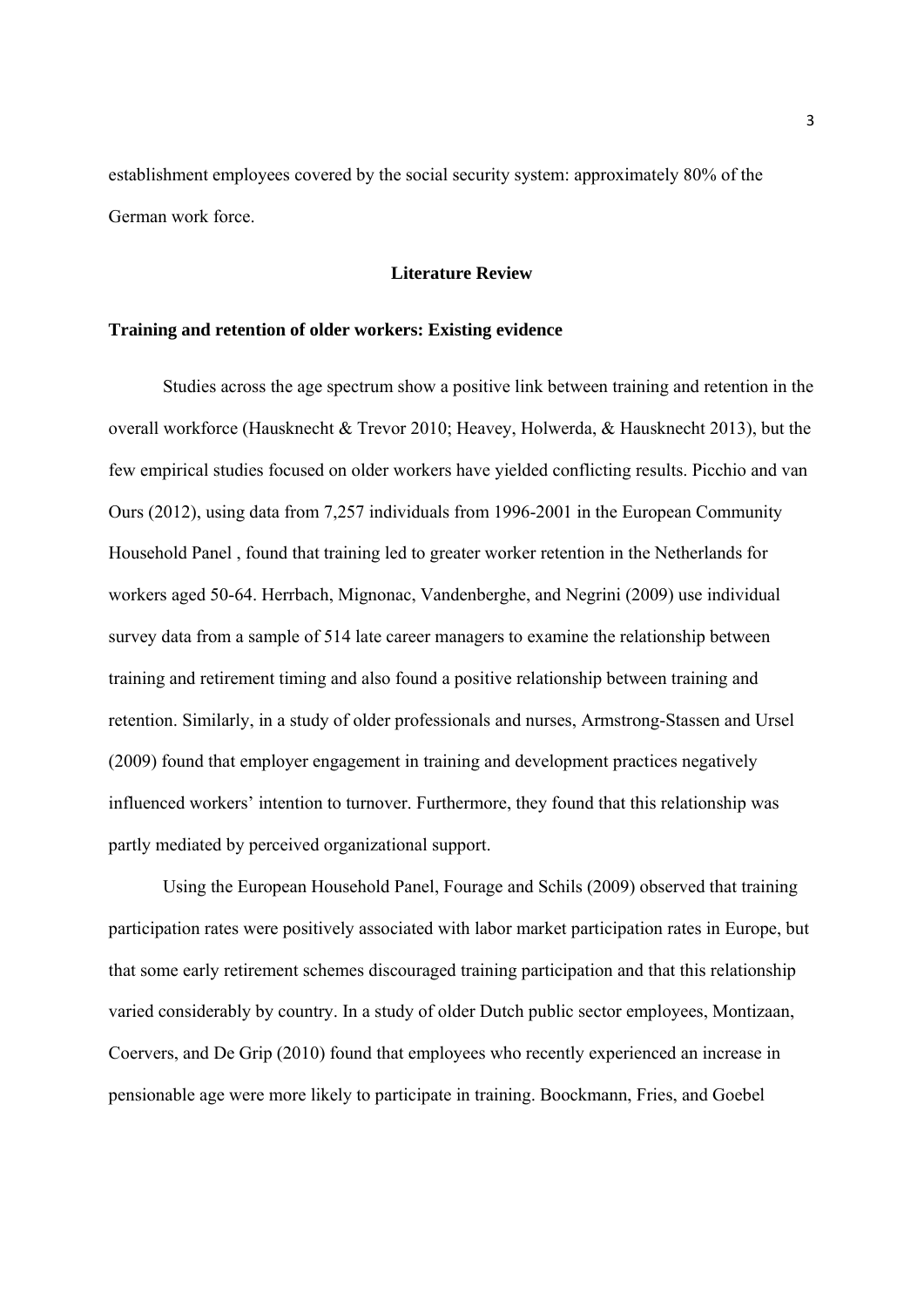(2012) found no relationship between either standard or specific training on the exit rates of 40- 65 year old employees. Similarly, Kristensen (2012) concluded there is only a small relationship between general training through the lifespan and working life duration, and argued it was not large enough to justify government-funded training programs.

Many of the previous studies have limitations that may explain some of the conflicting findings and why understanding the relationship between training and retention of older workers is difficult. Picchio and van Ours (2012) measure training as whether or not the worker participated in firm training the previous year. Therefore, their analysis provides an estimate of the effect of training among the trained; however this estimate misses any workers who may have retired to avoid the training. Herrbach, Mignonac, Vandenberghe, and Negrini (2009) use a measure of training availability but their measure confounds the availability of any sort of training with the efficacy of the training.<sup>1</sup> The analysis from Armstrong-Stassen and Ursel (2009) focused only on managerial, professional, and nursing occupations. In addition, they do not measure training or retirement directly. They rely on employee perceptions of whether their organization is currently engaged in training activities and employees' *intention* to keep working.

Boockmann, Fries, & Goebel (2012) used a smaller version of the LIAB dataset that was limited to a random draw of 300 establishments. Although they found no relationship between establishment training and employee retention, they do not control for the overall rate of training participation among workers within the establishment. This may be an important omission because firms that train older workers may also have higher rates of training throughout the

<sup>1</sup> Respondents use a 5 point Likert scale to rate the availability of training opportunities that are "adapted to their needs", "extend their computer skills", "develop their management skills", and "continuously update their skills." But respondents are not asked to rate the availability of any training opportunities. Therefore, it is possible that respondents who were offered ineffective training or training that did not address the specific skills asked about in the survey would be coded in the same way as respondents who did not receive any training opportunities. Furthermore, the sample consisted only of managers and the relationship between training practices and retention behavior may vary by occupation.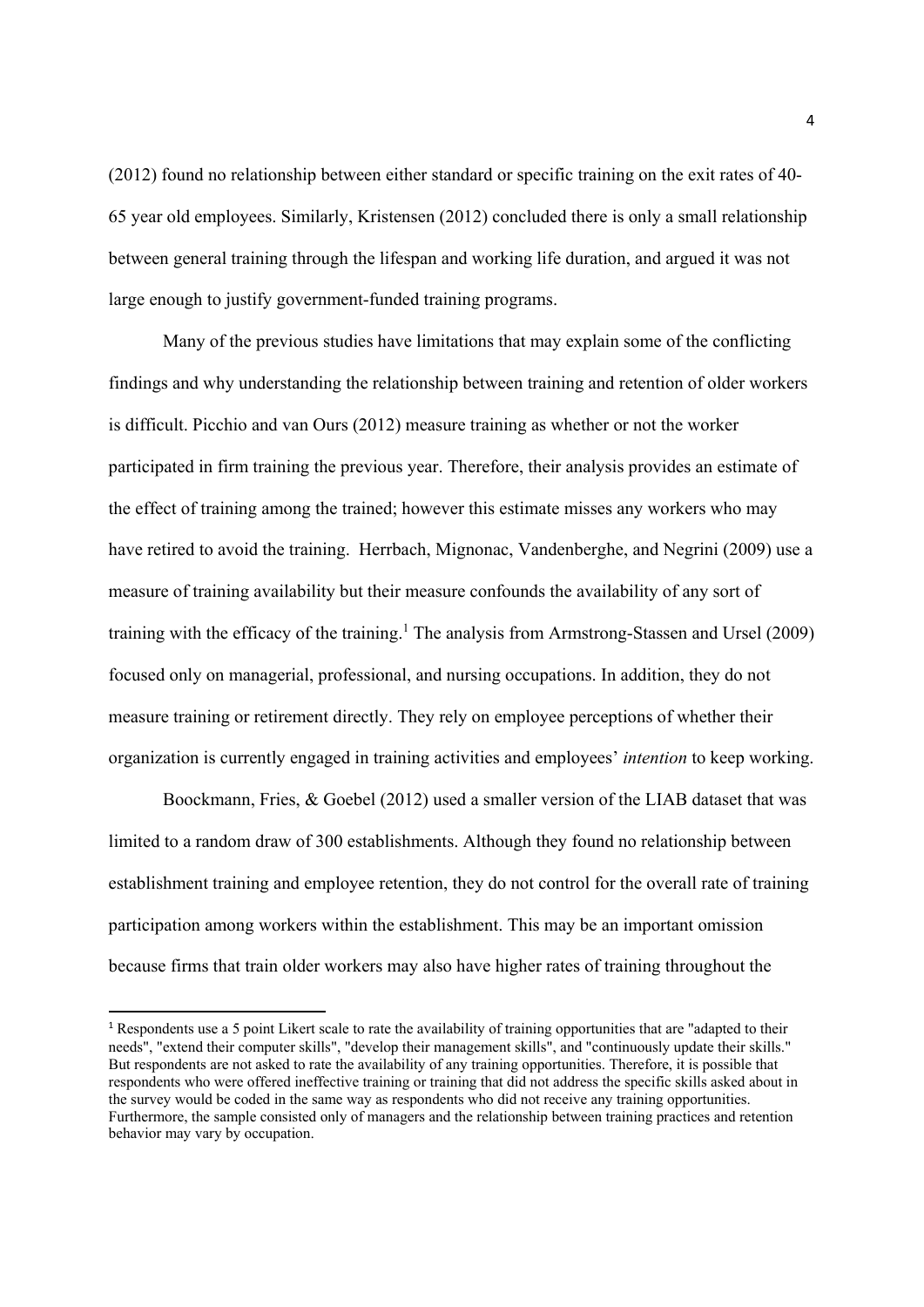organization, offer better quality training, or be more invested in employee development in general. Moreover, this study does not investigate the mechanisms through which training is thought to affect older worker retention.

Our work addresses gaps in this literature in several ways. We use a broader representative sample of establishments with greater statistical power, incorporate controls for the amount of training participation occurring throughout the establishment workforce, investigate potential differences in effects by gender, and focus on discerning the mechanism by which training affects older worker retention. With regard to this last point, we examine joint effects of training practices, and how they may operate in conjunction with other establishment practices for older workers. In addition, we explore wages as a likely mechanism for explaining the relationship between training and retention of older workers.

#### **Establishment Training Practices and Other Practices for Older Workers**

Establishments that train their older workers face a choice. They can offer programs that include older workers in a standard training program designed for their entire workforce, offer targeted training programs, or use some combination of these two delivery strategies. This decision may influence both the effectiveness of the training itself and any relationship with retention.

Psychological research indicates that training programs vary in effectiveness from one individual to another (Ford & Oswald 2003) and that training interventions are more effective when designed specifically for individuals or groups of similar individuals (Beier 2012). Older workers may benefit more from some training methodologies than from others (Callahan, Kiker, & Cross 2003). As people age, they experience a reorganization of traits and skills: cognitive processing speed slows whereas knowledge-related abilities grow (Kanfer & Ackerman 2004).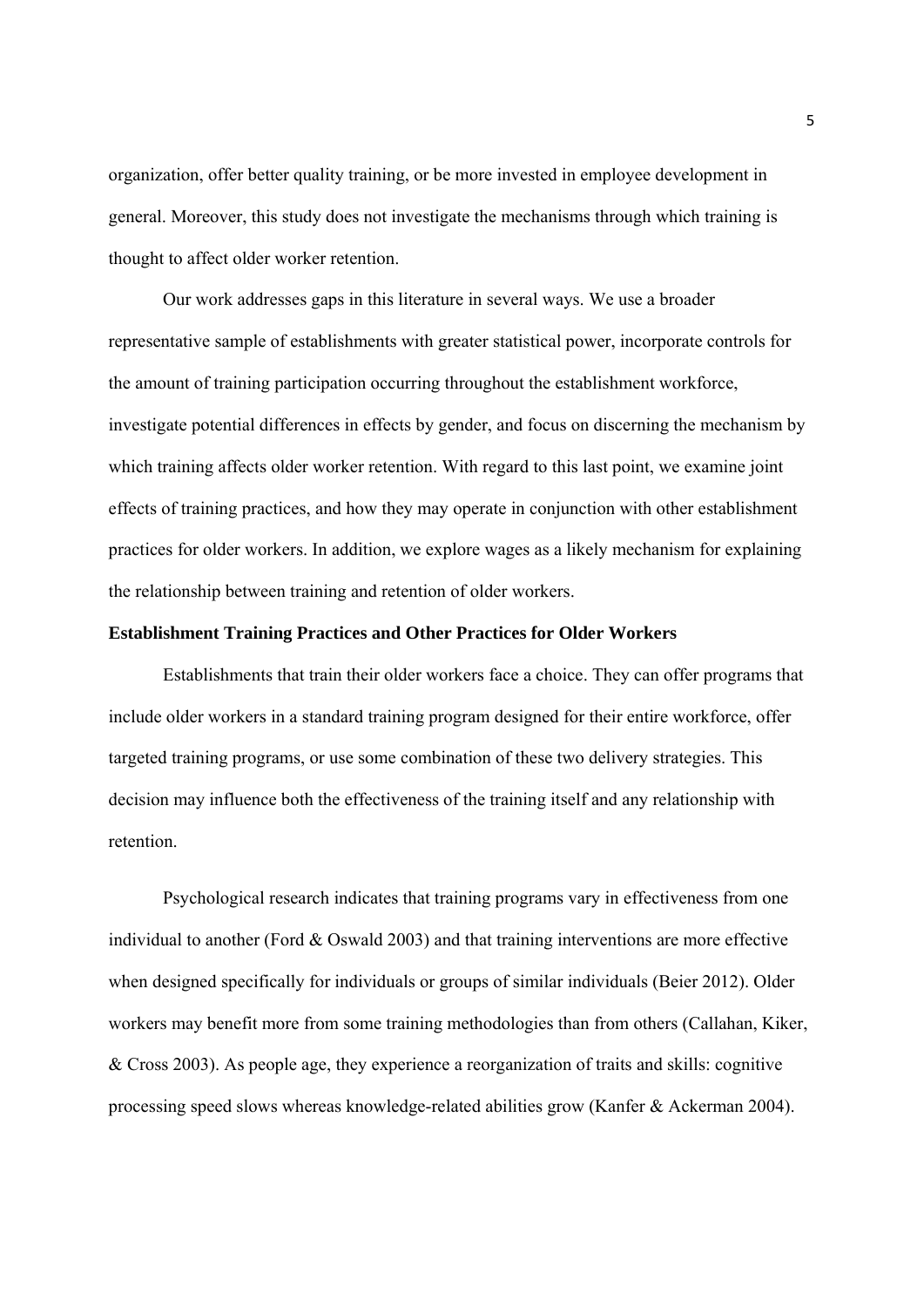Several studies in the organizational psychology training literature suggest that training targeted specifically toward older workers is more effective for them, providing more extensive human capital development and, arguably, a stronger positive relationship with wages (Charness, Kelley, Bosman, & Mottram 2001; Hedge, Borman, & Lammlein 2006; Sterns & Doverspike 1988; Sterns 1986). Based on this literature, we expect establishments that offer targeted training programs, whether in combination with involvement in standard training or as the only training practice for older workers, to have higher older worker retention rates (i.e., lower retirement rates).

Other practices may also encourage longer working lives, either individually or as part of a system of human resources (HR) practices. These include reduced performance requirements, mixed-age work teams, special equipment for older workers, and partial retirement allowing older workers to reduce their work hours before retiring. Because HR practices offered in bundles may have synergistic effects (B. E. Becker & Gerhart 1996), we examine both direct and joint effects of training practices and other practices related to older workers. We expect that practices which allow older workers to perform work differently, such as reduced performance requirements and special equipment for older workers, and practices such as partial retirement that create schedule differences between older and younger workers, will be more likely to increase retention when combined with the offer of targeting training. Conversely, we expect the use of mixed aged teams to have a more positive effect on retention when older workers are included in offers of standard training also available to younger workers.

#### **Gender differences**

 There are strong reasons to believe the relationship between training and retention may differ by gender among older German workers. On average, German women have substantially

6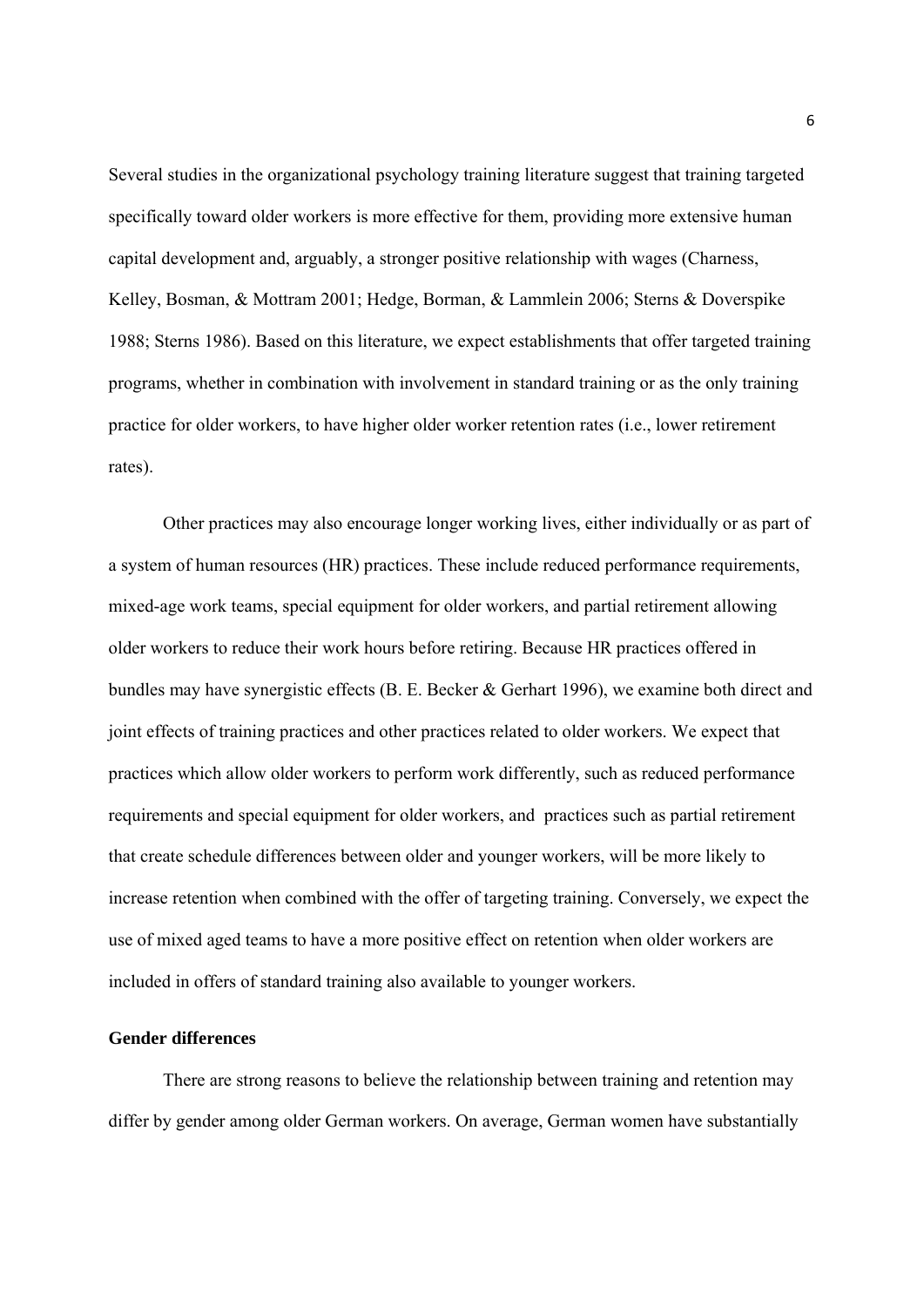different labor market experiences than men, including less formal education and higher rates of part-time work (Brenke 2015). Occupational segregation by gender can also leave women with poorer economic stability upon retirement, which may affect their retirement decisions (Perkins 1993). Older men may have less to gain from training programs than older women if the returns to training in terms of productivity diminish with the amount of training received or if they are already at the top of their pay grades and thus would not choose to undertake further training because there would be little change in their pay. Alternatively, because of their longer labor force tenure, men may be more likely to select into industries that value industry and establishment specific human capital. If training programs for older workers complement prior investments then the gains from training may be greater and retention effects stronger for men. Finally, in Germany statutory age of eligibility for social security benefits has differed by gender. In cohorts born before 1946, women could retire with full old age social security benefits earlier than men, creating gender differences in the investment horizons for returns to training.

#### **A Possible Mechanism: Training and Wages**

Human capital theory predicts firm specific training enhances productivity and increases wages within the current firm relative to alternative employment opportunities, which enables the training firm to pay higher wages and provides incentives for both employers and employees to maintain the employment relationship (G. Becker 1962). In samples of workers of all ages, studies have found that on-the-job training is linked to higher employee productivity (Barrett  $\&$ O'Connell 2001; Bartel 1995; Conti 2005; Konings & Vanormelingen 2009; Zwick 2006), slower depreciation of human capital (Groot & Maassen van den Brink 2000; Neuman & Weiss 1995), future employability (Crépon, Ferracci, & Fougére 2007; Lechner, Miquel, & Wunsch 2005) and wage growth (Bartel 1995; Dearden, Reed, & Van Reenen 2006; Groot 1999).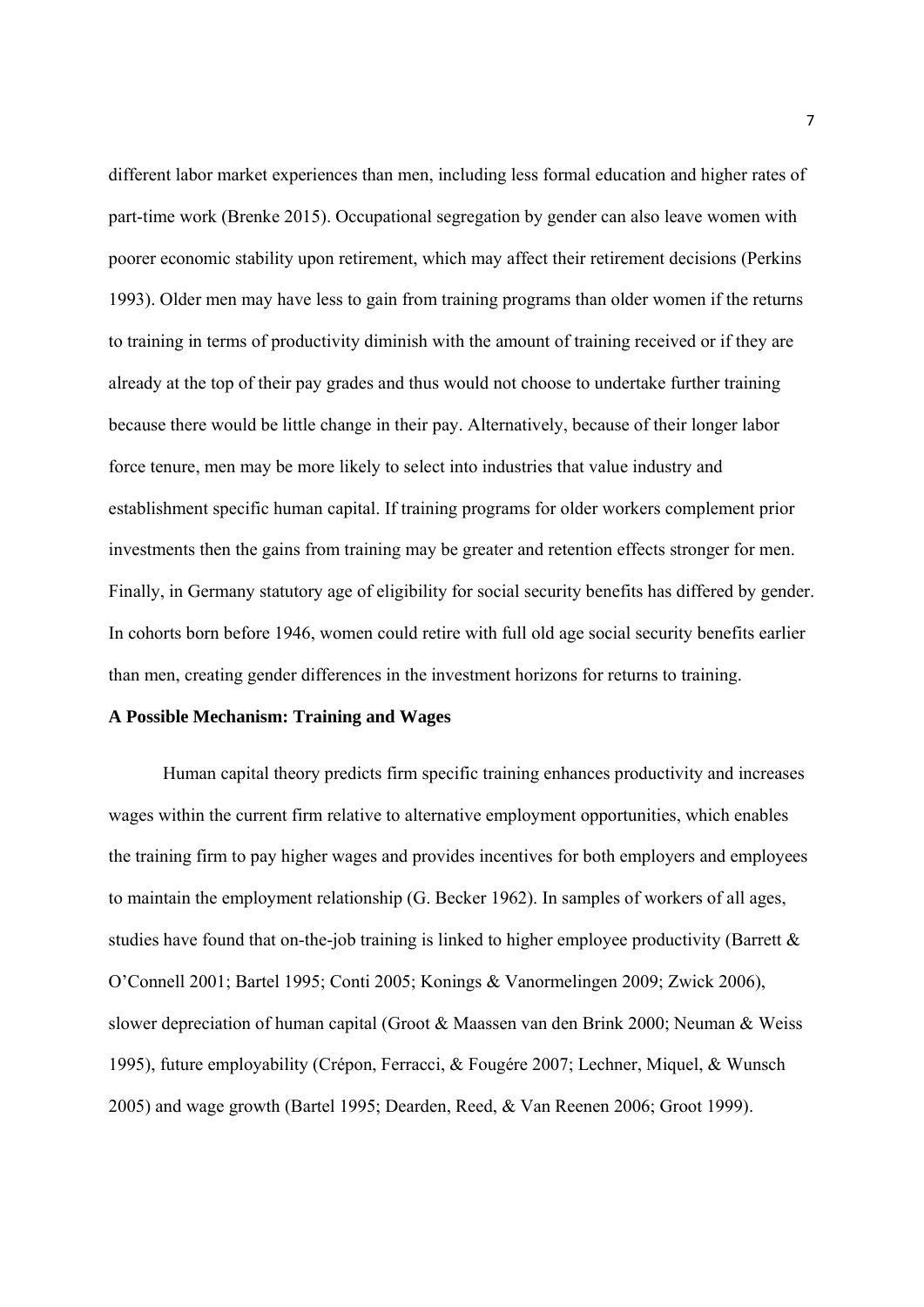However older employees have fewer remaining years of work to reap the returns on their training investment (Ben-Porath 1967). So, even if training would increase productivity and wages, the effort required to participate in it may outweigh the benefits because the individual is close to retiring.

There are three reasons to expect training to increase retention especially for lower wage workers. First, if there are diminishing returns to training then those with less human capital may experience the greatest increase in productivity and wages when they participate in training, and those with less human capital (lower wage workers) are more likely to participate. Second, for institutional reasons even training that would boost productivity may be less likely to lead to a raise for high wage employees if they are already at the top of their paygrades. Third, even if training would lead to the same wage growth for low and high wage earners, high wage earners are likely to have greater non-labor income and have greater pension wealth assuming the same years of service under the German pension system. Thus, high wage earners would be more likely to respond to an increase in wages by choosing to retire than choosing to work longer. In addition to expecting differences in the effects of training on retention across the wage distribution, if wages are a mechanism through which training improves retention then the same training practices that promote retention should also be associated with greater wage growth.

#### **Methods**

#### **Sample**

This study uses matched data from the Linked Employer-Employee Data (LIAB) of the German Institute for Employment Research (IAB). The LIAB connects the German IAB Establishment Panel, an annual nationally representative survey of German establishments, with individual-level administrative data for the employees of participating establishments. The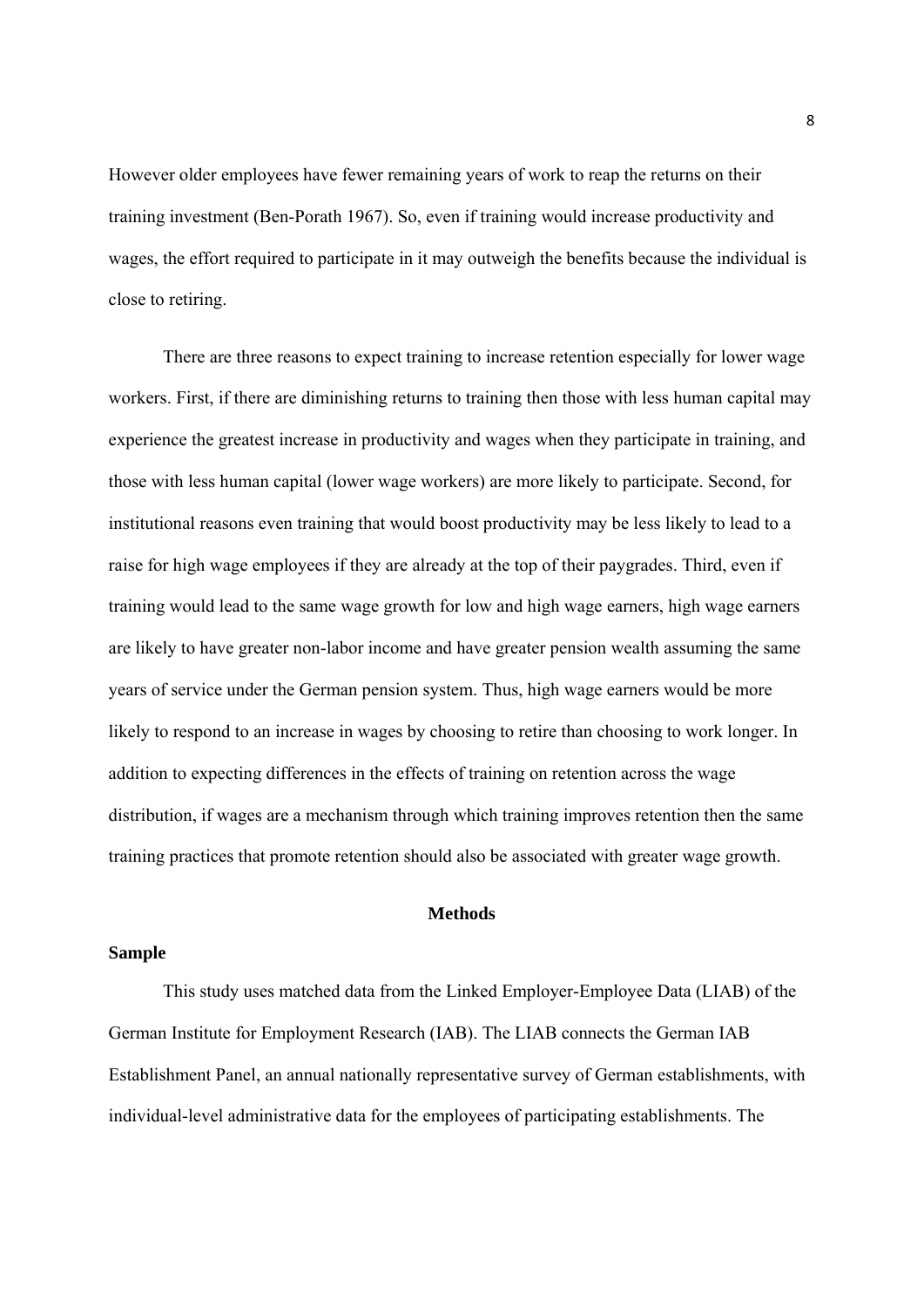dataset includes all employees subject to social security and employed in one of the surveyed establishments on the reference date of June  $30<sup>th</sup>$ . The IAB establishment panel began in 1993; however, not all questions are asked in each survey year. Questions about establishment training activities involving older workers were included in 2002, 2006, and 2008, so only those years are used in the present analysis. Over time, the sample of establishments has expanded to reflect changes in the German economy and remain representative of German establishments and establishments do not appear in every survey year both due to closure and survey non-response; thus our dataset is based on an unbalanced panel of individuals within establishments.<sup>2</sup>

Each individual may appear in the dataset up to three times (once in each year). The analysis sample includes all individuals between ages 50 and 65. Workers younger than 50 are excluded because the questions about training on the establishment survey specifically refer to workers age 50 and older. Workers older than 65 are excluded because 65 is the normal pensionable age for German workers and very few work beyond this age.<sup>3</sup> Our analysis sample contains 759,931 person-year observations for 50-65 year olds over the three study years, including 522,939 observations for men and 236,992 for women.

#### **Key Variables**

The dependent variable in the analysis is retirement from the establishment: "*Retire." Retire* is equal to 1 in the last year a worker appears in the LIAB data (using all years 2002-2008) and 0 in all earlier years (provided the establishment continues to appear), with missing

<sup>&</sup>lt;sup>2</sup> A detailed discussion of sample selection and non-response can be found in (Heining, Scholz, & Seth 2013). Full sample descriptive statistics for key variables are presented in Appendix Table A1.

<sup>&</sup>lt;sup>3</sup> The number of person-year observations in our data at age 65 is approximately 7% of the number at age 60. At age 66, it falls to 0.8%.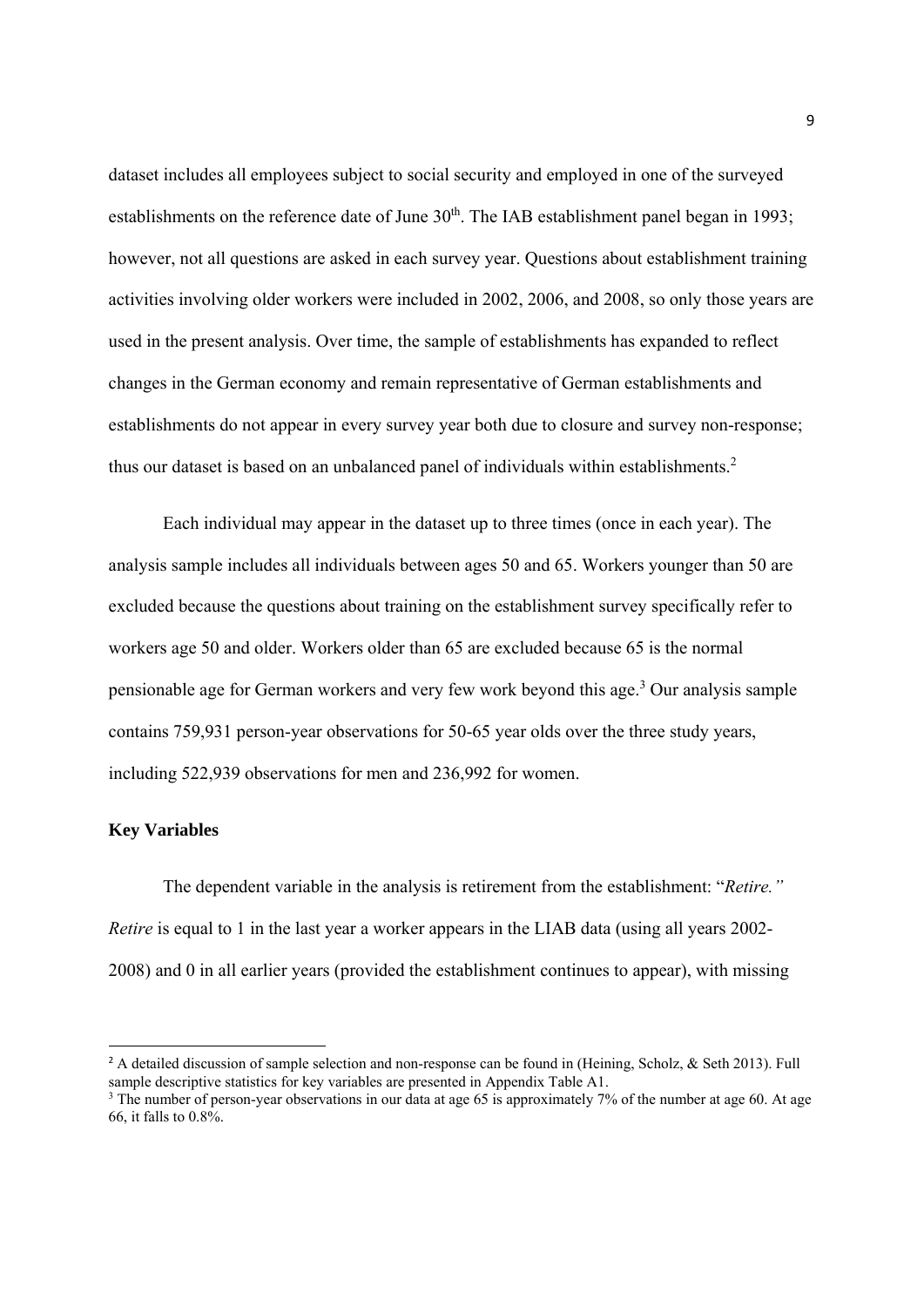values for years after the worker has left the data set. Because training information is only available in 2002, 2006 and 2008, we censor many retirements in our analysis dataset. For example, a worker who is employed in 2002 and retires in 2003 contributes only one observation to the analysis in 2002 with *Retire* equal to 0. The 2003 retirement is censored because if the establishment did not offer training in 2002 but indicated training was offered by 2006 we cannot determine whether the individual's retirement preceded or followed the change in training practices because the training practice could have begun in 2003 and continued on through 2006.

The key independent variables are binary indicators of the presence (1) or absence (0) of two training practices for older workers: *Standard* and *Targeted*. *Standard* indicates whether older workers are offered "advanced training activities" that are offered to other groups and thus delivered in a standard way and not specifically for older workers. *Targeted* indicates whether the establishment offers "special further training" specifically designed for older employees. It is important to note that we do not observe any information about the content of the training delivered using either method. Standard and targeted training programs may deliver general or firm specific skills. The distinction here is in the design and delivery of the training content. *Standard* reflects a "one size fits all" approach and *Targeted* reflects the availability of custom programs designed for older workers.

An additional important covariate, *Participation*, provides a measure of training participation across all establishment employees. *Participation* is reported in the establishment survey as either the number of individuals participating in training over the year or the number of instances of training. In the latter case, an employee participating in two training programs would be counted twice. Establishments decide how to report their training participation. We normalized this variable by dividing it by the total number of employees in the establishment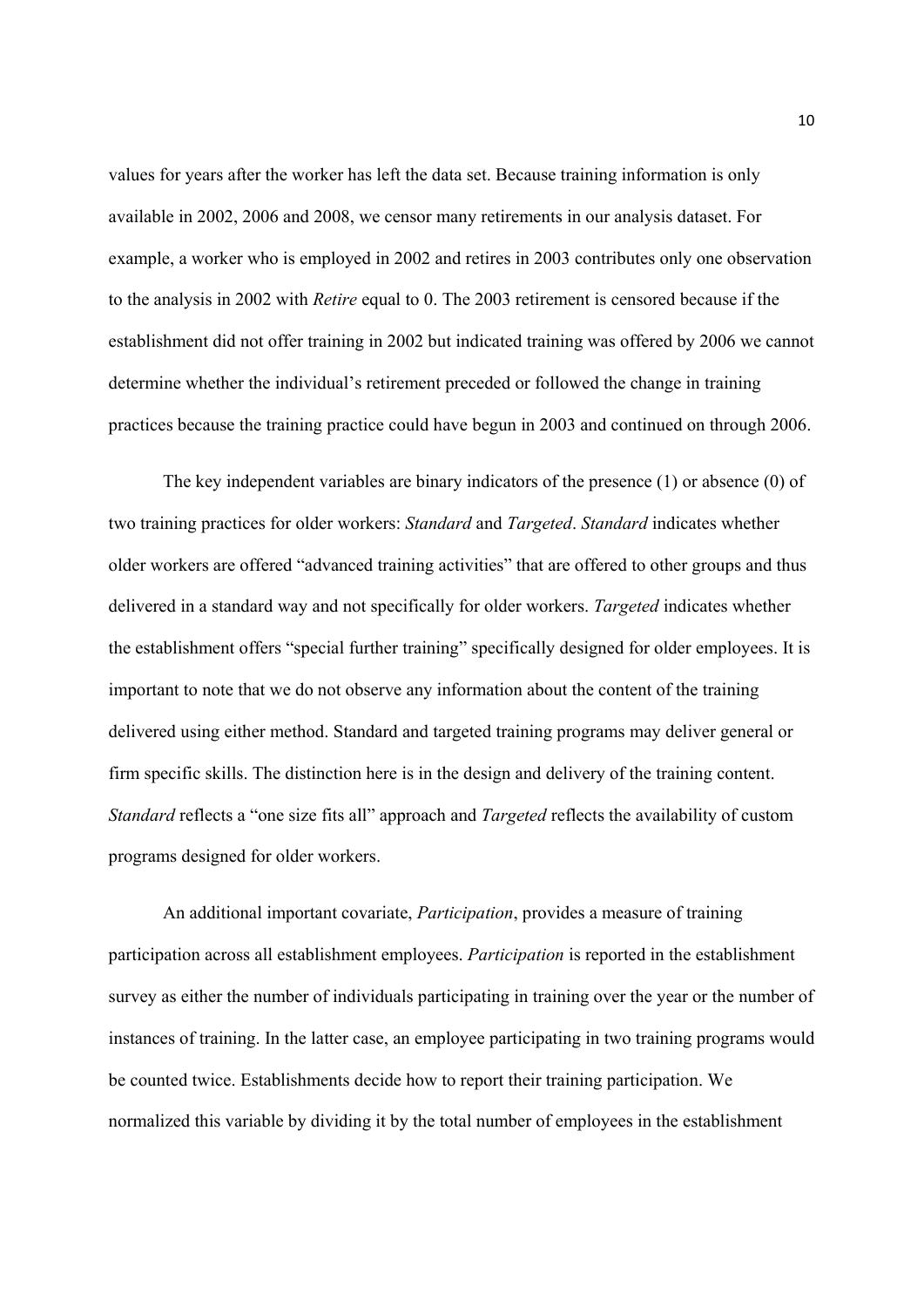multiplied by 100. We control for their choice of reporting using *Reporting*, a binary indicator equal to 1 for establishments that report training participation as total incidences. Thus, regressions that include *Participation* also include *Reporting* as well as an interaction between the two variables*. Participation* was not included in the 2002 or 2006 establishment survey modules so we match data from the 2001 and 2003 surveys to these years. This decision is supported by descriptive statistics that show *Participation* was relatively stable over time within establishments; *Participation* had an intra-class correlation coefficient of 0.943, indicating that less than 6% of the observed variance in *Participation* is due to within-establishment changes over time.

#### **Empirical Specifications: Relationship between Training and Retention**

Although the *Participation* variable indicates the extent to which workers in the establishment have participated in training, it does not tell us which workers participated. This means what we are estimating are the "intention-to-treat" (ITT) effects of an establishment offering *Standard* and *Targeted* training, rather than the specific effects of an individual receiving trainings (although moderated by our inclusion of *Participation*). One issue is that establishment training practices are not randomly assigned, introducing potential selection bias into the estimates. We minimize the likely bias by including observable time varying attributes, and establishment fixed-effects, which will account for all potential time-invariant confounders.

Specifically, we specify a discrete time hazard model where *Retire* is a function of our training practices *Standard* and *Targeted*, *Participation*, individual characteristics, establishment attributes, general time effects, and establishment fixed-effects according to: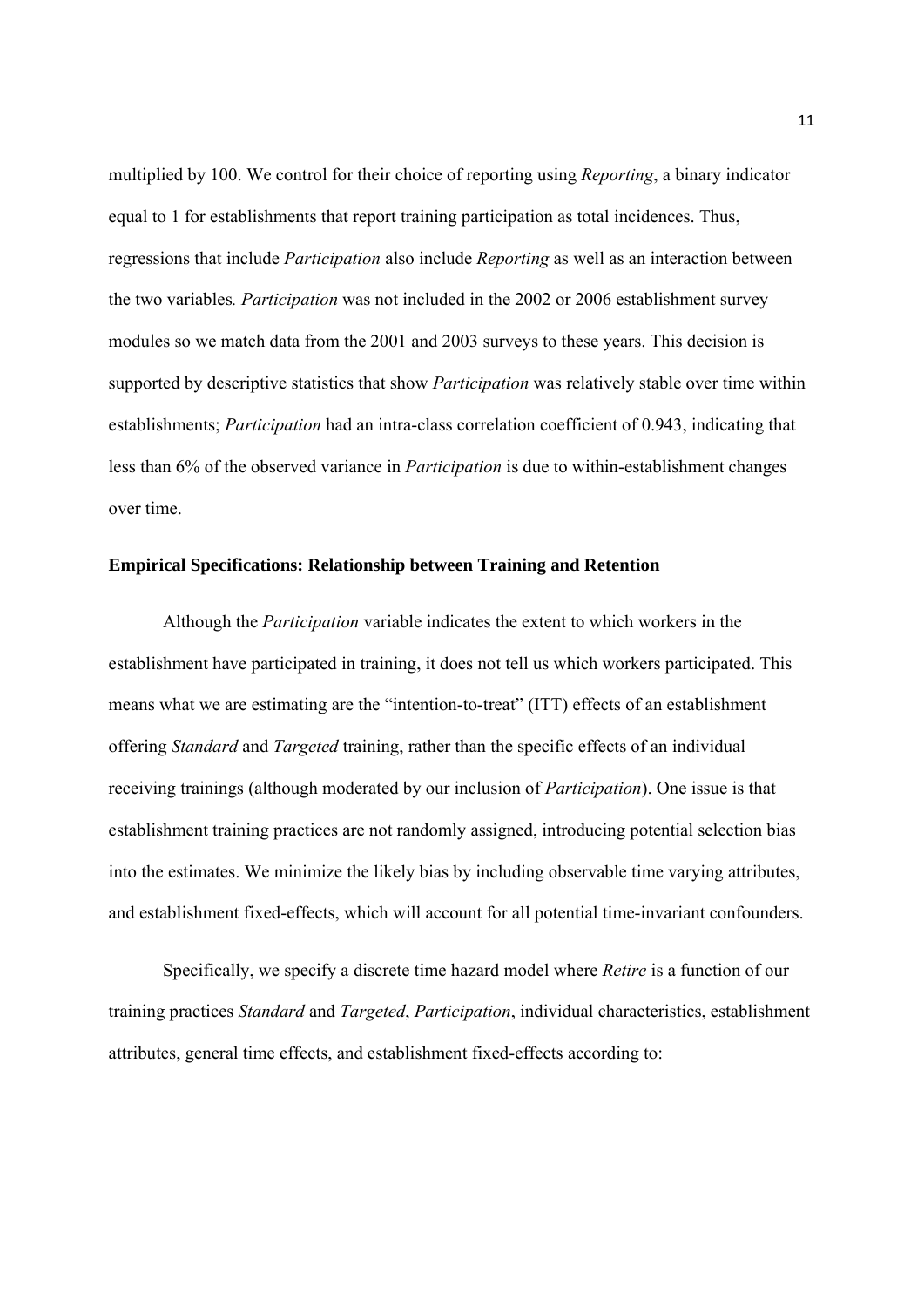$$
Retire_{ijt} = \beta_0 + \beta_1 Standard_{jt} + \beta_2 Targeted_{jt} + \beta_3 Partitionation_{jt}
$$
 [1]

$$
+\beta_4 Reporting + \beta_5 P * R + X_{ijt}\theta + Z_{jt}\delta + \lambda_j + \varepsilon_{ijt}
$$

In [1], the subscripts *i*, *j*, and *t* index individuals, establishments and survey year; *P\*R* is the interaction between *Participation* and *Reporting*; *X* is a vector of individual covariates and *Z* are time varying establishment covariates, both defined below;  $\lambda_i$  is establishment fixed effects. All estimated standard errors are heteroscedasticity robust and clustered at the establishment level. We estimate Equation [1] separately for men and women to flexibly model likely gender differences in the relationship between our key variables, other covariates, and retirement behavior.

In [1], *β<sup>1</sup>* and *β2* estimate the effects of offering each type of training on retirement hazard rates, which are defined as the probability that an individual retires in year *t* provided that they have not retired by *t-1*. If the offer of training promotes retention of older workers then its coefficient should be negative. *β<sup>3</sup>* estimates the marginal change in retirement likelihood resulting from a one percentage point change in the training participation measure for establishments that report *Participation* as the number of individuals (*Reporting = 0*), and *β3* + *β5* provides the marginal effect for establishments that report number of training incidences (*Reporting* = 1). *β<sup>4</sup>* reflects any differences in retirement behavior when establishments change to reporting training as incidences instead of individuals. Fixed differences between establishments due to different reporting styles are captured by  $\lambda_i$ .

*X* includes individual establishment tenure, daily wage rate, educational attainment, and whether the individual works part-time. Among full-time employees, we control for blue-collar versus white-collar occupations. All regressions control for individual age using a full set of age dummy variables to capture discontinuities in retirement behavior due to norms and pension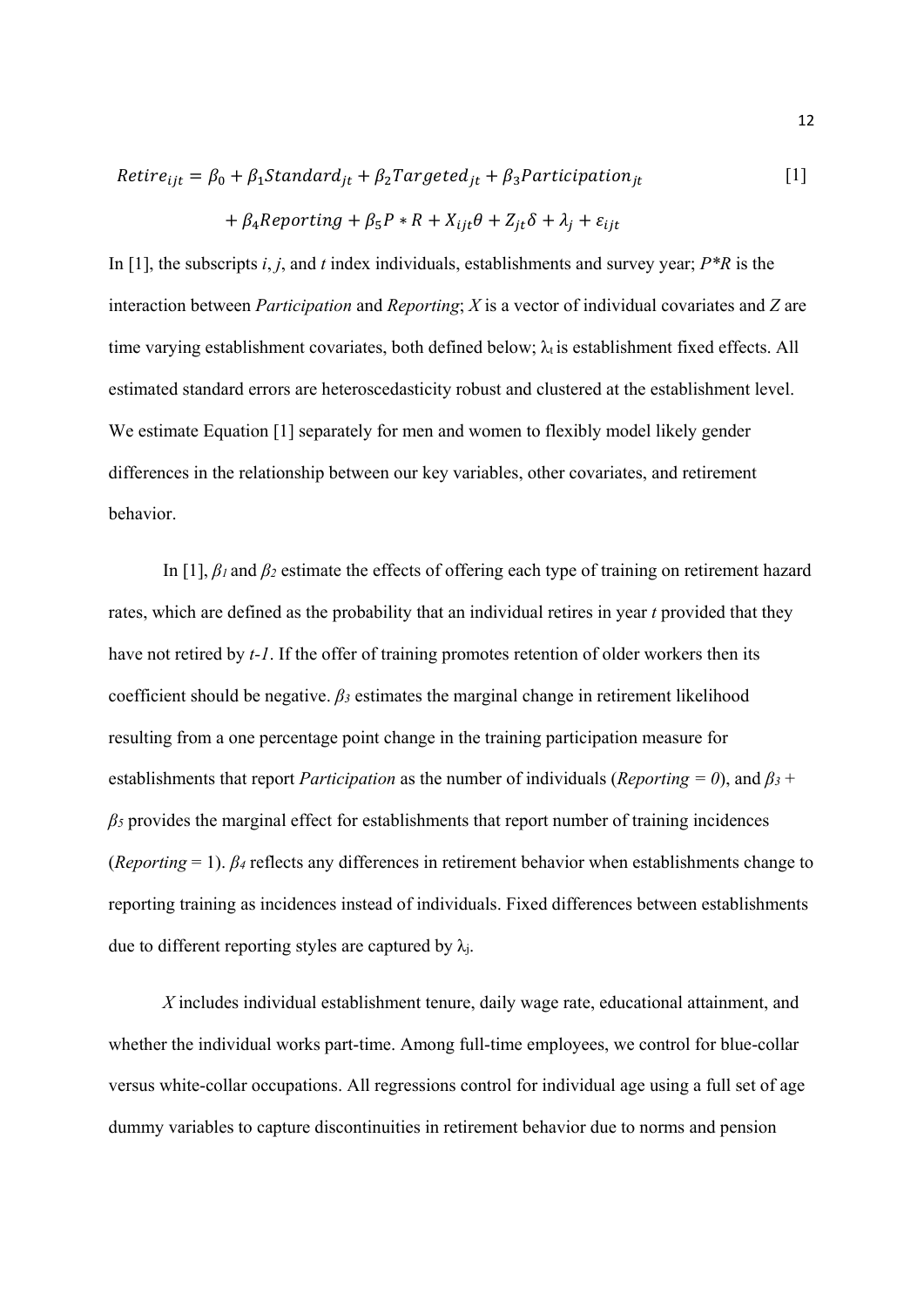incentives. *Z* includes time varying measures of establishment annual revenue, total employment, and average employee wage. We also include a subjective measure of establishment profitability, rated on a five-point scale from "unsatisfactory" to "very good," to better capture financial performance.

Including establishment fixed effects helps to rule out the possibility that establishments adopting training practices for older workers are generally better places to work and so would have higher retention rates, even without offering training. However, it does not eliminate the possibility that establishments adopting training practices also implemented other practices that are aimed at older workers that could affect retention. Synergistic bundles of practices with similar goals are common as part of high-performance work systems (Appelbaum, Bailey, Berg, & Kallleberg 2000), and it may be the entire bundle of practices, rather than just training practices, that lead to higher retention. To address this possibility, we add a set of indicator variables for other older worker practices to Equation [1] including: the use of special equipment (*Special Equipment*) or lower performance targets (*Lower Performance*) for older workers, offers of partial retirement (*Partial Retirement*), use of mixed age teams (*Mixed Age),* and any other practices for older workers (*Other*). We also interact these variables with *Standard* and *Targeted* to determine whether the effects of training may differ when used in conjunction with other older worker practices.

To examine wages as a potential mechanism through which training practices may affect retention, we first expand Equation [1] to include interactions between individual wages and each training practice. This allows the effects of offering standard and targeted training to differ for persons earning lower versus higher wages, relative to the entire sample average. We summarize the results of this model by estimating marginal effects of each practice at the 25<sup>th</sup>,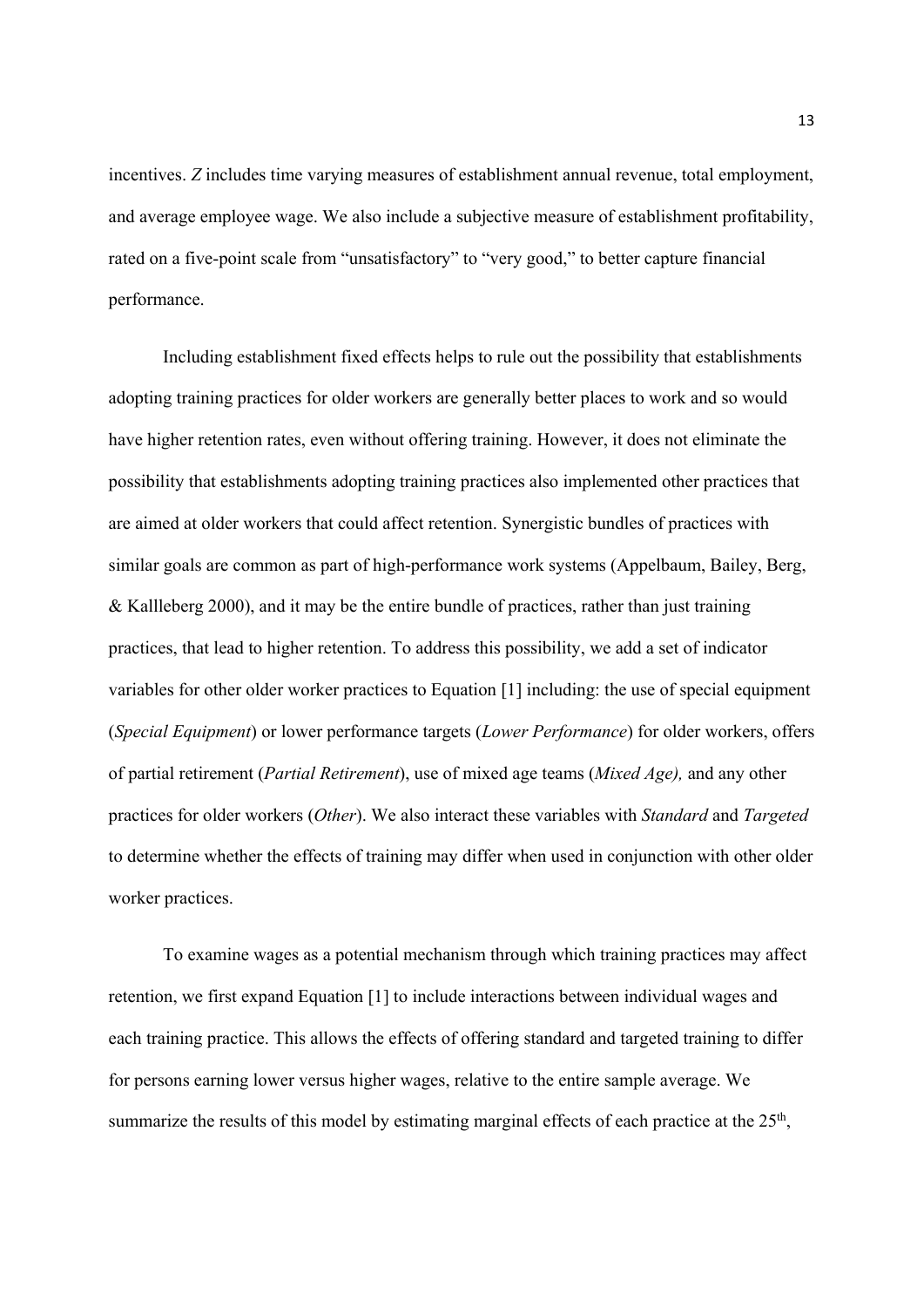50<sup>th</sup> and 75<sup>th</sup> percentiles of the labor market wage distribution defined separately for men and for women and with the inclusion of younger workers' wages.

However, an individual's position in the labor market distribution is not necessarily the same as position within the establishment earning distribution. As explained, one reason to expect a weaker relationship between training and retention among older workers is older workers are more likely to be near the top of their pay grades within the establishment. Although we do not have information on actual pay grades, our data contains individual wages for all workers (young and old) within the establishment in each year and from this information we construct establishment specific wage quintiles and define a categorical variable, *EWQ*, which is equal to the establishment wage quintile each older worker in our analysis sample falls within. We again expand Equation [1] to include interactions between each training practice and *EWQ*, which allows us to examine whether the relationships between training practices and retention differ by position in the establishment wage distribution. If relationships between training and retention are weaker because older workers are near the tops of their pay grades, we would expect to see point estimates that are closer to zero or even positive for individuals in the highest establishment wage quintiles and point estimates that are negative for individuals in the lowest quintiles.

If wages are a mechanism through which training practices influence retention of older workers, then there should be a direct relationship between establishment training practices and wages. To test for this relationship, we estimate the following regression equations:

$$
ln(wage_{it}) = \beta_0 + \beta_1 Standard_{jt} + \beta_2 Targeted_{jt} + \beta_3 Partitionation_{jt}
$$
 [2]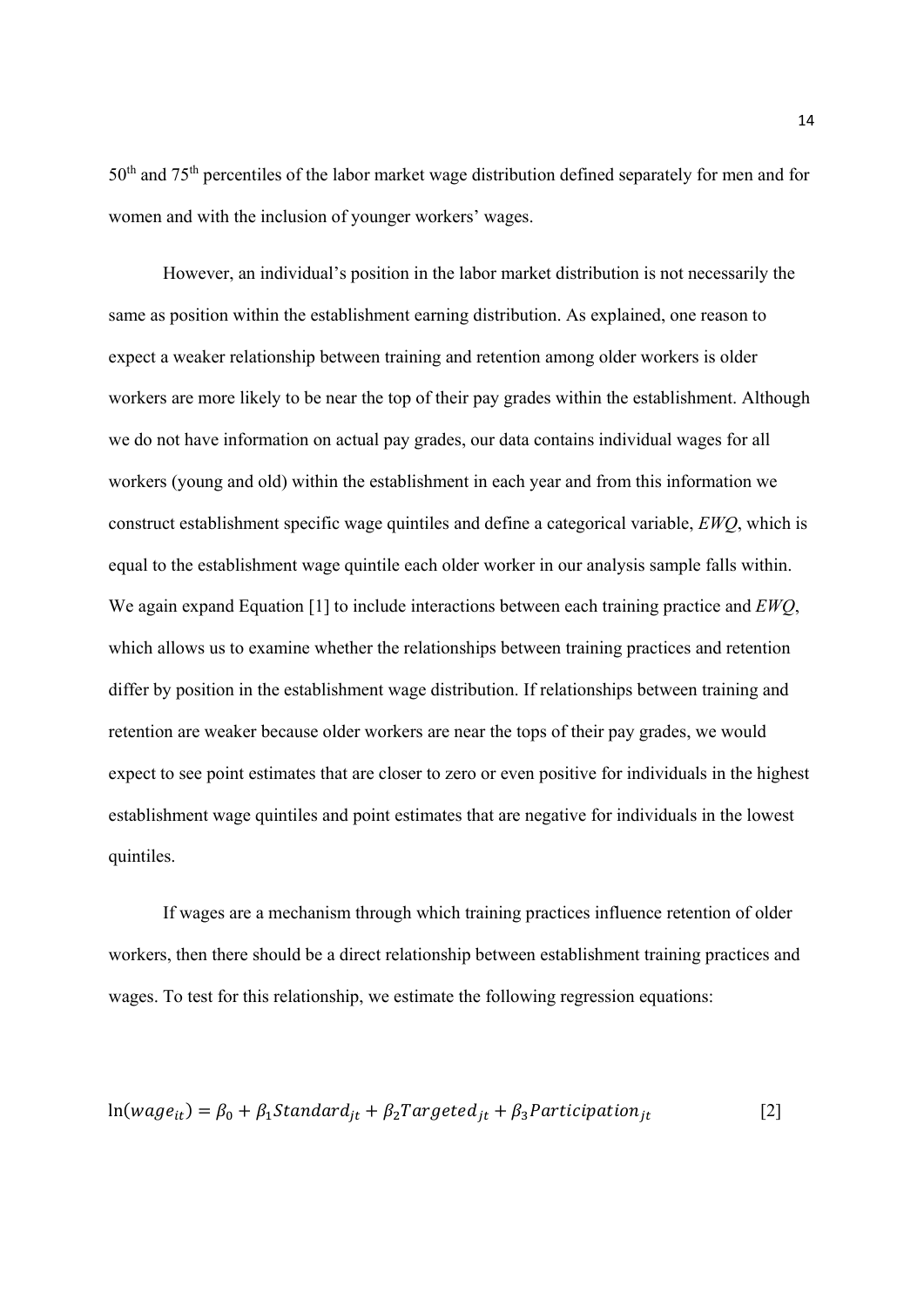$$
+\beta_4 Report_{jt} + \beta_5 P * R_{jt} + X_{ijt}^- \theta + Z_{jt} \delta + \varepsilon_{ijt}
$$

$$
\frac{wage_{ijt+1} - wage_{ijt}}{wage_{ijt}} = \beta_0 + \beta_1 Standard_{jt} + \beta_2 Targeted_{jt} + \beta_3 Partition_{jt}
$$
 [3]

$$
+\beta_4 Report_{jt} + \beta_5 P * R_{jt} + X_{ijt}\theta + Z_{jt}\delta + \varepsilon_{ijt}
$$

$$
EWQ\_Up = \beta_0 + \beta_1 Standard_{jt} + \beta_2 Targeted_{jt} + \beta_3 Partition_{jt}
$$
 [4]

$$
+\beta_4 Report_{jt} + \beta_5 P * R_{jt} + X_{ijt}\theta + Z_{jt}\delta + \varepsilon_{ijt}
$$

Equation [2] is a semi-log wage equation. Because *Standard* and *Targeted* are dummy variables, we compute the percentage change in individual wages associated with the introduction of each policy as:  $100[\exp(\widehat{\beta_1}) - 1]$  and  $100[\exp(\widehat{\beta_2}) - 1]$ , respectively (Halvorsen & Palmquist 1980). Because individual wages in year *t* are the dependent variables in this model, the vector of individual control variables *X* does not include individual wages in this equation and is denoted as  $X_{ijt}^-$ . All other variables and parameters are the same as in Equation [1]. If training does lead to higher wages for older workers, we expect to find positive estimates for both  $\beta$ *l* and  $\beta$ <sup>2</sup> in Equation [2].

In Equation [3] we specify a wage growth equation to attempt to answer the question: Is individual wage growth greater among older workers when their establishments offer either type of training? The dependent variable is now the percentage change in individual wages from the current survey year,  $t$ , to the next survey year,  $t+1$ . Here individual wages are included as a control variable in the vector  $X_{ijt}$ , so  $\beta_l$  and  $\beta_2$  estimate the percentage point difference in wage growth when establishments offer each training relative to when they do not, holding wage levels constant at the market average for survey year *t*.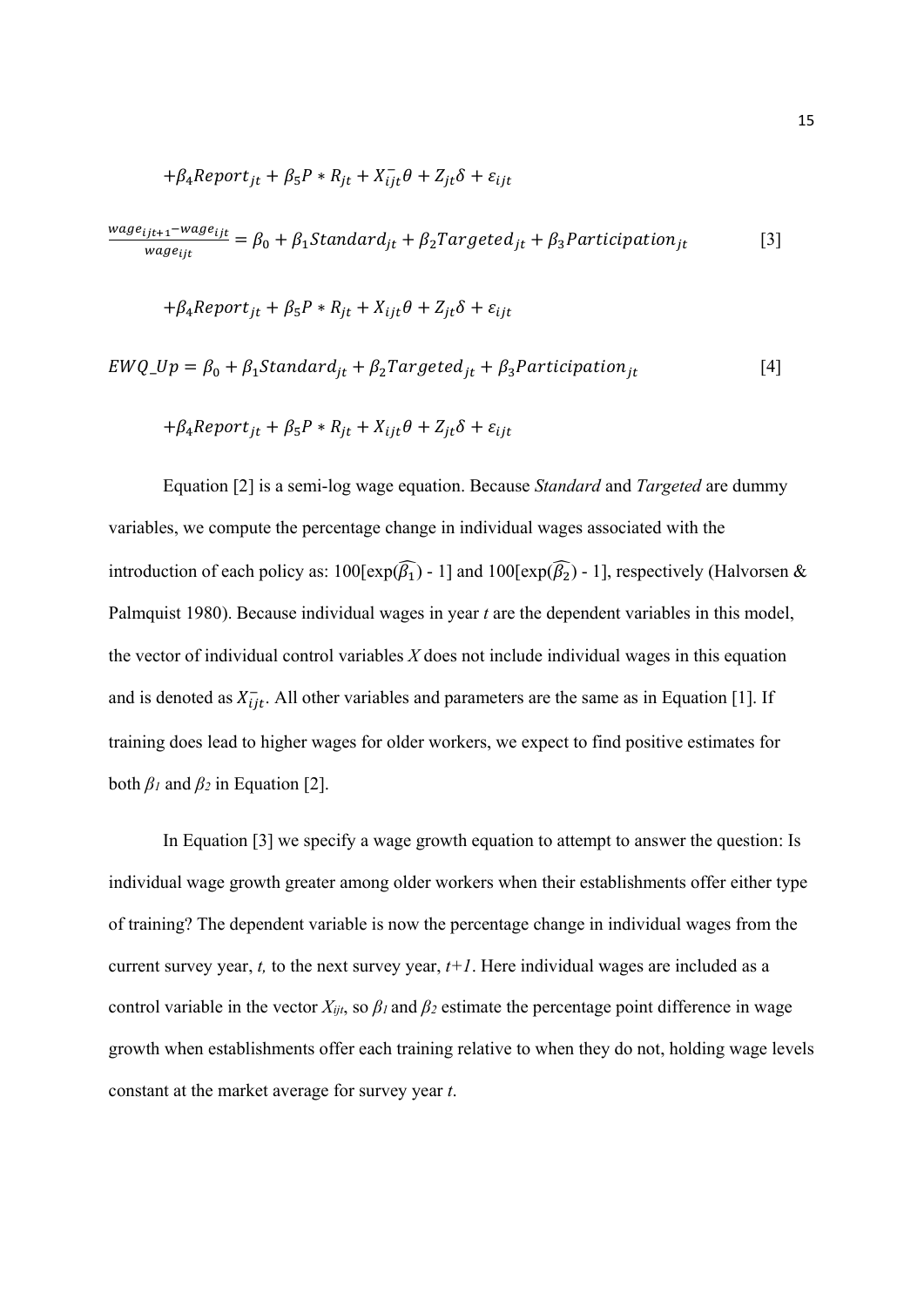If establishments that offer training simply pay better all the time and pay larger raises over time and do not do so because the training has enhanced the productivity of their workers, it is possible any relationships between training and wages or wage growth we find after estimating Equations [2] and [3] will be spurious. Establishment fixed effects will not control for time varying differences in wage levels and growth across establishments; that is, we cannot rule out the possibility that individuals in establishments with these training practices have different wage trajectories. Instead, we use the *EWQ* variable, which measures individual's positions within their establishment's wage distribution in each year, to create the binary variable *EWQ Up,*  which is equal to 1 if the individual moves up one or more quintiles within the establishment wage distribution from year *t* to year *t+1*. Because *EWQ* is defined on the establishment wage distribution observed in each survey year *t*, *EWQ Up* captures whether individual wages are increasing relative to movements in the overall distribution of establishment wages. Because we do not observe who participates in the offered training programs and who does not, we cannot directly test whether wages, growth or movements up the establishment wage distribution differ among training participants and non-participants.

#### **Results**

#### **Differences in establishment and individual characteristics by training activities**

To understand the context in which training activities for older worker are occurring, we review differences in observed values of establishment characteristics by establishment training practices *Standard* and *Targeted.* Table 1 contains means for selected establishment covariates by training practice. Specifically, we average covariates across survey years for each establishment and then take the grand mean of those averages for establishments that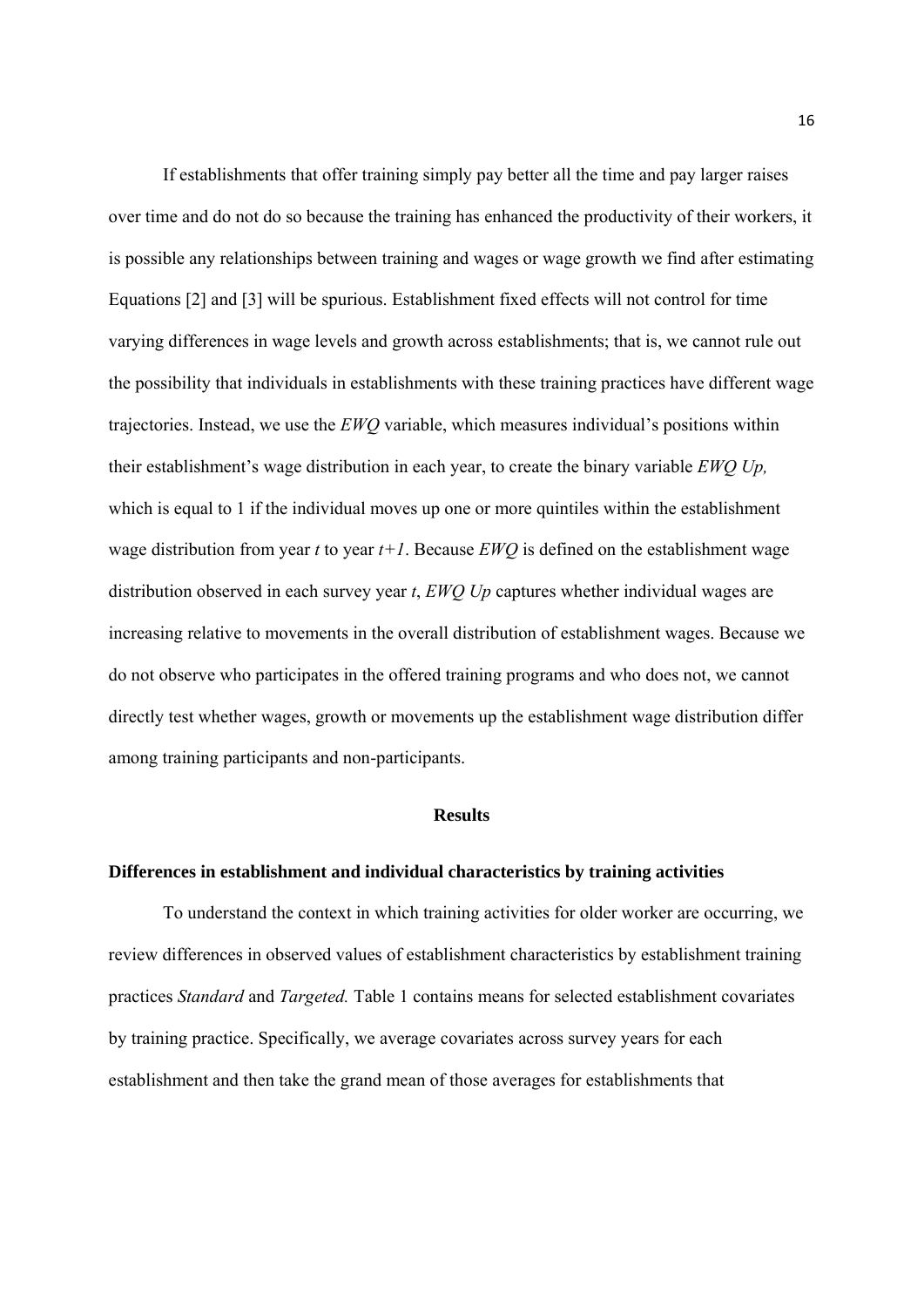consistently offer neither practice, both practices, and one but not the other in *all* survey years. There are 770 additional establishments that change training practices during the study period.

Relative to establishments with neither practice, establishments that consistently offer either or both of the training practices have higher training participation in the establishment as a whole, employ fewer unskilled workers and more workers overall, and are more likely to offer other practices for older workers. Very few establishments offer targeted training without standard training but those that do appear to be similar to establishments that offer only standard training, except average wages are lower in establishments offering only targeted training. There are some significant differences in the number of retirements per year by training practice. In general establishments that offer training of either type have more retirements, but they also have more employees overall. The ratios of retirement turnover to employment are very similar for each establishment group.<sup>4</sup>

In total, because of the higher wages in establishments that offer standard training or both practices and the greater prevalence of other older workers practices, there is evidence that training establishments may be better places to work overall than establishments that do not train, and this observation underscores the importance of controlling for these observables and using fixed effects estimation to address unobserved time constant heterogeneity in establishments. Also, the differences in average wage levels suggest that correlations between individual wages and training practices may be spurious, so it is important to examine individual wages relative to the establishment wage distribution and exploit the longitudinal data available to examine movements *within* the establishment wage distribution.

<sup>4</sup> The ratios are: 0.007 for establishments offering standard training only, 0.006 for establishments offering targeted training only, 0.008 for establishments offering both, and 0.006 for establishments offering neither.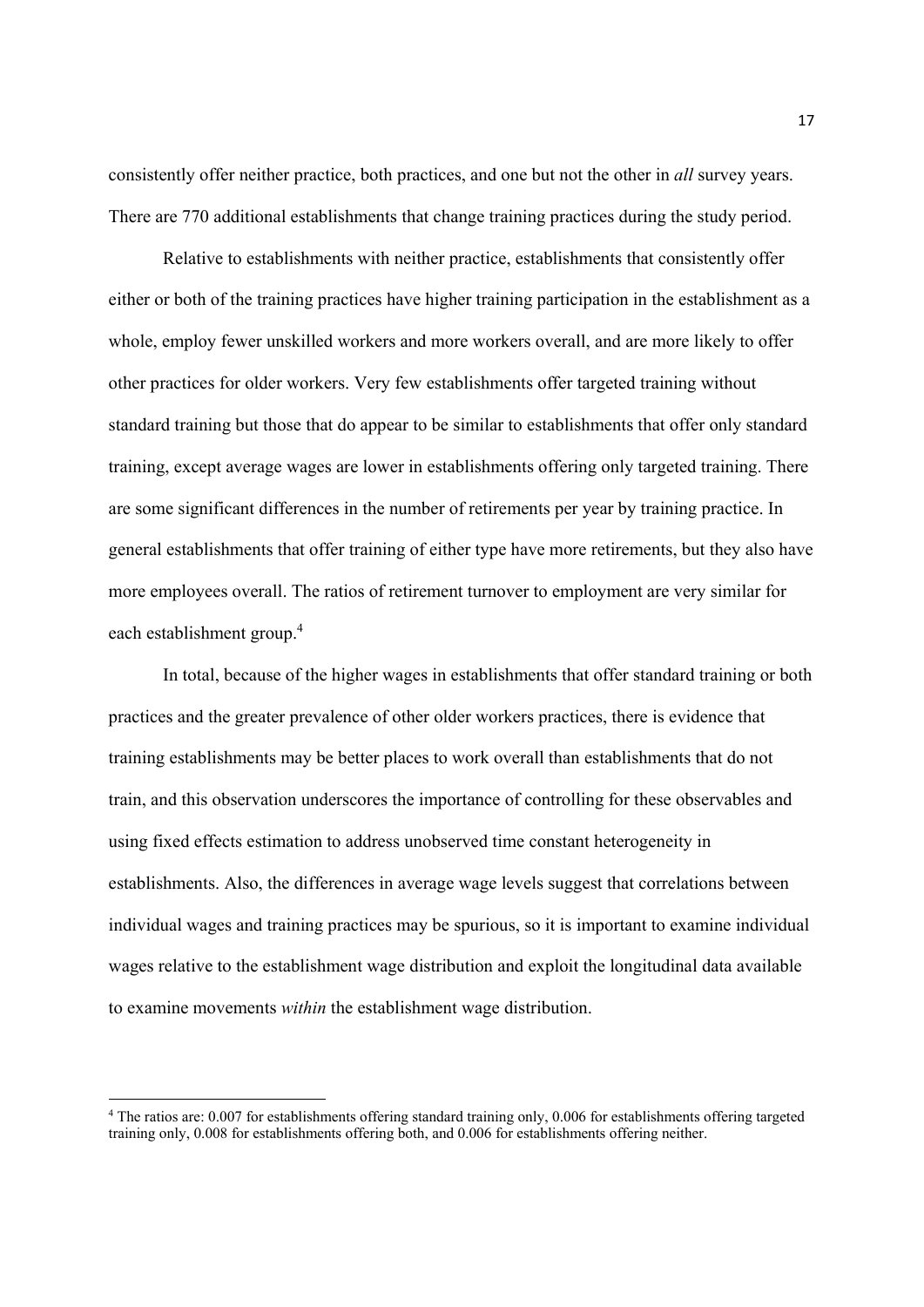#### **Relationships between training practices and retirement**

In Table 2, we test the relationship between offers of training and retirement. Models 1 and 2 contain our baseline estimates of the relationship between establishment training practices and retirement for men and women, respectively<sup>5</sup>. The analysis suggests there is no relationship between the offer of either standard or targeted of training and retirement among older men, and no relationship between overall training participation in the establishment and retirement for either men or women. We find the probability of retirement is 1.61 percentage points lower for women when establishments offer targeted training than when they do not ( $p = 0.07$ ). When we control for establishment use of other practices for older workers (Columns 3 and 4, Table 2) there are no important changes in the estimated effects of training practices or many other covariate coefficients. The only statistically significant relationship between retention and other practices for older workers is for partial retirement among men; men employed in establishments that offer partial retirement have a 1.38 percentage point lower likelihood of retirement ( $p =$ 0.03).

Contrary to our expectations, findings do not differ if we expand the model to include all two-way interactions between training practices and other practices for older workers. For example, for women, we find the offer of standard training was associated with a 3 percentage point *increase* in retirement likelihood when used alone, but the coefficient estimate for the interaction between offer of standard training and offer of partial retirement was -3 percentage points. So the total effect of offering standard training when partial retirement is also offered is effectively zero (See Appendix Table A3). In general, there is no consistent pattern that supports the joint effects of training and other practices on retirement likelihood.

<sup>&</sup>lt;sup>5</sup> Table 2 reports results for key variables. Full regression results are reported in Appendix Table A2.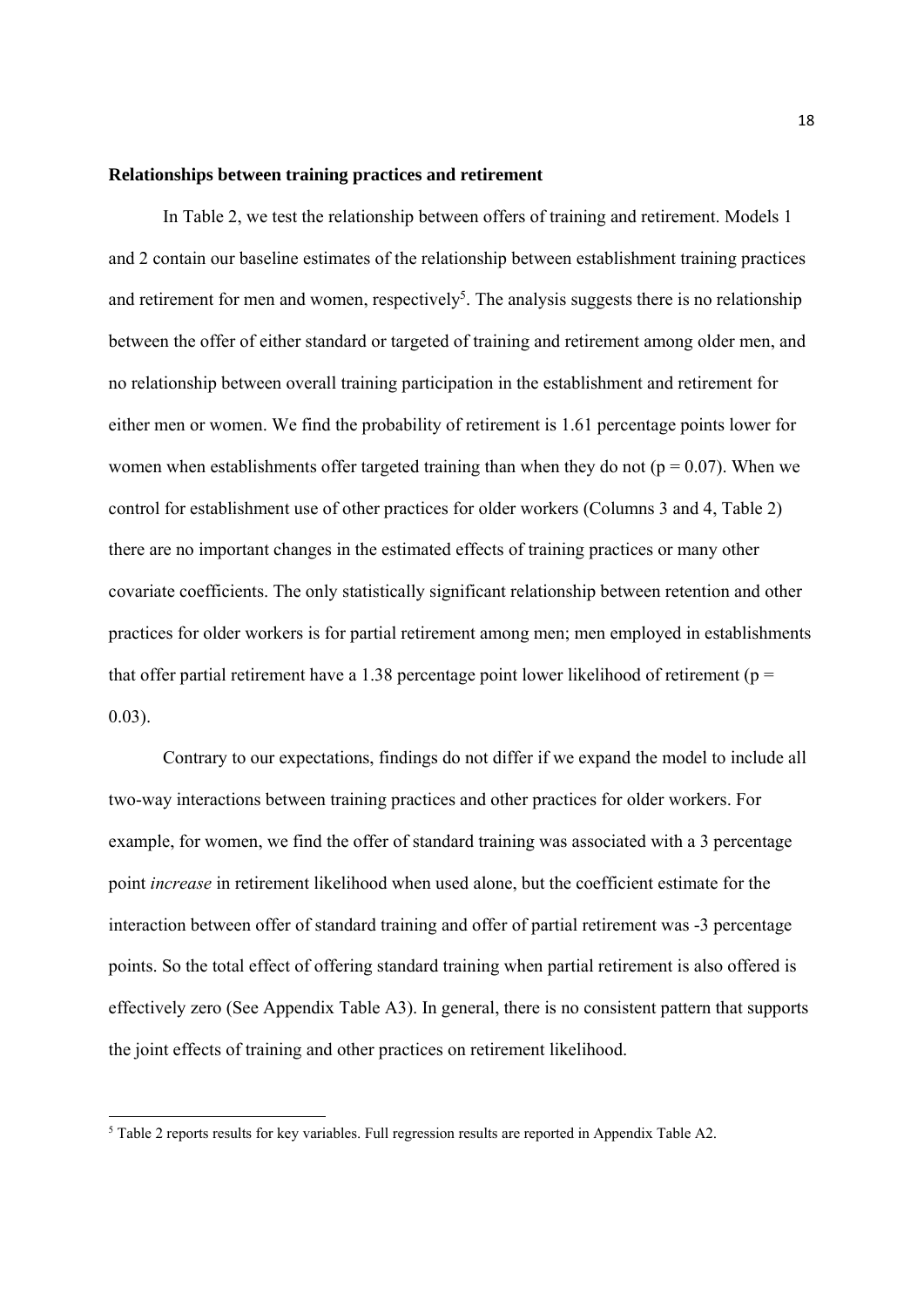Above, we argue that training may promote longer working lives through increased older worker wages. Interactions between wages and training practices suggest there are systematic differences in the effects of targeted training between low and high wage women (Figure 1). Women whose wages are at the 20<sup>th</sup> percentile of the market wage distribution for women have retirement likelihoods that are  $2.64$  ( $p = 0.01$ ) percentage points lower when their establishment offers targeted training. At the  $40<sup>th</sup>$  wage percentile the estimated effect is 2.11 percentage points lower ( $p = 0.03$ ), at the 60<sup>th</sup> it falls to 1.67 percentage points lower ( $p = 0.07$ ), and for women at the  $80<sup>th</sup>$  percentile the estimated reduction is only 1.09 percentage points and is not statistically significantly different from zero ( $p = 0.23$ ). Although the estimate at the 20<sup>th</sup> percentile is statistically significantly different from zero, it is not different from the estimate at the  $80<sup>th</sup>$  (p = 0.27) and therefore we have suggestive but not definitive evidence of strong effects of targeted training on retention for lower wage women. For involvement in standard training, there appears to be no effect on retention for women at any wage level. A positive trend also exists across the wage distribution for both standard and targeted training among men, but no estimates are statistically significantly different from zero and the point estimates for lower wage men are far smaller (in absolute value) than for lower wage women (Figure 2).

When we measure individual wages by quintile within the establishment wage distribution and interact the quintile dummies with each training practice, the differences in the effects of targeted training between the lowest earners and others are even larger. For women, we find a 3.29 percentage point reduction when establishments offer targeted training, which is also statistically significantly different from zero  $(p = 0.00)$  and from the estimate for top quintile earners ( $p = 0.08$ ) (Figure 3). Interestingly, we also find that when establishments offer standard training, women in the 4<sup>th</sup> and 5<sup>th</sup> wage quintiles have retirement likelihoods that are 0.9 (p =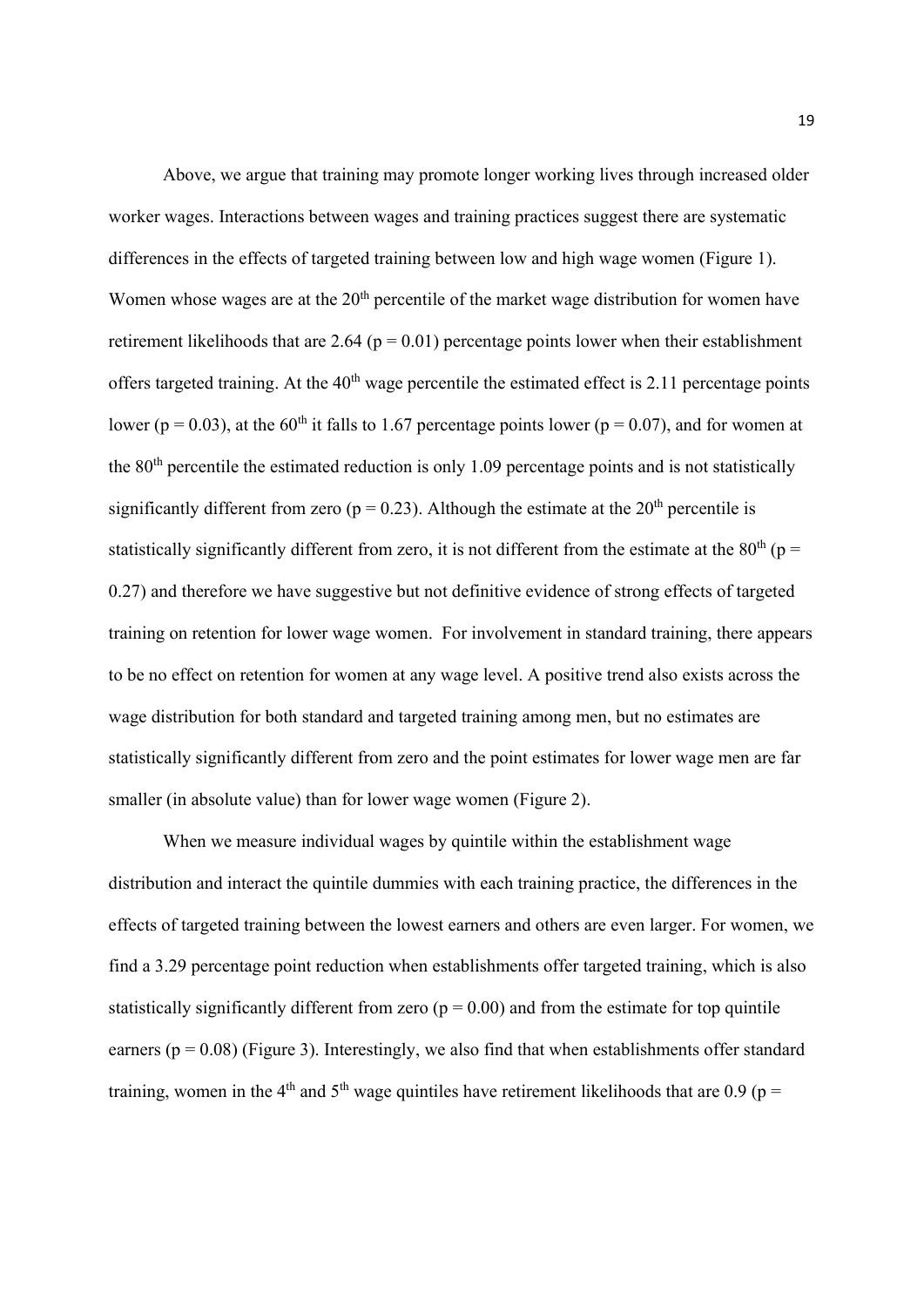0.06) and 1.5 (p = 0.00) percentage points *higher* than when standard training is not offered. We find a 2.05 percentage point reduction in retirement likelihoods for men in the lowest wage quintile when establishments offer standard training, which is both statistically significantly different from zero  $(p = 0.00)$  and from the 0.48 percentage point increase in retirement probability estimated for men in the top quintile (0.00) (Figure 4). In total, these estimates indicate training matters most for men and women who earn the least, and while offering standard training significantly improves retention for low wage men and targeted training does not, the opposite is true for low wage women.

#### **Why does training improve retention among low wage earners?**

To understand why the offer of training appears to improve retention most among lower earners, we investigate the relationship between training practices and wages. Descriptive statistics in Table 1 suggest establishments that have training practices for older workers pay higher wages. To examine this apparent relationship more rigorously, we regress log wages on training practices and individual and establishment characteristics with and without establishment fixed effects (Table 3). If the correlation between wages and training is simply because these establishments always pay more overall and not due to the training *per se* (i.e., if it is spurious), then any positive relationship in the OLS regression should not persist when establishment fixed effects are added. This is precisely what we find for women. Women's wages are 2.3% higher in establishments that offer standard training to older workers relative to those that do not, and also 2.3% higher in establishments that offer targeted training to older workers according to the OLS regressions (Column 1, Panel B). However, the fixed effects estimates suggest this relationship was due to fixed establishment characteristics and not the practices themselves because all point estimates for women in the fixed effects regressions are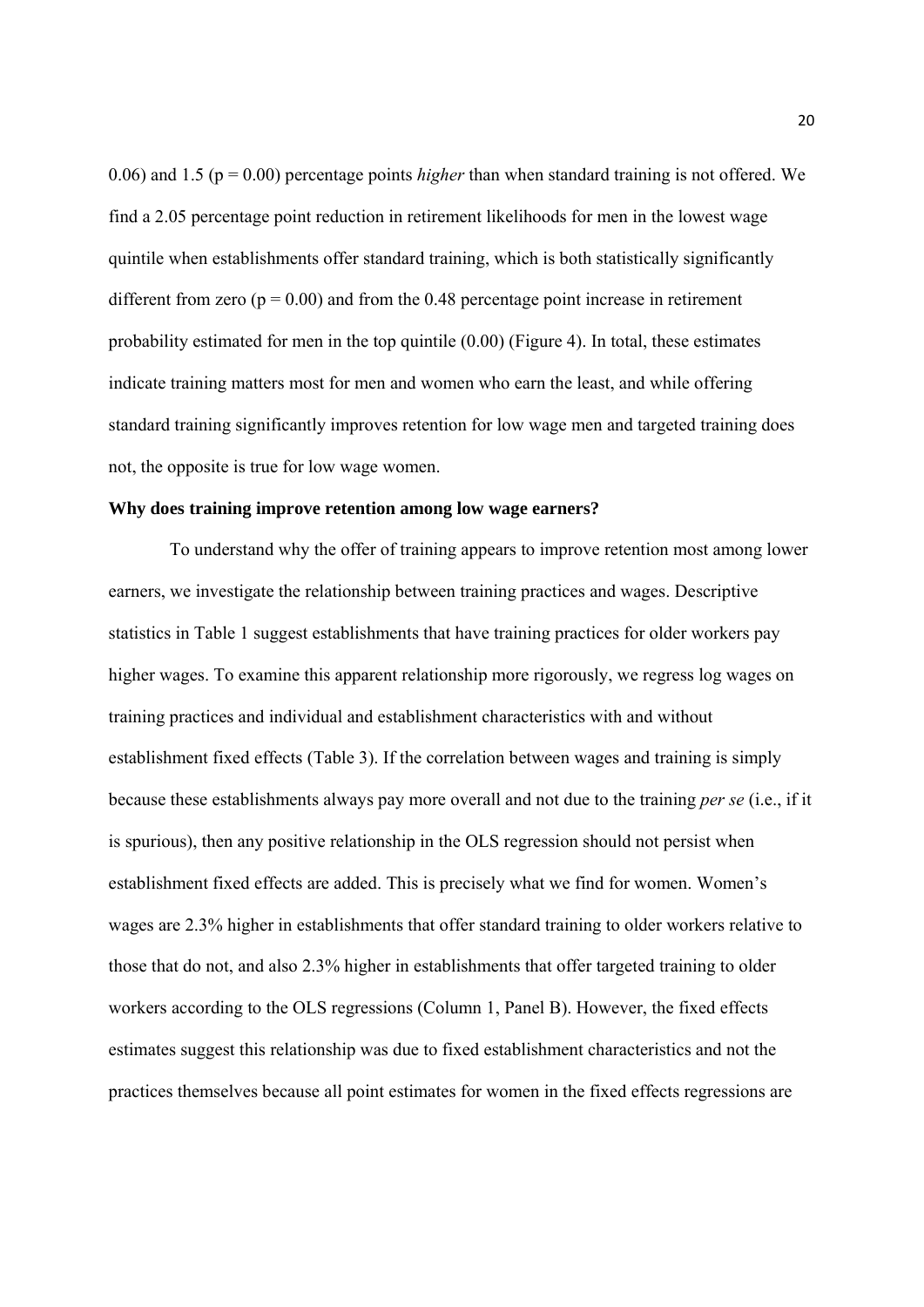not statistically significant and imply a percentage difference in wages close to zero when each practice is offered relative to when it is not (Column 2). For men, we find statistically significant positive relationship ( $p = 0.03$ ) between the offer of standard training and wages in the fixed effects model, but the point estimate indicates wages are only 0.4% higher when establishments offer standard training (Column 2, Panel A).

Although training practices may not be associated with economically important differences in wage levels, they could generate greater individual wage growth. As explained previously, human capital theory predicts training will lead to longer employment relationships because it boosts both worker productivity and wages. If wages are in fact the mechanism for the relationship between training and retention, we should see greater wage growth associated with the practices that promote retention: offer of standard training among men and targeted training among women.

To test this relationship, we first estimate Equation [3] where the dependent variable is individual wage growth across survey years. Our sample size is much smaller in these models due primarily to the fact that many people in our sample retire during the 2 and 4 year gaps between surveys, and also because of establishment attrition across survey years (due both to closures and non-participation in the survey). These regressions suggest wage growth is 3.08 percentage points higher for women ( $p = 0.06$ ) in establishments that offer targeted training and 3.48 percentage points *lower* for men ( $p = 0.06$ ). Also, for men the offer of standard training is associated with wage growth that is 2 percentage points higher than in establishments without it  $(p = 0.10)$  (Column 3).

Although the relationships between wage growth and training practices do exhibit expected patterns given that we find the offer of standard training was associated with greater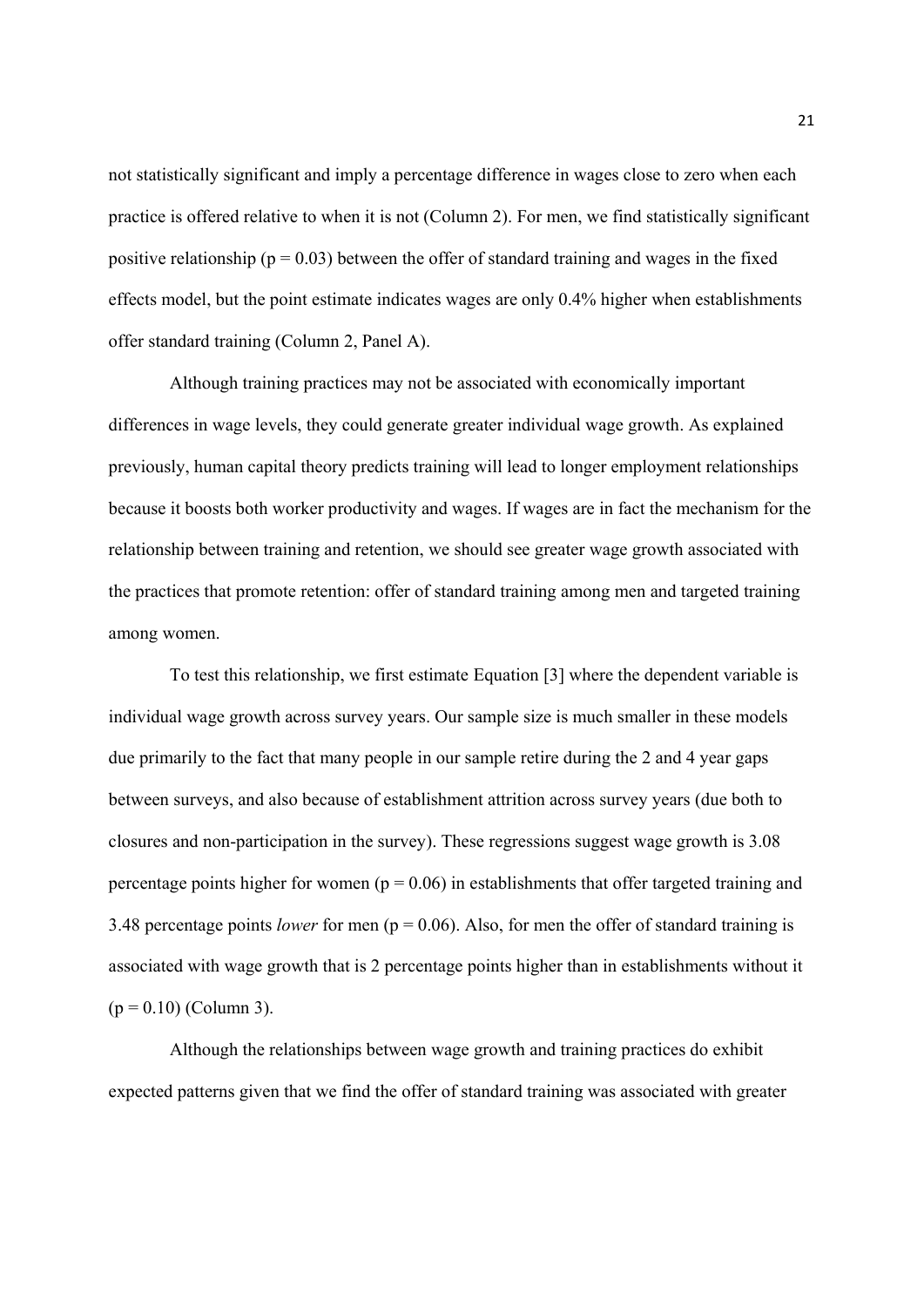retention among low wage men and targeted training was associated with greater retention among low wage women, these estimates could simply reflect higher overall wage growth throughout establishments that have these practices. To isolate wage growth among older workers from potential differences in establishment payroll trends, we estimate Equation [4] with a "wage mobility indicator", *EWQ\_Up,* as the dependent variable to indicate whether the older worker is in a higher wage quintile within the establishment wage distribution in the next survey year.

For women we find targeted training is associated with a two percentage point higher probability of being in a higher wage quintile in the next survey year ( $p = 0.06$ ), which is consistent with our wage growth findings and suggests older women in establishments with targeted training are moving up the establishment wage distribution (Column 4, Panel B). We do not find the same for men. Instead, men in establishments that involve older workers in standard training are 2.4 percentage points less likely to be in a higher wage quintile by the next survey (p  $= 0.08$ ) (Column 4, Panel A). Although the point estimate for targeted training for men is large relative to other estimates and is positive, it is not statistically significant ( $p = 0.25$ ). In total, there is no evidence that training of either type is associated with greater wage mobility among men.

#### **Reverse causality: Does higher retention lead to adoption of training practices?**

The foregoing analysis relies upon establishment fixed effects and an extensive list of time varying covariates to address non-random assignment of training practices across establishments suggested in the descriptive statistics in Table 1. Yet, establishments may be adopting training practices in response to past *trends* in retention that would not be captured by establishment fixed effects. For example, establishments may only offer training to older workers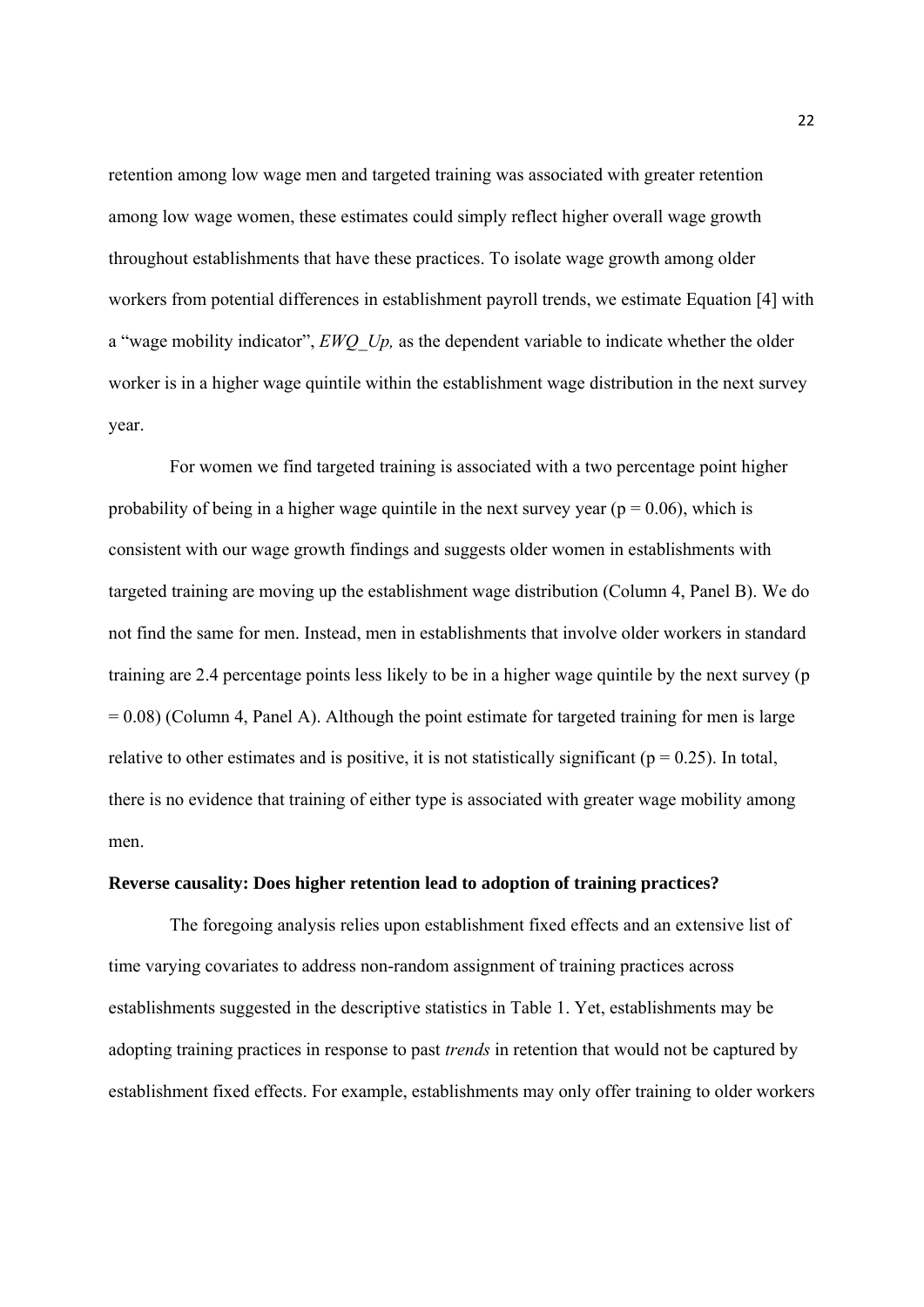*because* the establishment has high retention rates and they know employment relationships will be long enough to recoup the training investment. This potential reverse causality may lead us to infer the wrong explanations from our main results.

To empirically investigate this possibility, we run two regressions—one for each training practice—with training practice variables *Standard* and *Target* in survey year 2006 as the dependent variables and regress them on establishment and worker characteristics in 2002. Results are reported in Appendix Table A4. We find two significant associations between 2002 retirement behavior and establishment offer of training practices. First, men who retired in 2002 were 2 percentage points less likely to work in establishments that offer standard training. Although the effect size is small, the sign suggests establishments that started offering standard training in 2006 may have already had higher retention rates among men to begin with, which means the relationships we found between standard training and retention among men may not be attributable to a causal effect of training on retention. Second, we find women who retired in 2002 were 1 percentage point *more* likely to work for establishments that offer targeted training and we find no association between men's retirement in 2002 and the offer of targeted training practices in 2006. This suggests establishments that adopted targeted training programs for older workers had worse retention rates among women to begin with and no difference in retention among men. So our finding that women are less likely to retire when working in establishments offering targeted training is less likely to be due to reverse causality and may actually slightly underestimate the true relationship between offer of targeted training and retention if the establishment fixed effects do not fully capture pre-existing differences in retention rates.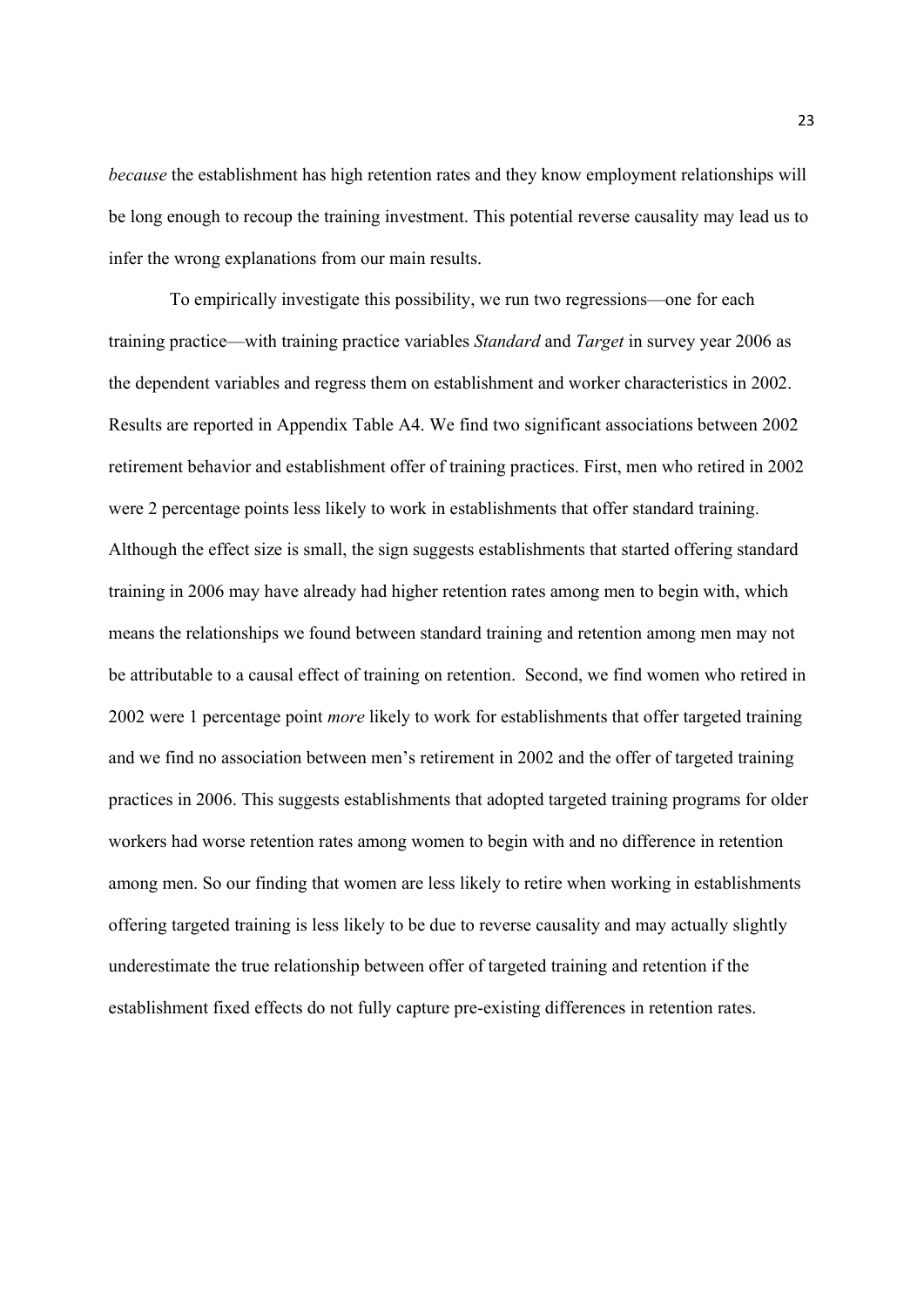#### **Discussion**

Our results suggest that the relationship between establishment training practices and the retention of older workers is complex. On average, establishment training offerings are unassociated with longer working lives for men, but older women employees had retirement rates that were 2 percentage points lower when targeted training was offered relative to when it was not. Also, for both men and women in the lowest quintile of their establishment's wage distribution we find training practices are associated with lower retirement likelihoods, but the delivery of training matters. Low wage women are less likely to retire if offered training targeted to meet the needs of older workers but the offer of involvement in standard establishment training programs does not change women's retirement behavior. The opposite is true for men.

We also find evidence that wage increases may be a mechanism through which establishment training offerings are related to retention of older female employees. For women, targeted training offerings were associated with wage growth across survey years and a higher likelihood of moving up the establishment wage distribution, but offer of standard training was associated with neither. These findings are consistent with the relationships we find between training practices and retention of female employees: women were less likely to retire when offered targeted training but standard training had no relationship with retirement behavior.

The evidence for men is less consistent. Although we find standard training is associated with lower retirement probabilities among low wage men, and we find men's wage growth is greater when standard training is offered, we find no evidence of wage increases relative to the establishment distribution and some evidence that older men's wages may *fall* relative to the establishment distribution when standard training is offered. So, we cannot rule out the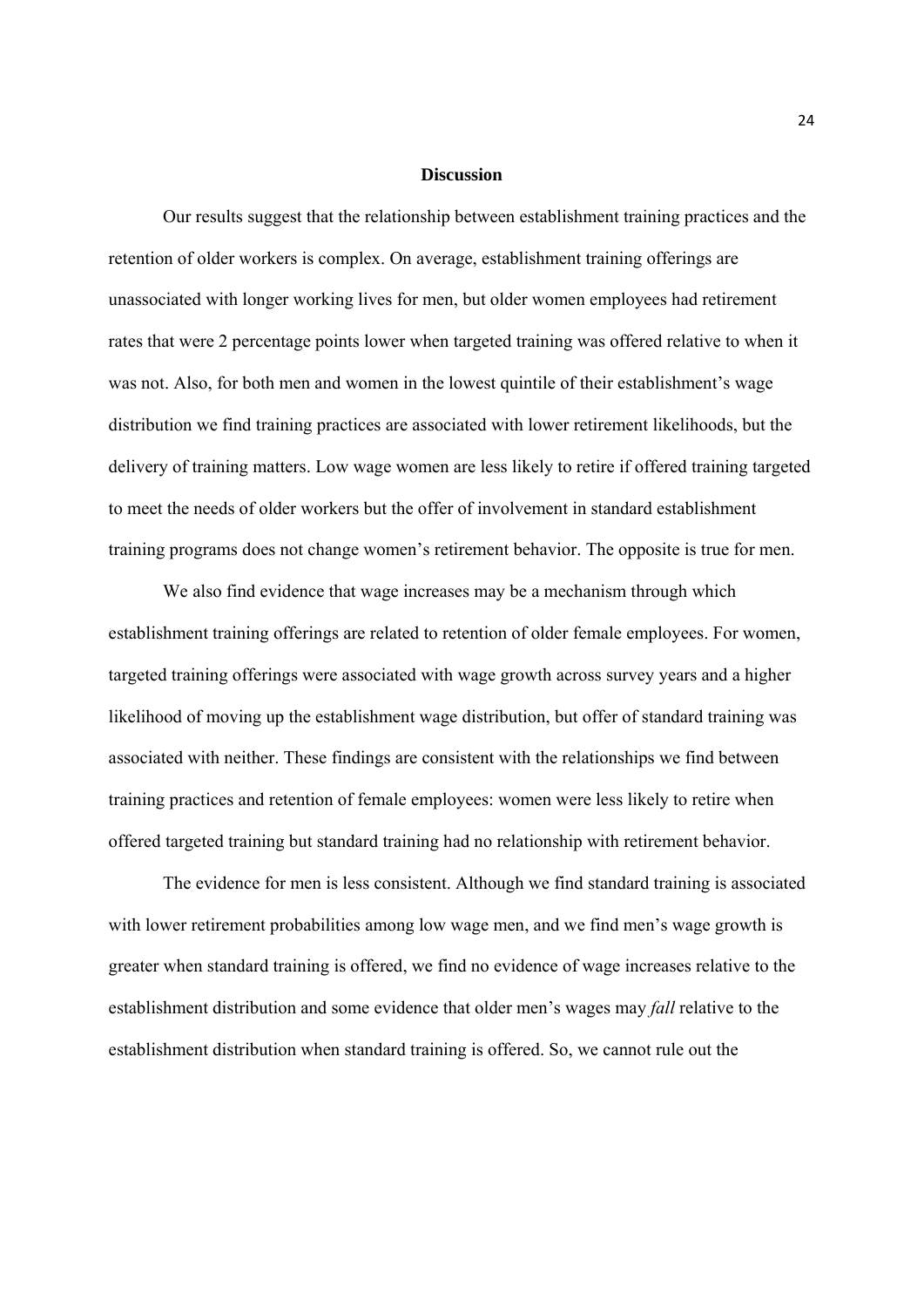possibility that men's wage trajectories are simply steeper in establishments that offer standard training to older workers and no causal link exists.

These results raise several questions. First, why might wages be an important mechanism for women, but not for men? Second, why do we see relationships for targeted training and retirement likelihood among women and not standard training? Gender differences in lifecycle labor supply and human capital profiles offer potential answers for both of these questions. Evidence from previous research suggests that women have substantially different lifecycle labor supply patterns than men, especially in Germany (Ollier-Malaterre 2014). Women in the cohorts we study are far more likely to work part-time and to exit the labor force during prime working age years and this impacts their acquisition of human capital and earnings (Mincer & Polachek 1974). Rates of re-entry into the workforce are high among German women aged 40 to 60. For example, at ages 30 to 34 women born in 1946 to 1950 had a labor force participation rate of 57.9% and it rose to 65.6% by ages 40 to 44 and was 71.9% at ages 50 to 54 (OECD.Stat 2015). Women re-entering the workforce may have substantially different needs for training than other workers. So, an establishment that offers targeted training to fill skills gaps or address skill obsolescence may be able to increase women's productivity, and in turn their wages. Because men tend to have fewer career interruptions, targeted training may not have any impact on their wages or retirement behavior. Unfortunately without more information about the actual content of training and a thorough analysis of employment histories, we are unable to do more than postulate this explanation, but given our findings and the importance of understanding women's lifecycle labor supply this seems an important area for future research.

Involvement in standard training activities may not move older men up the earning distribution because they are more likely to be at the top of their pay grades and therefore would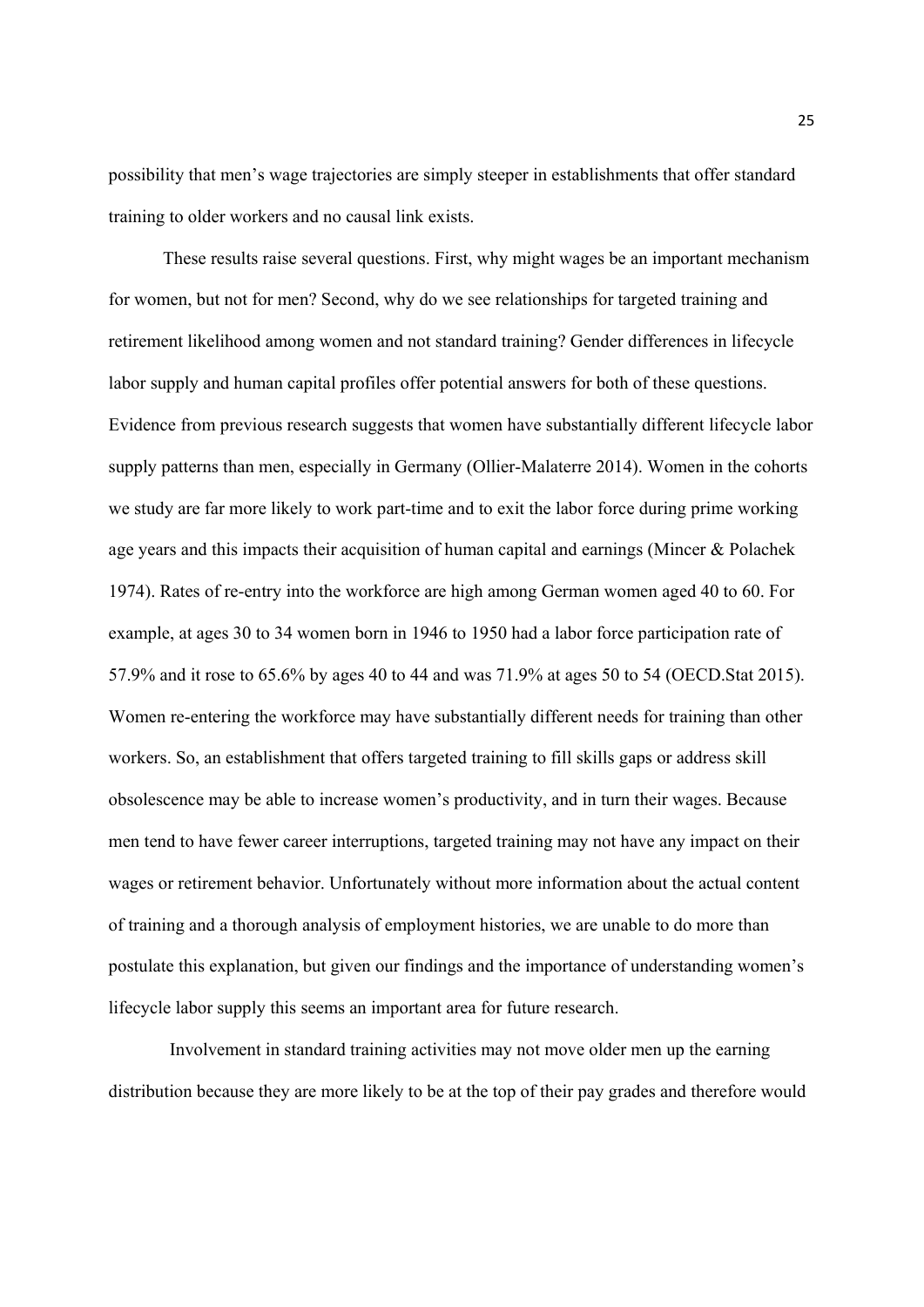not see a meaningful financial return on training. Lacking information on pay grades, we have used position within the establishment earnings distribution as a proxy. Future research using data with paygrade information or in restricted samples of large establishments where pay distributions could be computed within occupations may offer a more rigorous test.

Finally, even if the financial returns to training are the same for men and women, women are more likely than men to experience financial insecurity upon reaching retirement age (Brenke 2015). So, women may be more likely to respond to an increase in wages by postponing retirement whereas men may be more likely to respond by retiring earlier.<sup>6</sup> The LIAB does not contain direct measures of pension wealth or private savings to test this possibility.

 These findings have important implications for policy. The National Council on Aging reports older women in the U.S. receive \$4,000 less than older men in annual Social Security benefits due to differences in work histories and wages (National Council on Aging 2015). A recent Dēmos.org and Institute on Assets & Social Policy (IASP) brief indicates the proportion of single women over age 65 who are economically insecure rose by one-third between 2004 and 2008 (Meschede, Cronin, Sullivan, & Shapiro 2011). Our results suggest offering targeted training may both improve women's earnings while working, and encourage longer working lives.

We caution that if our findings for women are the result of training helping women who are re-entering the workforce to make up for human capital decay and skill obsolescence then these practices may be less effective in organizations with high rates of labor force participation among prime-aged women and for younger cohorts of women who have higher rates of labor force attachment. This would be an interesting area for future research. A study that compares

<sup>6</sup> That is, the substitution effect associated with a wage increase may be more likely to dominate the income effect for women than men.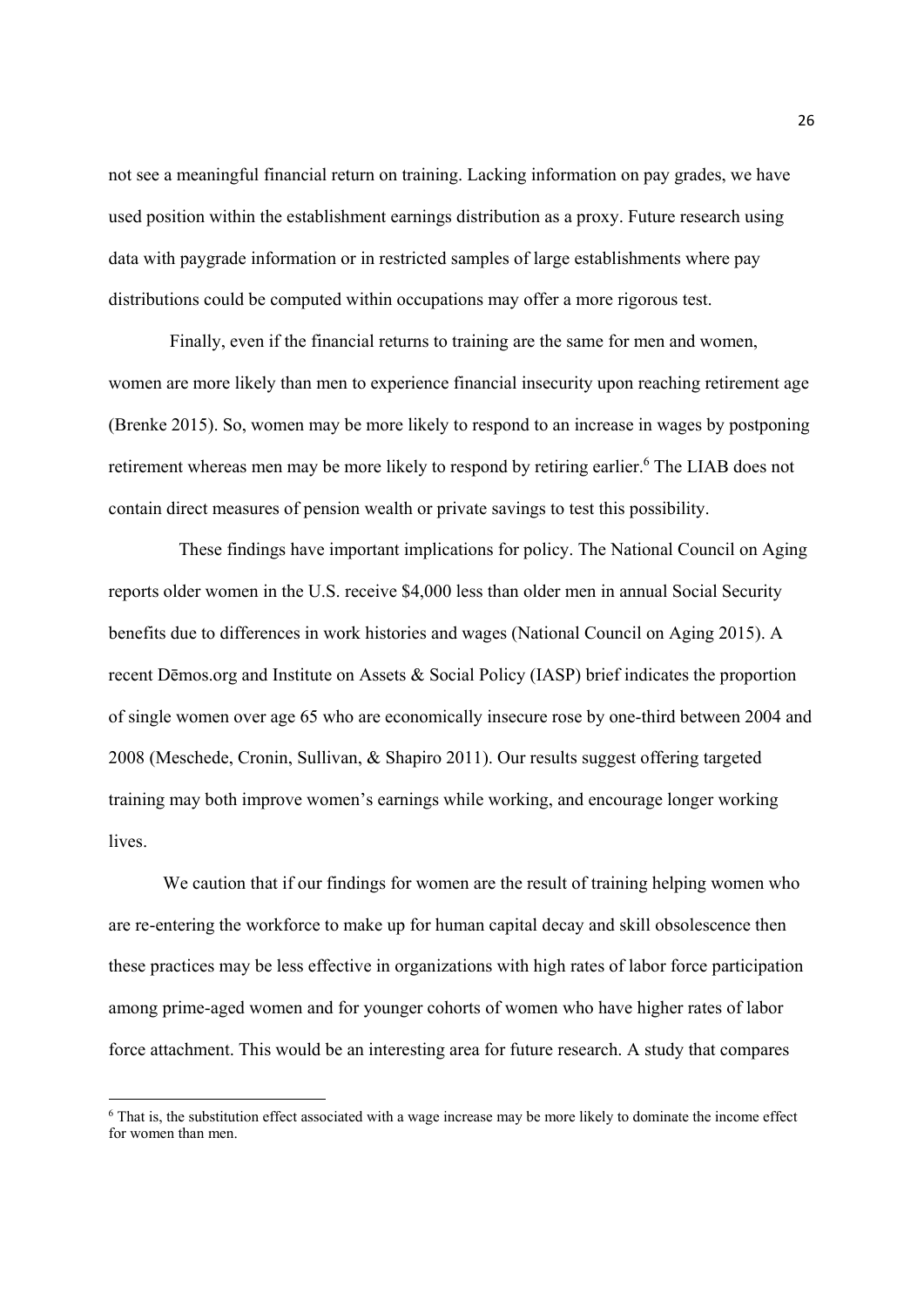organizations with different female age profiles, gender composition, and training practices could be very helpful in further clarifying the relationship between training practices and the retention of older workers.

#### **Limitations and Conclusion**

The study has a few limitations that should caution interpretation of the results. First, the results of the wage growth and mobility analyses should be confirmed in panel data with lower attrition rates. Second, we can only estimate intent to train effects as opposed to average treatment effects as the dataset does not include individual training participation. Finally, in some specifications the reporting style of *Participation* is statistically significant, which makes the results more difficult to interpret and suggests reporting style may be associated with other firm characteristics related to employees' retirement decision. This may mean there are relationships between offer of training to older workers and overall establishment training participation that are missed in this analysis.

When establishments offer targeted training for older workers, women—and especially lower wage women—are less likely to retire. This may be because offers of targeted training are associated with both greater wage growth and movement into higher wage quintiles within the establishment. Although we find some evidence of lower retirement probabilities for men in establishments that involve older workers in standard training, we also find retirement likelihoods among men may already be lower in these establishments before practices are adopted. Also, although standard training is associated with higher wage growth for men our findings suggest this may be because these establishments have higher wage growth overall rather than among older men in particular.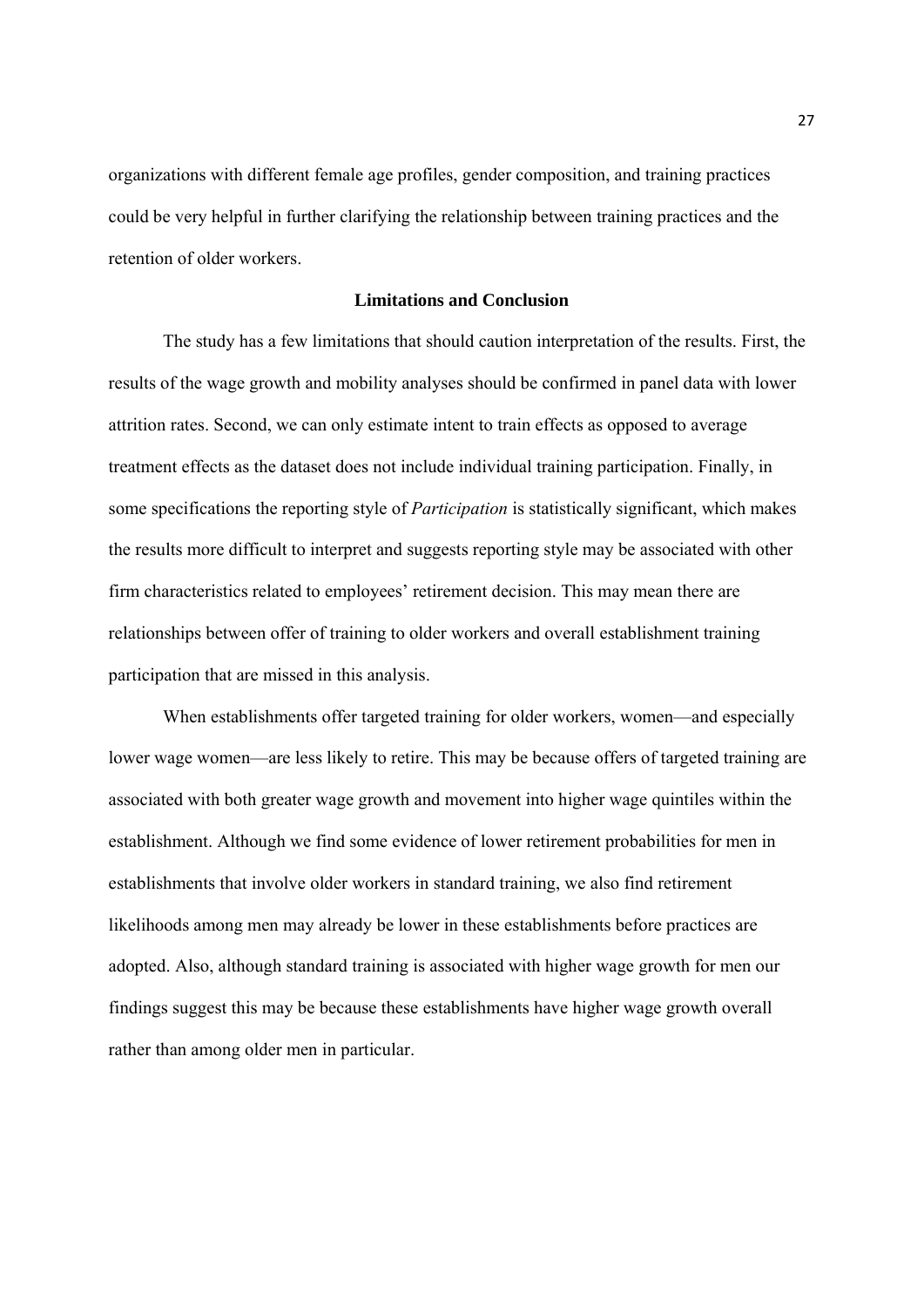#### **References**

- Appelbaum, E., Bailey, T., Berg, P., & Kallleberg, A. L. (2000). *Manufacturing Advantage: Why High Performance Work Systems Pay Off*. Ithaca, NY: ILR Press.
- Armstrong-Stassen, M., & Ursel, N. D. (2009). Perceived organizational support, career satisfaction, and the retention of older workers. *Journal of Occupational and Organizational Psychology*, *82*(1), 201–220. doi:10.1348/096317908X288838
- Barrett, A., & O'Connell, P. J. P. (2001). Does training generally work? The returns to incompany training. *Industrial and Labor Relations Review*, *54*(3), 647.
- Bartel, A. P. (1995). Training, Wage Growth, and Job Performance: Evidence from a Company Database. *Journal of Labor Economics*, *13*(3), 401. doi:10.1086/298380
- Becker, B. E., & Gerhart, B. (1996). The impact of human resource management on organizational performance: Progress and prospects. *Academy of Management Journal*, *39*(4), 779–801.
- Becker, G. (1962). Investment in human capital: A theoretical analysis. *The Journal of Political Economy*, *70*(5), 9–49.
- Beier, M. E. (2012). Age and Learning in Organizations. In G. P. Hodgkinson & J. K. Ford (Eds.), *International Review of Industrial and Organizational Psychology, Volume 23* (Vol. 23, pp. 83–105). John Wiley & Sons Ltd.
- Ben-Porath, Y. (1967). The production of human capital and the life cycle of earnings. *The Journal of Political Economy*, *75*(4), 352–365.
- Blau, J. (2011). Aging Germany must keep older workers healthy and happy. *Deutsche Welle*. Retrieved from http://dw.de/p/106ay
- Boockmann, B., Fries, J., & Goebel, C. (2012). *Specific Measures for Older Employees and Late Career Employment* (No. 12-059). Retrieved from http://ftp.zew.de/pub/zewdocs/dp/dp12059.pdf
- Börsch-supan, A. H., & Wilke, C. B. (2003). *The German Public Pension System: How it Was, How it Will Be* (No. 34-2003). Mannheim.
- Brenke, K. (2015). Growing Importance of Women in the German Labor Market. *DIW Economic Bulletin*, (5), 51–62.
- Buss, K.-P., & Kuhlmann, M. (2013). Akteure und Akteurskonstellationen alter(n)sgerechter Arbeitspolitik. *WSI - Mitteilungen*, (5), 350–359.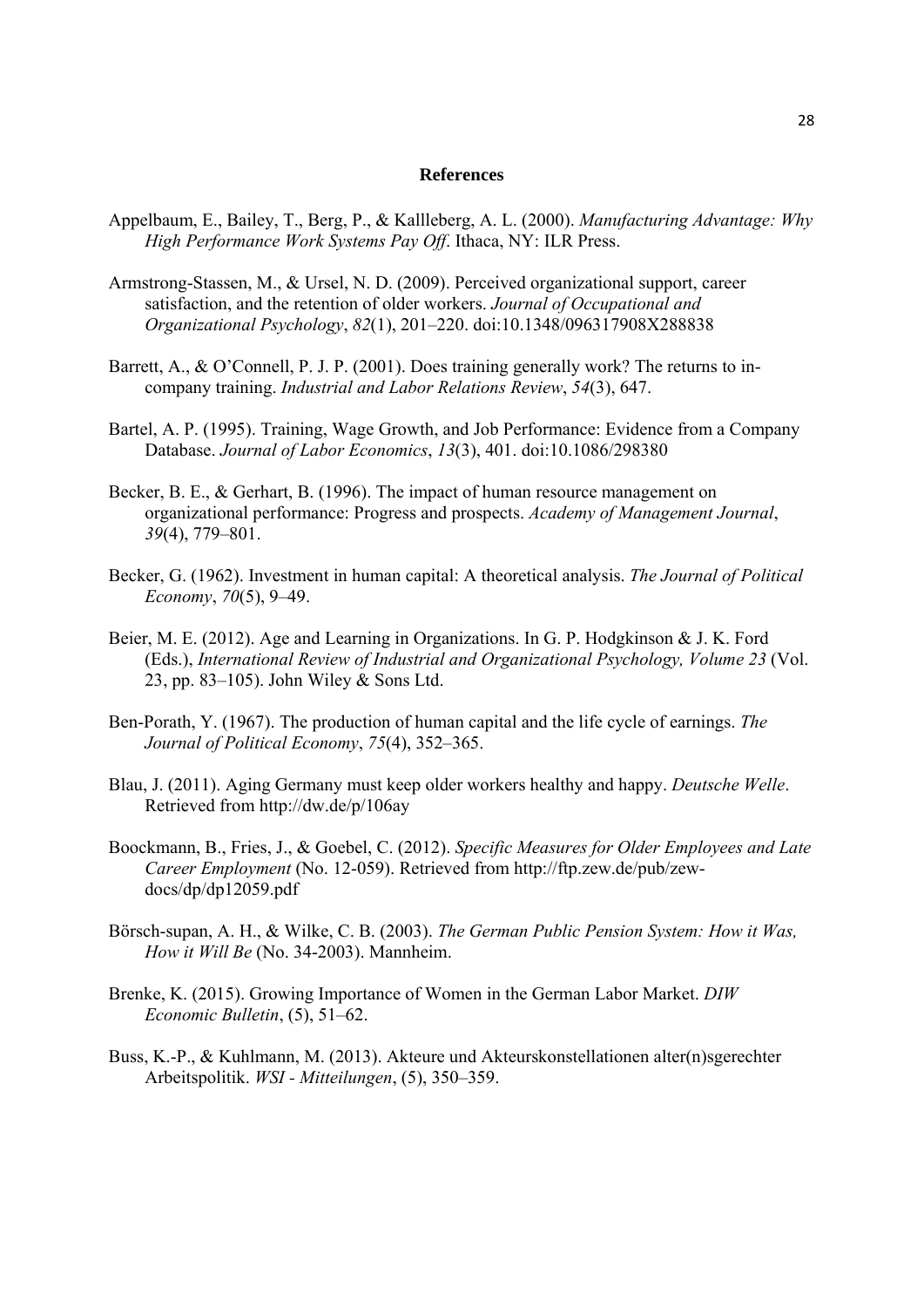- Callahan, J., Kiker, D., & Cross, T. (2003). Does method matter? A meta-analysis of the effects of training method on older learner training performance. *Journal of Management*, *29*(5), 663–680. doi:10.1016/S0149-2063
- Cappelli, P. (2014). *Skill Gaps, Skill Shortages and Skill Mismatches: Evidence for the US* (Working Paper No. 20382). National Bureau of Economic Research.
- Charness, N., Kelley, C. L., Bosman, E. a., & Mottram, M. (2001). Word-processing training and retraining: Effects of adult age, experience, and interface. *Psychology and Aging*, *16*(1), 110–127. doi:10.1037//0882-7974.16.1.110
- Conti, G. (2005). Training, productivity and wages in Italy. *Labour Economics*, *12*(4), 557–576. doi:10.1016/j.labeco.2005.05.007
- Crépon, B., Ferracci, M., & Fougére, D. (2007). Training the Unemployed in France: How Does it Affect Unemployment Duration and Recurrence? *Annales d'Economie et de Statistique*. Bonn, Germany.
- Danson, M. (2007). Older workers in the labour market: the demographic context. In W. Loretto, S. Vickerstaff, & P. J. White (Eds.), *The Future for Older Workers: New Perspectives*. Bristol, UK: The Policy Press.
- Dearden, L., Reed, H., & Van Reenen, J. (2006). The Impact of Training on Productivity and Wages: Evidence from British Panel Data. *Oxford Bulletin of Economics and Statistics*, *68*(4), 397–421. doi:10.1111/j.1468-0084.2006.00170.x
- Dietz, M., & Walwei, U. (2011). Germany--No Country for Old Workers? *Zeitschrift Fuer ArbeitsmarktForschung*, *44*(4), 363–376.
- Elliott, L., & Kollewe, J. (2011, March). Germany faces up to problem of ageing workforce. *The Guardian*.
- Eurostat. (2011). *EU27 population is expected to peak by around 2040*.
- Ford, J. K., & Oswald, F. (2003). Understanding the dynamic learner: Linking personality traits, learning situations, and individual behavior. In M. R. Barrick & A. M. Ryan (Eds.), *Personality and Work: Reconsidering the role of personality in organizations*. John Wiley & Sons Ltd.
- Fouarge, D., & Schils, T. (2009). The effect of early retirement incentives on the training participation of older workers. *Labour*, *23*, 85–109.
- Groot, W. (1999). Productivity effects of enterprise-related training. *Applied Economics Letters*, *6*(6), 369–371. doi:10.1080/135048599353104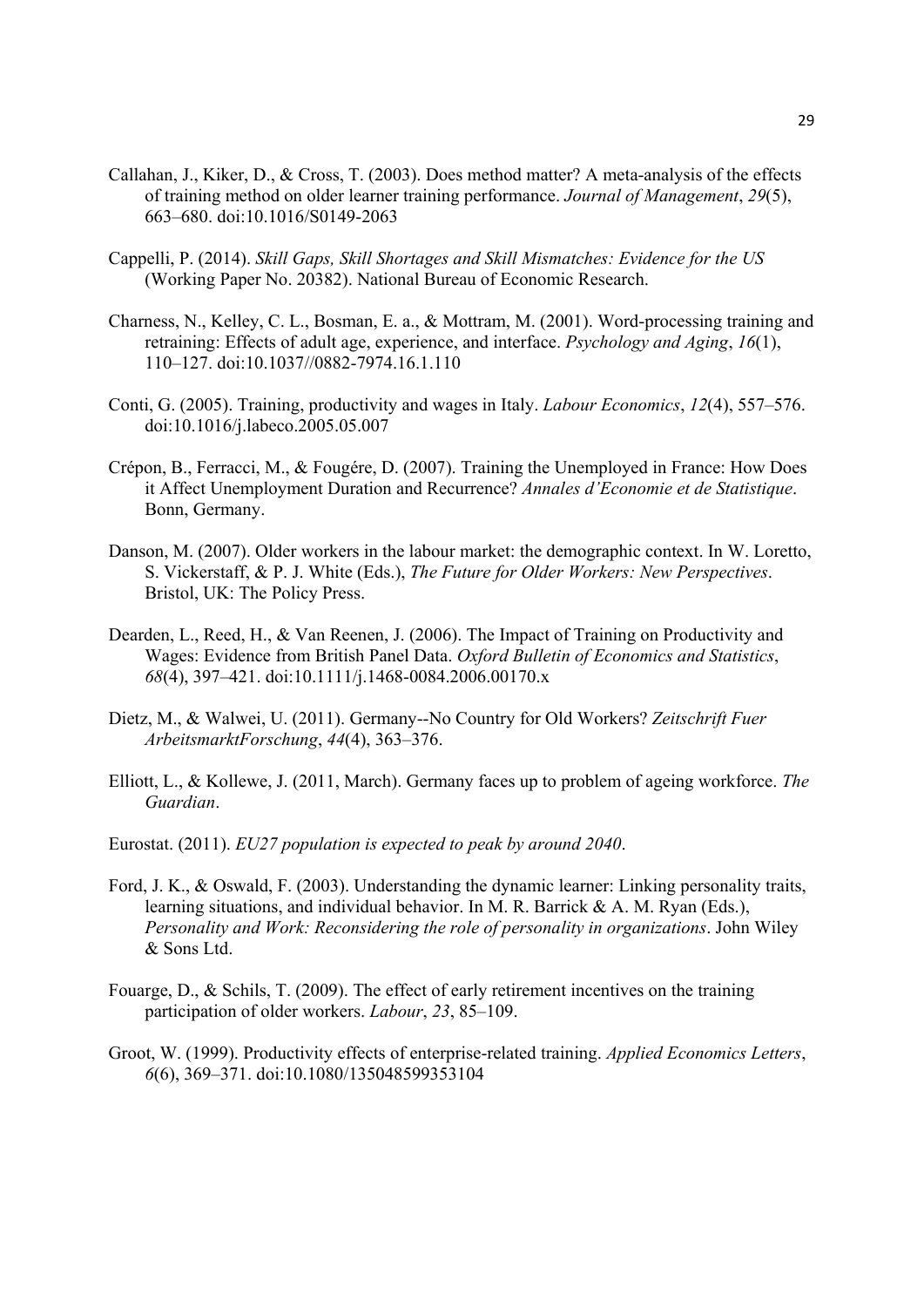- Groot, W., & Maassen van den Brink, H. (2000). Overeducation in the labor market : a metaanalysis. *Economics of Education Review*, *19*(2), 149–158. doi:10.1016/S0272- 7757(99)00057-6
- Halvorsen, R., & Palmquist, R. (1980). The interpretation of dummy variables in semilogarithmic equations. *American Economic Review*, *70*(3), 474–75.
- Hausknecht, J. P., & Trevor, C. O. (2010). Collective Turnover at the Group, Unit, and Organizational Levels: Evidence, Issues, and Implications. *Journal of Management*, *37*(1), 352–388. doi:10.1177/0149206310383910
- Heavey, A. L., Holwerda, J. a, & Hausknecht, J. P. (2013). Causes and consequences of collective turnover: a meta-analytic review. *The Journal of Applied Psychology*, *98*(3), 412– 53. doi:10.1037/a0032380
- Hedge, J. W., Borman, W. C., & Lammlein, S. E. (2006). Age Stereotyping and age discrimination. In J. W. Hedge, W. C. Borman, & S. E. Lammlein (Eds.), *The Aging Workforce: Realities, Myths, and Implications for Organizations* (pp. 27–48). Washington, DC: American Psychological Association.
- Heining, J., Scholz, T., & Seth, S. (2013). *Linked-Employer-Employee Data from the IAB: LIAB Cross-Sectional Model 2 1993-2010 (LIAB QM2 9310)*. Bundesagentur fur Arbeit.
- Herrbach, O. O., Mignonac, K., Vandenberghe, C., & Negrini, A. (2009). Perceived HRM Practices, organizational commitment, and voluntary early retirement among late-career managers. *Human Resource Management*, *48*(6), 895–915. doi:10.1002/hrm.20321
- Kanfer, R., & Ackerman, P. P. L. (2004). Aging, adult development, and work motivation. *Academy of Management Review*, *29*(3), 440–458.
- Konings, J., & Vanormelingen, S. (2009). The impact of training on productivity and wages: firm level evidence. *LICOS - Discussion Paper Series DP244/2009*. London. doi:10.1162/REST\_a\_00460
- Kristensen, N. (2012). *Training and retirement* (No. 6301). Retrieved from http://nbnresolving.de/urn:nbn:de:101:1-201204239412
- Lechner, M., Miquel, R., & Wunsch, C. (2005). The Curse and Blessing of Training the Unemployed in a Changing Economy : The Case of East Germany After Unification.
- Meschede, T., Cronin, M., Sullivan, L., & Shapiro, T. (2011, October). Rising Economic Insecurity Among Senior Single Women. Demos.org and Institute on Assets & Social Policy.
- Mincer, J., & Polachek, S. (1974). Family Investments in Human Capital: Earnings of Women. *The Journal of Political Economy*, S76–S108.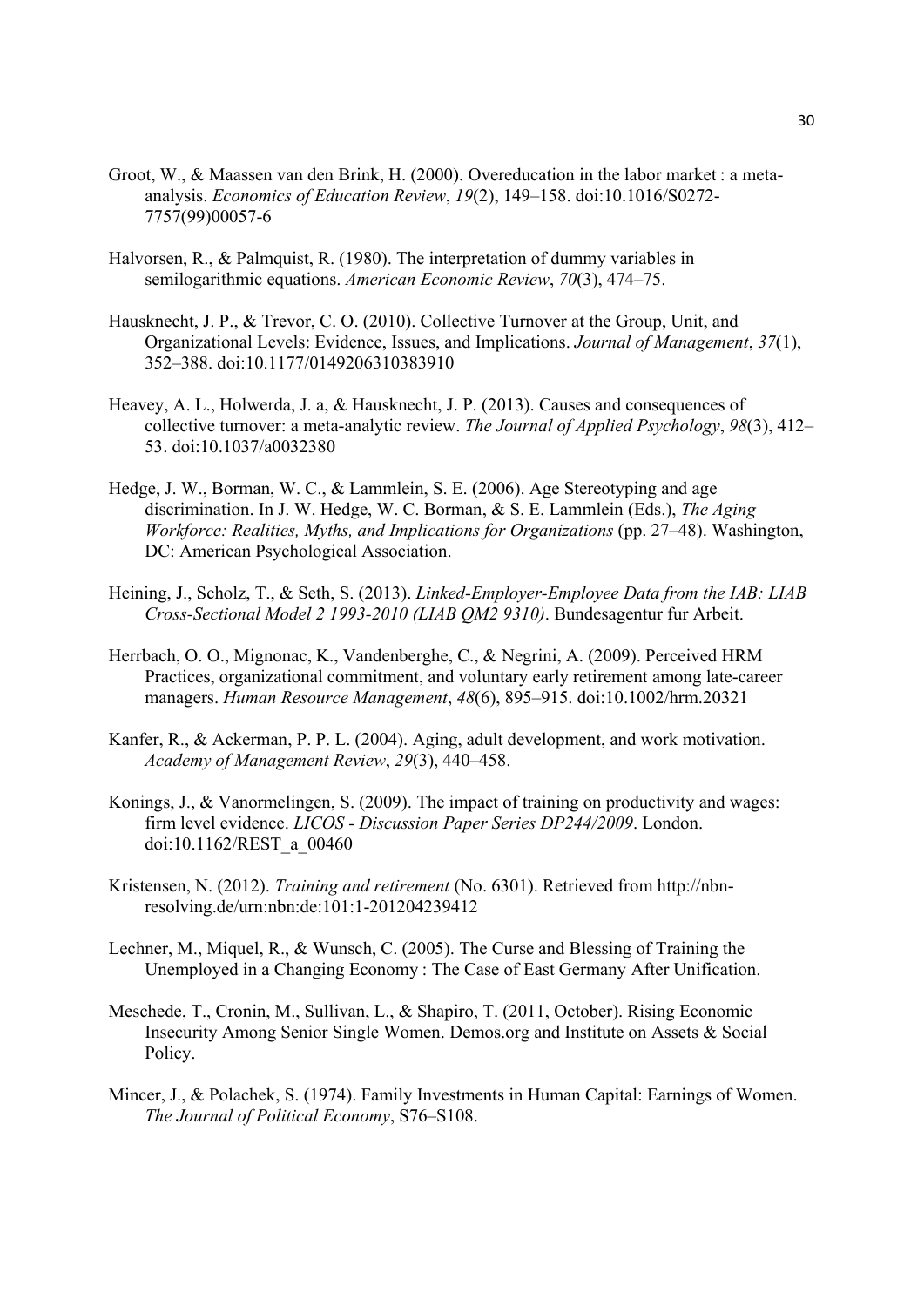Montizaan, R., Cörvers, F., & De Grip, A. (2010). The effects of pension rights and retirement age on training participation: Evidence from a natural experiment. *Labour Economics*, *17*(1), 240–247. doi:10.1016/j.labeco.2009.10.004

National Council on Aging. (2015). Economic Security for Seniors Facts.

- Neuman, S., & Weiss, A. (1995). On the effects of schooling vintage on experience-earnings profiles: Theory and evidence. *European Economic Review*, *39*, 943–955. doi:10.1016/0014-2921(94)00019-V
- OECD.Stat. (2015). Dataset: LFS Sex and Age Indicators (Dataset Level Metadata). Retrieved from OECD.Stat. 2015. "Dataset: LFS - Sex and Age Indicators (Dataset Level Metadata)." http://www.oecd.org/els/employmentpoliciesanddata/LFSNOTES\_SOURCES.pdf.
- Ollier-Malaterre, A. (2014). Cross-National Work-Family Research: A Review at the Individual Level. In T. D. Allen & L. T. Eby (Eds.), *Oxford Handbook of Work and Family* (pp. 1–38). Oxford: Oxford University Press.
- Osterman, P., & Weaver, A. (2014). Why claims of skills shortages in manufacturing are overblown. *Washington, DC: Economic Policy Institute*.
- Paullin, C., & Whetzel, D. (2012). Retention strategies and older workers. In J. W. Hedge & W. C. Borman (Eds.), *The Oxford Handbook of Work and Aging*. Oxford: Oxford University Press.
- Perkins, K. (1993). Working-Class Women and Retirement. *Journal of Gerontological Social Work*, *20*, 129–148.
- Picchio, M., & van Ours, J. C. (2012). Retaining through training: Even for older workers. *Economics of Education Review*, *32*(C), 29–48.
- Schlick, C. M., Frieling, E., & Wegge, J. (Eds.). (2013). *Age-Differentiated Work Systems*. Berlin: Springer Verlag.
- Sterns, H. L. (1986). Training and Retraining Adult and Older Adult Workers. In J. E. Birren, P. K. Robinson, & J. E. Livingston (Eds.), *Age, Health, and Employment.* (pp. 93–113). Englewood Cliffs, NJ: Prentice-Hall.
- Sterns, H. L., & Doverspike, D. (1988). Training and developing the older worker: implications for human resource management. In H. Dennis (Ed.), *Fourteen Steps in Managing an Aging Workforce*. Lexington, MA: Lexington Books.
- Wanger, S., Weber, B., & Fuchs, J. (2013). Kann ein Anstieg der Arbeitszeit den Rückgang des Arbeitskräfteangebots kompensieren? In M. Göke & T. Heupel (Eds.), *Wirtschaftliche Implikationen des demografischen Wandels. Herausforderungen und Lösungsansätze* (FOM., pp. 335–348). Wiesbaden: Springer Verlag.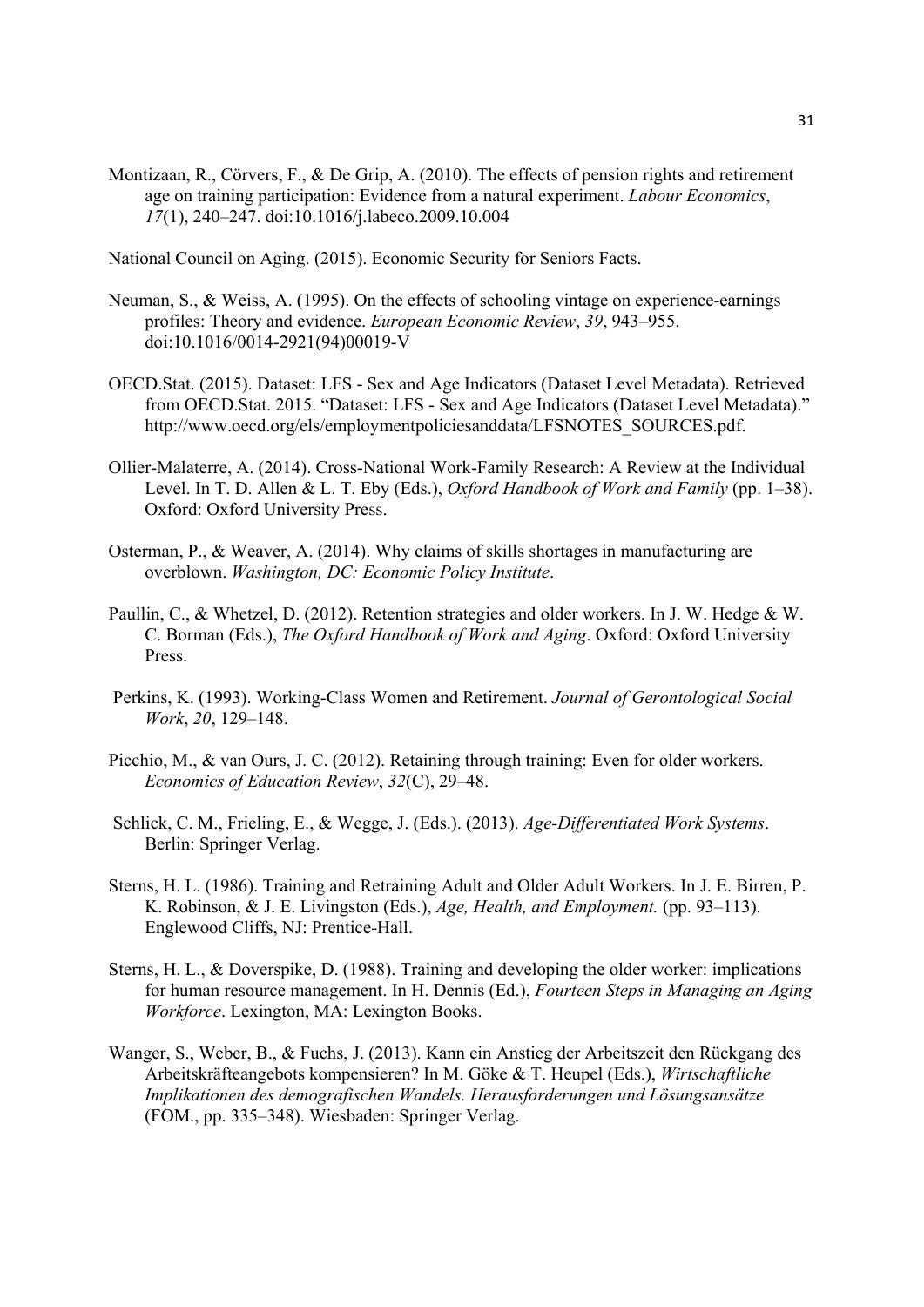Zwick, T. (2006). The Impact of Training Intensity on Establishment Productivity. *Industrial Relations*, *45*(1), 26–46. doi:10.1111/j.1468-232X.2006.00412.x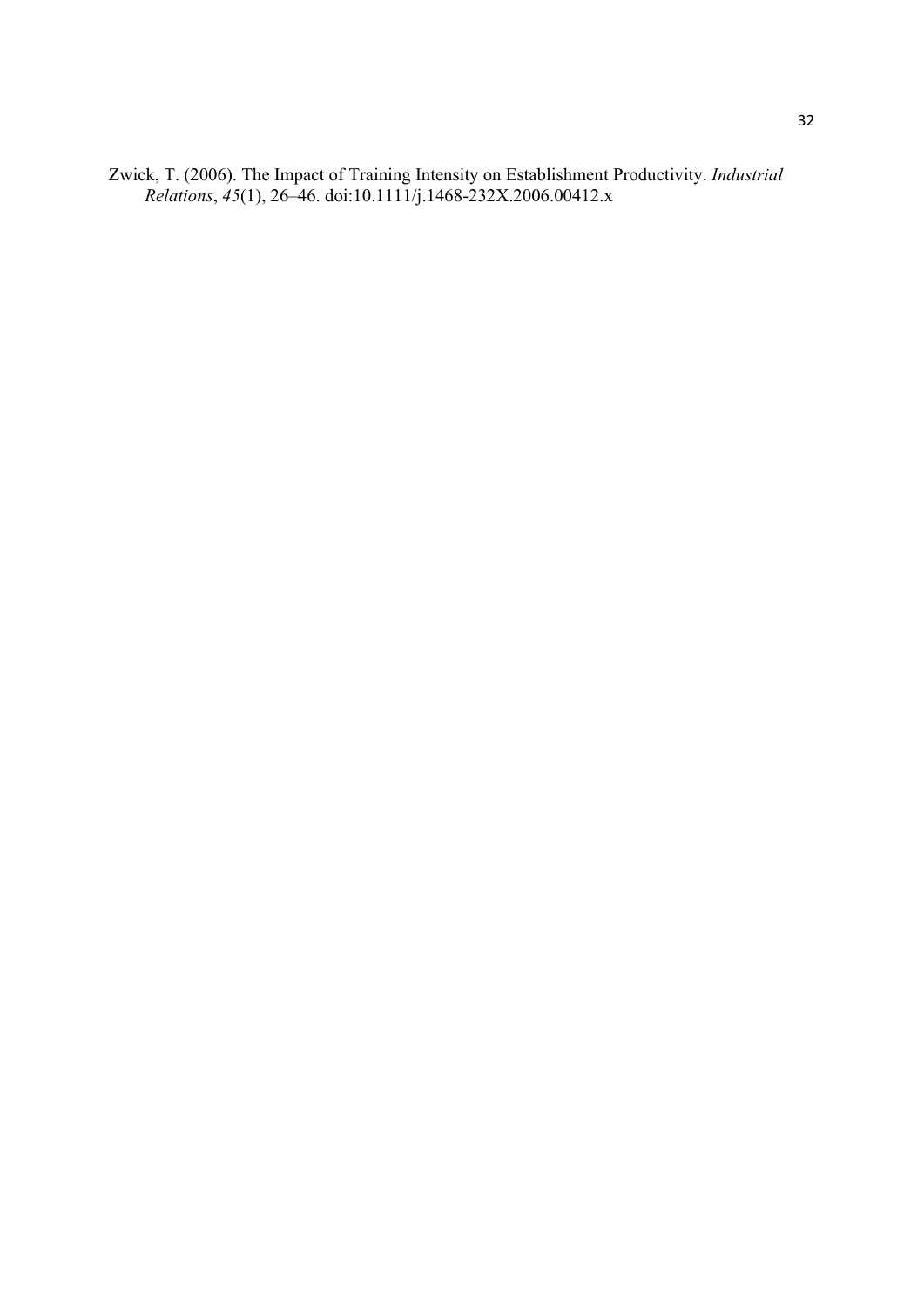| Practice:                             | Standard      | Targeted      | Standard    | Neither       |
|---------------------------------------|---------------|---------------|-------------|---------------|
|                                       | only          | only          | and         | practice      |
|                                       |               |               | targeted    |               |
| <b>Overall Training Participation</b> | 35.645***     | 35.43***      | 39.446***   | 22.951        |
|                                       | (26.812)      | (24.589)      | (30.038)    | (24.758)      |
| <b>Average Daily Wage</b>             | 84.527***     | 75.814        | 88.697***   | 75.174        |
|                                       | (24.994)      | (26.213)      | (28.292)    | (24.978)      |
| <b>Share Unskilled Workers</b>        | $0.145***$    | 0.141         | $0.111**$   | 0.185         |
|                                       | (0.203)       | (0.219)       | (0.159)     | (0.249)       |
| Perceived Profitability               | 3.387***      | $3.161**$     | 3.53        | 3.547         |
|                                       | (1.601)       | (1.787)       | (1.559)     | (1.412)       |
| Revenue, Billions $\epsilon$          | $4.24e^{8**}$ |               | $2.16*e^8$  | $2.18*e^{8}$  |
|                                       | $(3.87^*e^9)$ | $(4.30^*e^8)$ | $(4.97*e8)$ | $(7.33^*e^9)$ |
| Employment                            | 421.857***    | 440.27***     | 565.363***  | 185.6         |
|                                       | (1340.906)    | (747.474)     | (825.79)    | (524.47)      |
| <b>Partial Retirement Policy</b>      | $0.668***$    | $0.518**$     | $0.653***$  | 0.362         |
|                                       | (0.466)       | (0.504)       | (0.476)     | (0.473)       |
| Have Special Equipment for Older      | $0.15***$     | $0.154***$    | $0.256***$  | 0.038         |
| Workers                               | (0.345)       | (0.358)       | (0.43)      | (0.181)       |
| Have Lower Performance Standards      | $0.096***$    | $0.154***$    | $0.184***$  | 0.044         |
| for Older Workers                     | (0.286)       | (0.358)       | (0.382)     | (0.196)       |
| Use Mixed Age Teams                   | $0.529***$    | b             | $0.532***$  | 0.116         |
|                                       | (0.487)       |               | (0.491)     | (0.308)       |
| Annual Turnover due to Retirements    | 2.787***      | 2.77          | 4.533***    | 1.162         |
|                                       | (16.447)      | (8.064)       | (9.884)     | (8.936)       |
| N                                     | 1,634         | 56            | 82          | 6,560         |

*Table 1*. Establishment Characteristics by Training Practice Offered<sup>a</sup>

Notes: \*\*\*  $p < 0.01$ ; \*\*  $p < 0.05$ ; \*  $p < 0.10$  in an independent samples t test of difference in means relative to Neither Practice group.

<sup>a</sup>Establishments included are only those with training practices that did not change through the panel. An additional 770 establishments reported changes in training practices.

<sup>b</sup>Due to data use restrictions, data is not available for these practices in these establishments.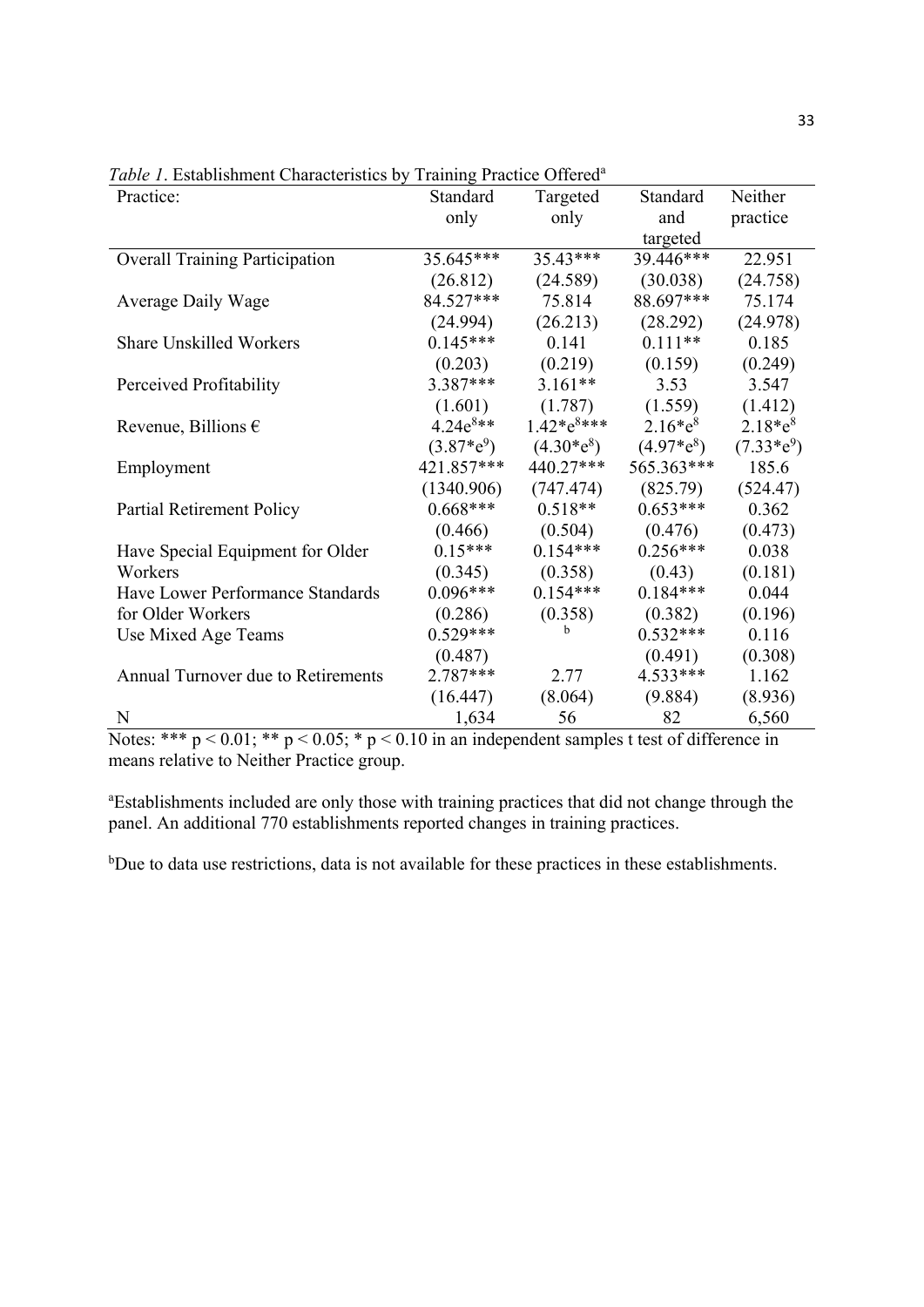| Men<br>Women<br>Women<br>Men<br><b>Training Practices</b><br>0.006<br>0.000<br>$-0.001$<br>0.006<br>Involvement in Standard Training<br>(0.005)<br>(0.004)<br>(0.005)<br>(0.005)<br>0.004<br>0.004<br><b>Targeted Program</b><br>$-0.016*$<br>$-0.016*$<br>(0.007)<br>(0.007)<br>(0.009)<br>(0.009)<br>$-0.000$<br>$-0.000$<br>$-0.000$<br>$-0.000$<br><b>Training Participation</b><br>(0.000)<br>(0.000)<br>(0.000)<br>(0.000)<br>0.000<br>$-0.001$<br>0.000<br>$-0.001$<br>Reporting <sup>a</sup><br>(0.004)<br>(0.003)<br>(0.004)<br>(0.003)<br>Participation*Reporting <sup>a</sup><br>$-0.000$<br>0.000<br>$-0.000$<br>0.000<br>(0.000)<br>(0.000)<br>(0.000)<br>(0.000)<br>Other Establishment Practice for Older<br>Workers<br><b>Partial Retirement</b><br>$-0.014**$<br>$-0.005$<br>(0.006)<br>(0.006)<br>0.000<br>0.001<br>Special Equipment<br>(0.007)<br>(0.005)<br>0.001<br>$-0.005$<br>Lower Performance Targets<br>(0.006)<br>(0.006)<br>$-0.003$<br>$-0.001$<br>Mixed Age Teams<br>(0.003)<br>(0.004)<br><b>Other Practices</b><br>0.010<br>0.009<br>(0.011)<br>(0.007)<br>N<br>522,939<br>236,992<br>522,939<br>236,992 | (1) | (2) | (3) | (4) |
|-------------------------------------------------------------------------------------------------------------------------------------------------------------------------------------------------------------------------------------------------------------------------------------------------------------------------------------------------------------------------------------------------------------------------------------------------------------------------------------------------------------------------------------------------------------------------------------------------------------------------------------------------------------------------------------------------------------------------------------------------------------------------------------------------------------------------------------------------------------------------------------------------------------------------------------------------------------------------------------------------------------------------------------------------------------------------------------------------------------------------------------------|-----|-----|-----|-----|
|                                                                                                                                                                                                                                                                                                                                                                                                                                                                                                                                                                                                                                                                                                                                                                                                                                                                                                                                                                                                                                                                                                                                           |     |     |     |     |
|                                                                                                                                                                                                                                                                                                                                                                                                                                                                                                                                                                                                                                                                                                                                                                                                                                                                                                                                                                                                                                                                                                                                           |     |     |     |     |
|                                                                                                                                                                                                                                                                                                                                                                                                                                                                                                                                                                                                                                                                                                                                                                                                                                                                                                                                                                                                                                                                                                                                           |     |     |     |     |
|                                                                                                                                                                                                                                                                                                                                                                                                                                                                                                                                                                                                                                                                                                                                                                                                                                                                                                                                                                                                                                                                                                                                           |     |     |     |     |
|                                                                                                                                                                                                                                                                                                                                                                                                                                                                                                                                                                                                                                                                                                                                                                                                                                                                                                                                                                                                                                                                                                                                           |     |     |     |     |
|                                                                                                                                                                                                                                                                                                                                                                                                                                                                                                                                                                                                                                                                                                                                                                                                                                                                                                                                                                                                                                                                                                                                           |     |     |     |     |
|                                                                                                                                                                                                                                                                                                                                                                                                                                                                                                                                                                                                                                                                                                                                                                                                                                                                                                                                                                                                                                                                                                                                           |     |     |     |     |
|                                                                                                                                                                                                                                                                                                                                                                                                                                                                                                                                                                                                                                                                                                                                                                                                                                                                                                                                                                                                                                                                                                                                           |     |     |     |     |
|                                                                                                                                                                                                                                                                                                                                                                                                                                                                                                                                                                                                                                                                                                                                                                                                                                                                                                                                                                                                                                                                                                                                           |     |     |     |     |
|                                                                                                                                                                                                                                                                                                                                                                                                                                                                                                                                                                                                                                                                                                                                                                                                                                                                                                                                                                                                                                                                                                                                           |     |     |     |     |
|                                                                                                                                                                                                                                                                                                                                                                                                                                                                                                                                                                                                                                                                                                                                                                                                                                                                                                                                                                                                                                                                                                                                           |     |     |     |     |
|                                                                                                                                                                                                                                                                                                                                                                                                                                                                                                                                                                                                                                                                                                                                                                                                                                                                                                                                                                                                                                                                                                                                           |     |     |     |     |
|                                                                                                                                                                                                                                                                                                                                                                                                                                                                                                                                                                                                                                                                                                                                                                                                                                                                                                                                                                                                                                                                                                                                           |     |     |     |     |
|                                                                                                                                                                                                                                                                                                                                                                                                                                                                                                                                                                                                                                                                                                                                                                                                                                                                                                                                                                                                                                                                                                                                           |     |     |     |     |
|                                                                                                                                                                                                                                                                                                                                                                                                                                                                                                                                                                                                                                                                                                                                                                                                                                                                                                                                                                                                                                                                                                                                           |     |     |     |     |
|                                                                                                                                                                                                                                                                                                                                                                                                                                                                                                                                                                                                                                                                                                                                                                                                                                                                                                                                                                                                                                                                                                                                           |     |     |     |     |
|                                                                                                                                                                                                                                                                                                                                                                                                                                                                                                                                                                                                                                                                                                                                                                                                                                                                                                                                                                                                                                                                                                                                           |     |     |     |     |
|                                                                                                                                                                                                                                                                                                                                                                                                                                                                                                                                                                                                                                                                                                                                                                                                                                                                                                                                                                                                                                                                                                                                           |     |     |     |     |
|                                                                                                                                                                                                                                                                                                                                                                                                                                                                                                                                                                                                                                                                                                                                                                                                                                                                                                                                                                                                                                                                                                                                           |     |     |     |     |
|                                                                                                                                                                                                                                                                                                                                                                                                                                                                                                                                                                                                                                                                                                                                                                                                                                                                                                                                                                                                                                                                                                                                           |     |     |     |     |
|                                                                                                                                                                                                                                                                                                                                                                                                                                                                                                                                                                                                                                                                                                                                                                                                                                                                                                                                                                                                                                                                                                                                           |     |     |     |     |
|                                                                                                                                                                                                                                                                                                                                                                                                                                                                                                                                                                                                                                                                                                                                                                                                                                                                                                                                                                                                                                                                                                                                           |     |     |     |     |
|                                                                                                                                                                                                                                                                                                                                                                                                                                                                                                                                                                                                                                                                                                                                                                                                                                                                                                                                                                                                                                                                                                                                           |     |     |     |     |
|                                                                                                                                                                                                                                                                                                                                                                                                                                                                                                                                                                                                                                                                                                                                                                                                                                                                                                                                                                                                                                                                                                                                           |     |     |     |     |
|                                                                                                                                                                                                                                                                                                                                                                                                                                                                                                                                                                                                                                                                                                                                                                                                                                                                                                                                                                                                                                                                                                                                           |     |     |     |     |

*Table 2*. Relationship between Training Practices and Retirement Hazard Rates

Notes: \*\*\* p < 0.01; \*\* p < 0.05; \* p < 0.10

a Establishments report total training participation as either number of individuals participating or number of incidences of training and we divide this figure by firm size to construct the *Training Participation* measure. *Reporting* is equal to 1 for establishments that report training as number of incidences per year instead of number of individuals trained.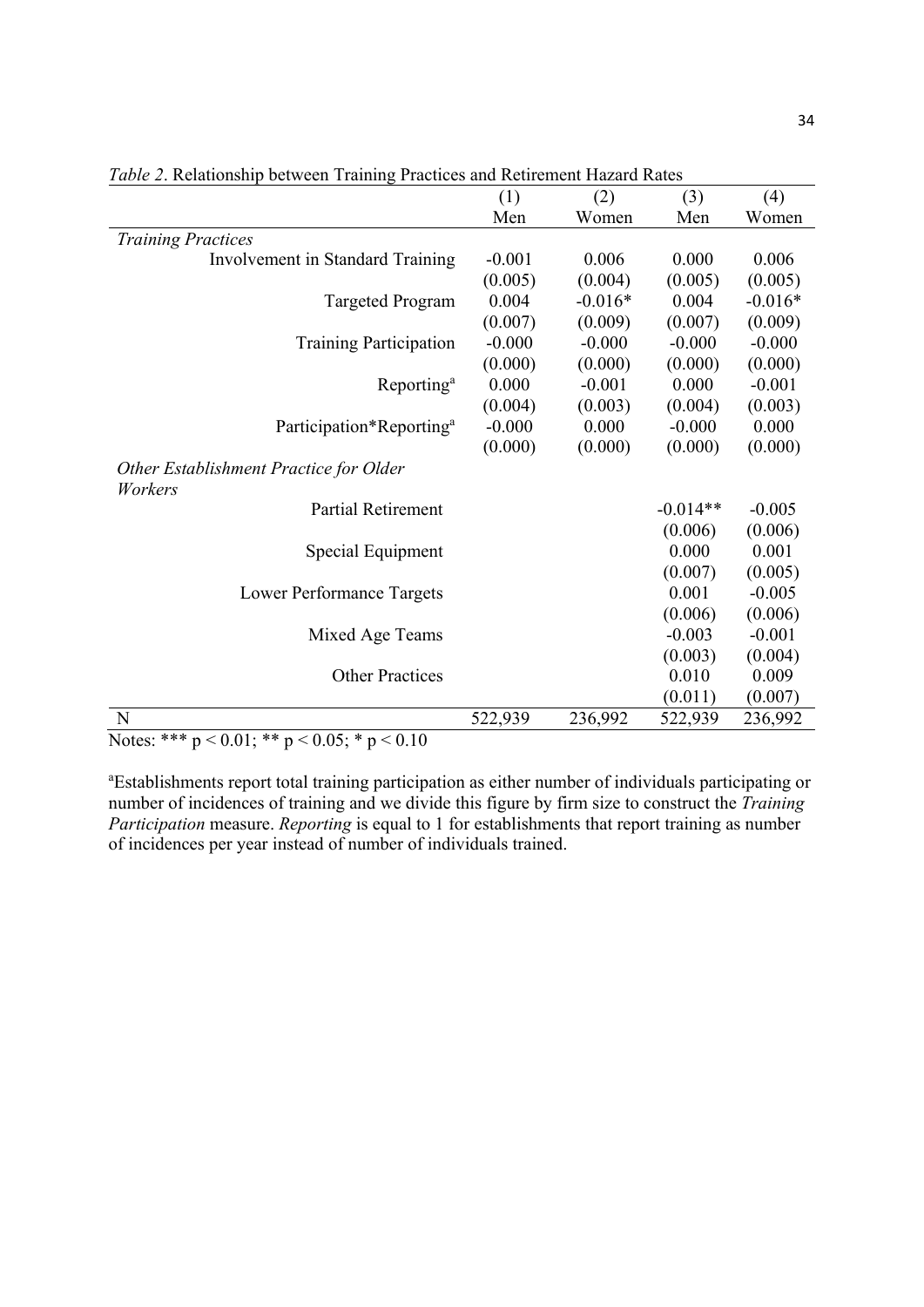

*Figure 1*. Changes in Retirement Hazard Rates Associated with Establishment Training Practices across the Market Wage Distribution, Marginal Effects after Regression for Women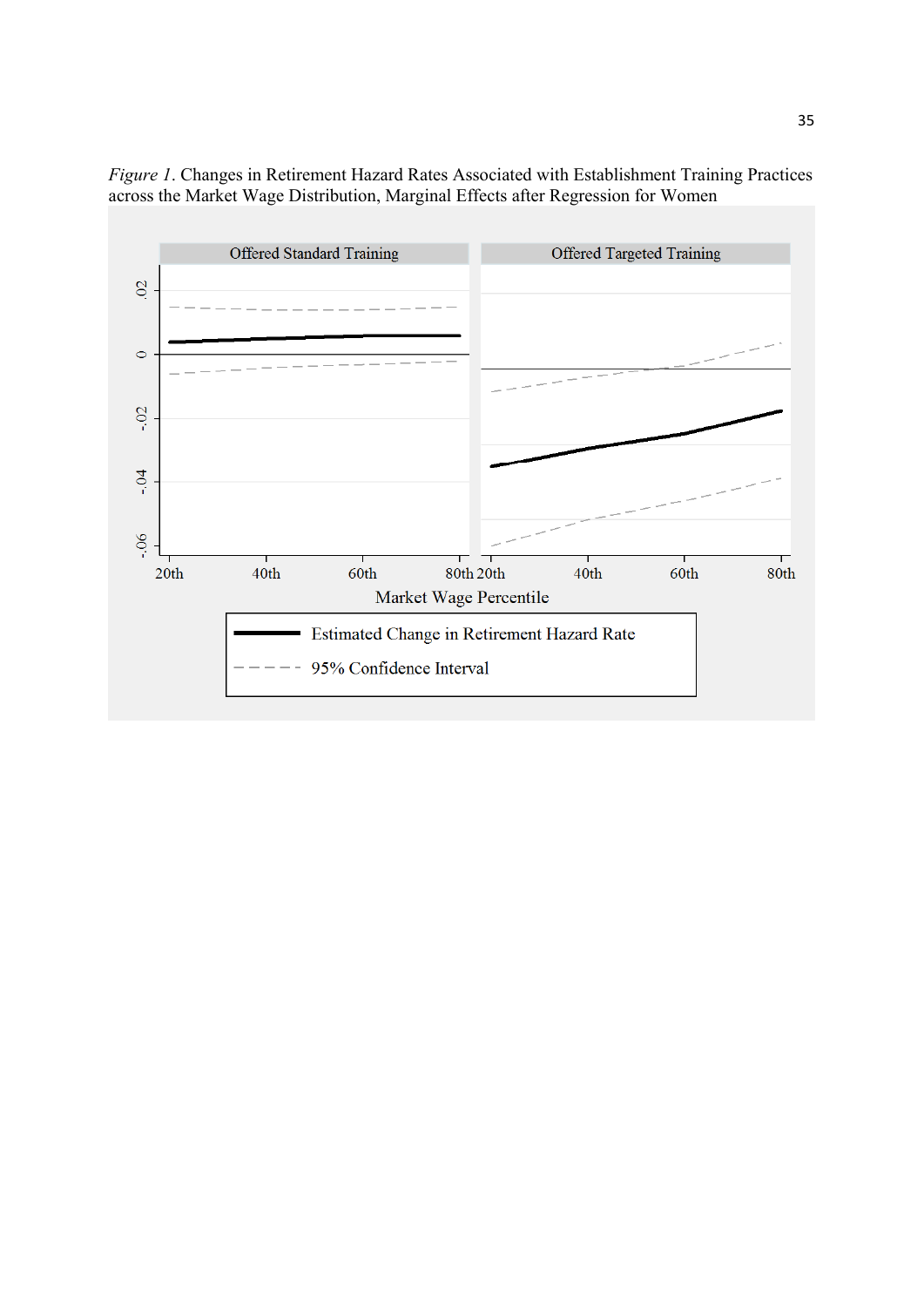

*Figure 2*. Changes in Retirement Hazard Rates Associated with Establishment Training Practices across the Market Wage Distribution, Marginal Effects after Regression for Men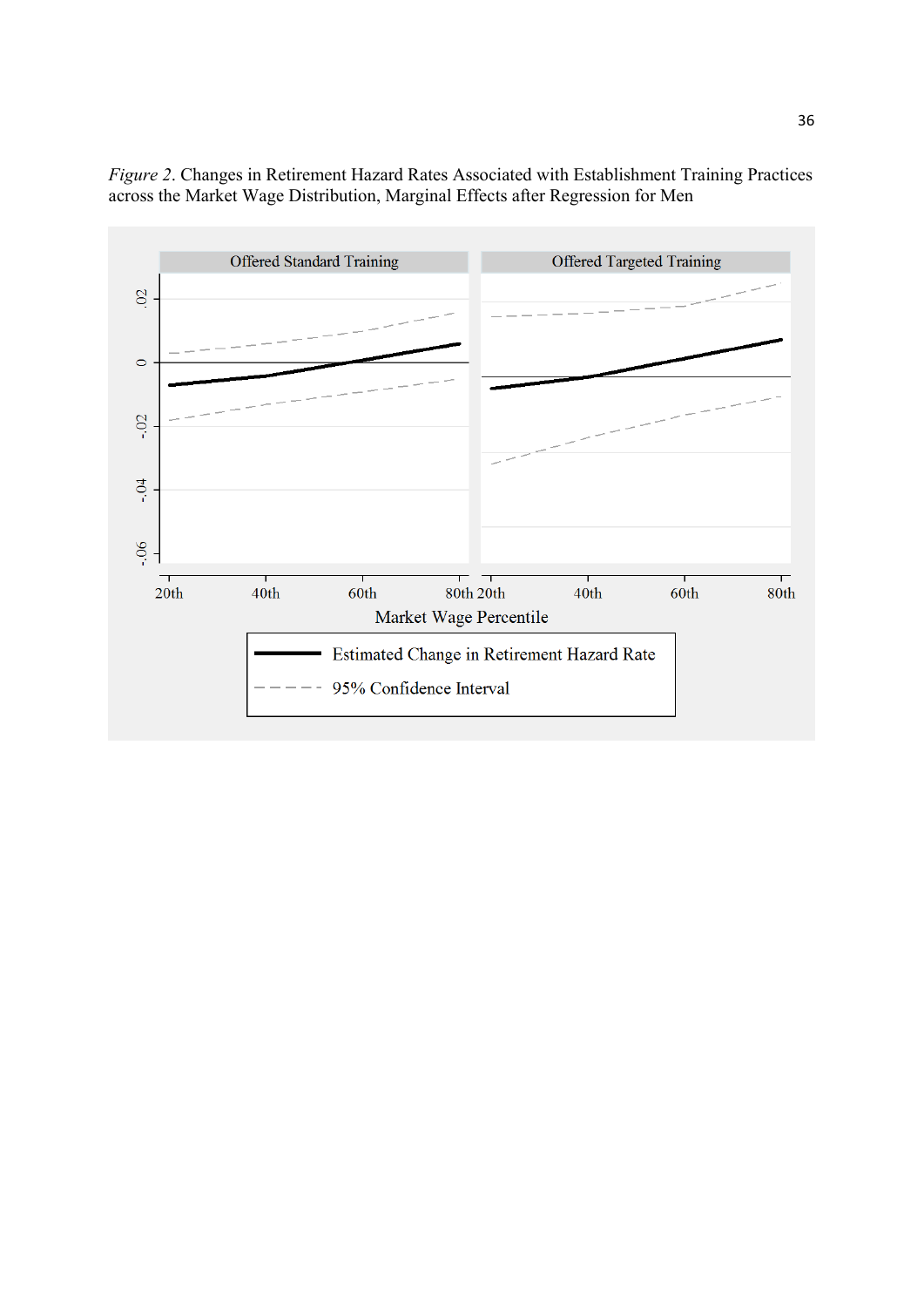

*Figure 3*. Changes in Retirement Hazard Rates Associated with Training Practices by Position in the Establishment Wage Distribution, Marginal Effects after Regression for Women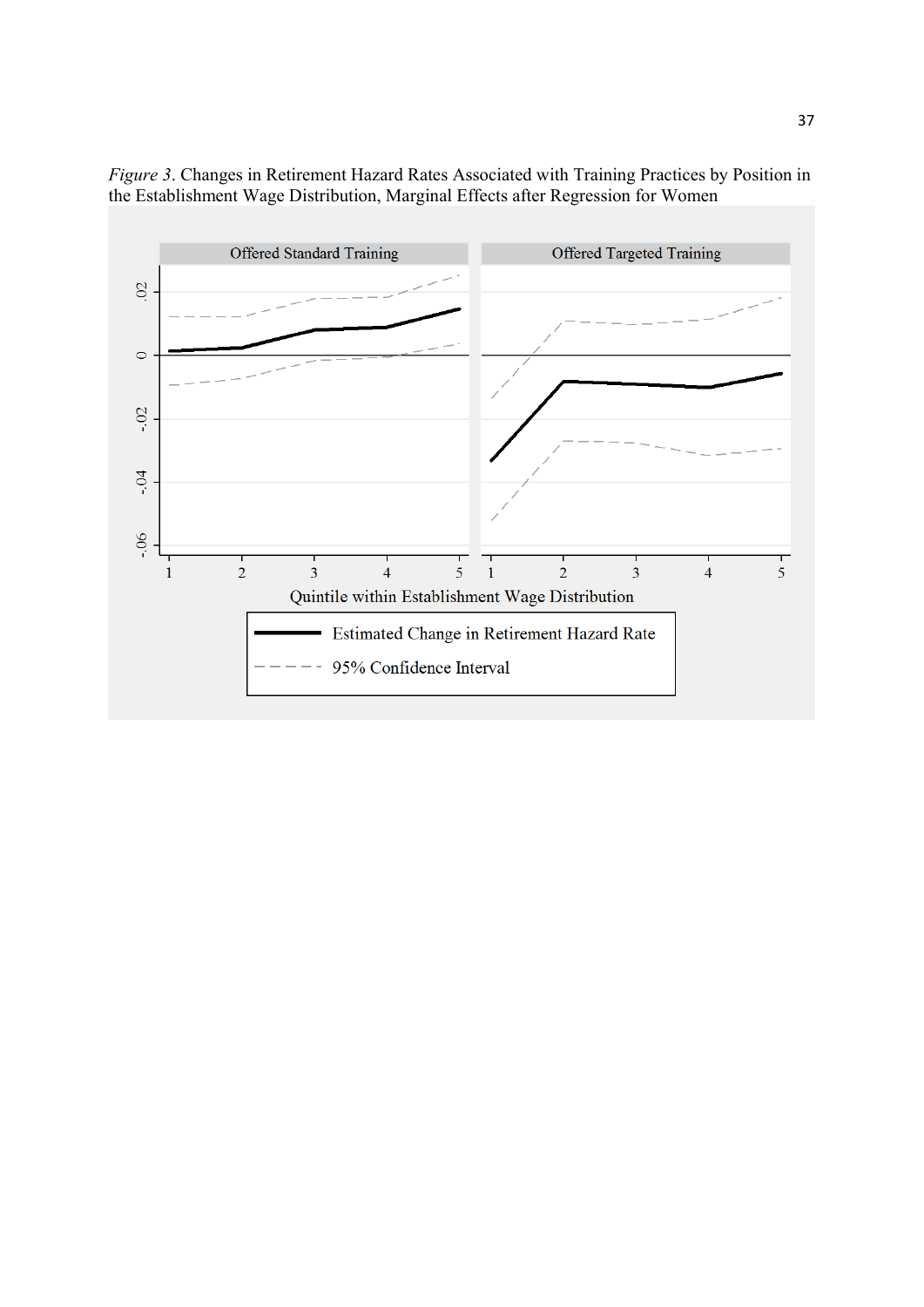

*Figure 4*. Changes in Retirement Hazard Rates Associated with Training Practices by Position in the Establishment Wage Distribution, Marginal Effects after Regression for Men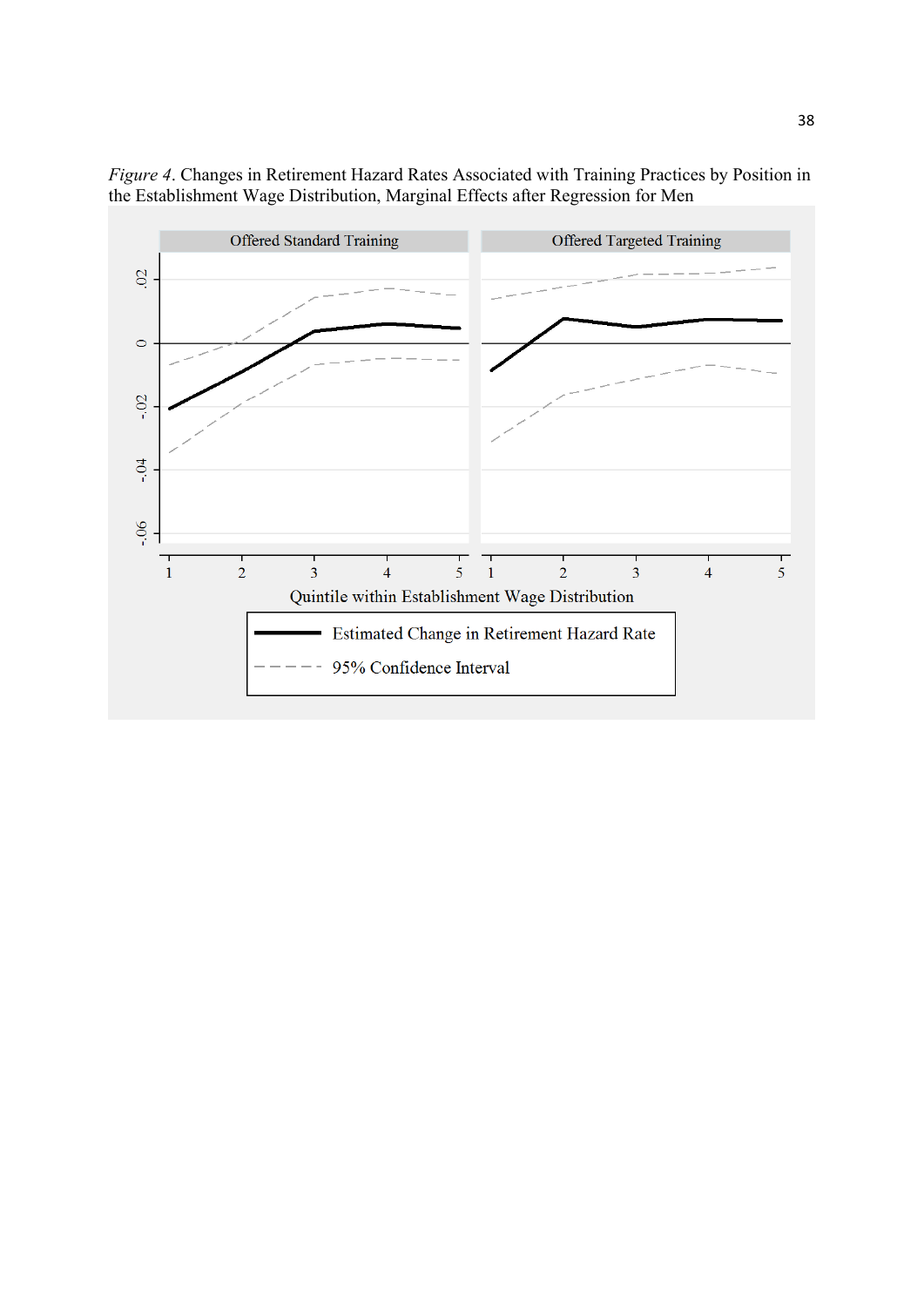|                                                      | (1)            | (2)       | (3)            | (4)                    |  |  |
|------------------------------------------------------|----------------|-----------|----------------|------------------------|--|--|
|                                                      |                |           |                | Wage                   |  |  |
|                                                      |                |           | % Change       | Mobility               |  |  |
| Dependent Variable:                                  | ln(wage)       | ln(wage)  | in Wage        | Indicator <sup>a</sup> |  |  |
| Panel A: Men                                         |                |           |                |                        |  |  |
| Standard                                             | $-0.002$       | $0.004**$ | $2.004*$       | $-0.024*$              |  |  |
|                                                      | (0.004)        | (0.002)   | (1.225)        | (0.014)                |  |  |
|                                                      | $-0.015$       | 0.004     | $-3.483*$      | 0.053                  |  |  |
| Targeted                                             | (0.016)        | (0.004)   | (1.848)        | (0.046)                |  |  |
|                                                      | $-0.000***$    | $-0.000$  | $-0.054*$      | $-0.000*$              |  |  |
| <b>Training Participation</b>                        | (0.000)        | (0.000)   | (0.032)        | (0.000)                |  |  |
|                                                      | $0.018***$     | $-0.001$  | $-2.098$       | 0.008                  |  |  |
| Reporting <sup>b</sup>                               | (0.006)        | (0.002)   | (1.618)        | (0.009)                |  |  |
| Training Participation*Reporting <sup>b</sup>        | $-0.000$       | $-0.000$  | 0.052          | $-0.000*$              |  |  |
|                                                      | (0.000)        | (0.000)   | (0.036)        | (0.000)                |  |  |
| N                                                    | 520,203        | 520,203   | 119,738        | 119,798                |  |  |
|                                                      |                |           |                |                        |  |  |
| Panel B: Women                                       |                |           |                |                        |  |  |
| Standard                                             | $0.023***$     | 0.002     | $-0.022$       | $-0.014**$             |  |  |
|                                                      | (0.004)        | (0.004)   | (0.786)        | (0.006)                |  |  |
| Targeted                                             | $0.023*$       | $-0.000$  | 3.077*         | $0.020*$               |  |  |
|                                                      | (0.012)        | (0.007)   | (1.622)        | (0.011)                |  |  |
| <b>Training Participation</b>                        | 0.000          | 0.000     | $-0.008$       | $0.000*$               |  |  |
|                                                      | (0.000)        | (0.000)   | (0.012)        | (0.000)                |  |  |
| Reporting <sup>b</sup>                               | $0.018***$     | $-0.004$  | 1.103          | $-0.003$               |  |  |
|                                                      | (0.006)        | (0.003)   | (1.281)        | (0.007)                |  |  |
|                                                      | $0.000*$       | 0.000     | $-0.007$       | $-0.000**$             |  |  |
| Training Participation*Reporting <sup>b</sup>        | (0.000)        | (0.000)   | (0.021)        | (0.000)                |  |  |
| N                                                    | 235,497        | 235,497   | 39,166         | 39,166                 |  |  |
|                                                      |                |           |                |                        |  |  |
| <b>Establishment Fixed Effects</b>                   | N <sub>0</sub> | Yes       | N <sub>o</sub> | N <sub>0</sub>         |  |  |
| Notes: *** $p < 0.01$ ; ** $p < 0.05$ ; * $p < 0.10$ |                |           |                |                        |  |  |

*Table 3*. Relationship between Establishment Training Practices and Individual Wage Levels, Growth, and Within Establishment Wage Mobility

<sup>a</sup>Wage mobility indicator is equal to 1 if the individual's wages in the next survey year are in a higher quintile within the establishment wage distribution than in the current survey year, and 0 otherwise.

<sup>b</sup>Establishments report total training participation as either number of individuals participating or number of incidences of training and we divide this figure by firm size to construct the *Training Participation* measure. *Reporting* is equal to 1 for establishments that report training as number of incidences per year instead of number of individuals trained.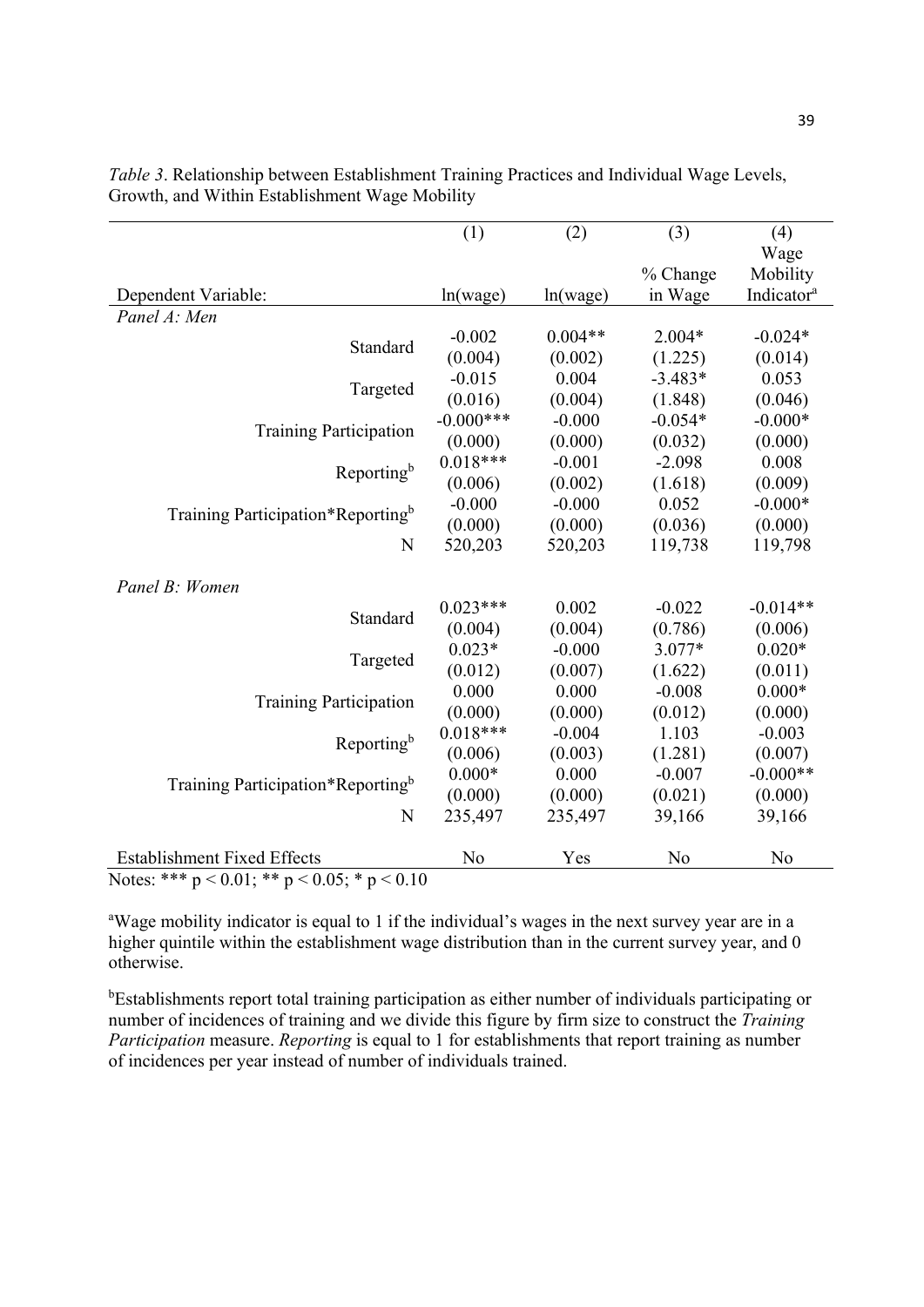## Appendix

*Table A1.* Full Sample Characteristics for Key Variables, Employee-Year Level

|                                                      | Mean     | Standard  |
|------------------------------------------------------|----------|-----------|
|                                                      |          | Deviation |
| Dependent and Key Independent Variables              |          |           |
| Retire                                               | 0.06     | 0.23      |
| Standard                                             | 0.44     | 0.50      |
| Targeted                                             | 0.05     | 0.21      |
| Training Participation (not normalized by firm size) | 2,237.87 | 5,861.35  |
| Reporting                                            | 0.55     | 0.50      |
| <b>Individual Characteristics</b>                    |          |           |
| Individual Age                                       | 55.12    | 3.71      |
| Male                                                 | 0.69     | 0.46      |
| Secondary Education without Vocational Training      | 0.16     | 0.36      |
| Secondary Education with Vocational Training         | 0.69     | 0.46      |
| Upper Secondary, without Vocational Training         | 0.00     | 0.07      |
| Upper Secondary, with Vocational Training            | 0.03     | 0.16      |
| <b>Applied Sciences Degree</b>                       | 0.05     | 0.23      |
| <b>University Degree</b>                             | 0.07     | 0.26      |
| Trainee                                              | 0.00     | 0.01      |
| Unskilled Worker                                     | 0.19     | 0.40      |
| Skilled Worker                                       | 0.20     | 0.40      |
| Master Craftsman                                     | 0.02     | 0.15      |
| Employee                                             | 0.39     | 0.49      |
| Freelancer                                           | 0.00     | 0.02      |
| Part Time <50% of Full-Time                          | 0.02     | 0.15      |
| Part Time > 50% of Full-Time                         | 0.17     | 0.37      |
| Daily Wage, $\epsilon$                               | 103.13   | 39.67     |
| Wage Growth in Percentage Points                     | 0.06     | 1.02      |
| Tenure, Years                                        | 15.96    | 9.83      |
| <b>Establishment Characteristics</b>                 |          |           |
| <b>Average Daily Wage</b>                            | 99.42    | 26.71     |
| <b>Share Unskilled Workers</b>                       | 0.17     | 0.21      |
| Annual Turnover due to Firing                        | 5.55     | 15.46     |
| Annual Turnover due to Retirements                   | 35.30    | 114.34    |
| Perceived Profitability, 6 Point Likert Scale        | 3.76     | 1.50      |
| Revenue, Billions $\epsilon$                         | 3.34     | 18.50     |
| Employment                                           | 4,515.50 | 10,666.85 |
| <b>Partial Retirement Policy</b>                     | 0.83     | 0.38      |
| Have Special Equipment for Older Workers             | 0.24     | 0.43      |
| Have Lower Performance Standards for Older Workers   | 0.15     | 0.35      |
| Use Mixed Age Teams                                  | 0.38     | 0.48      |
| N                                                    |          | 759,931   |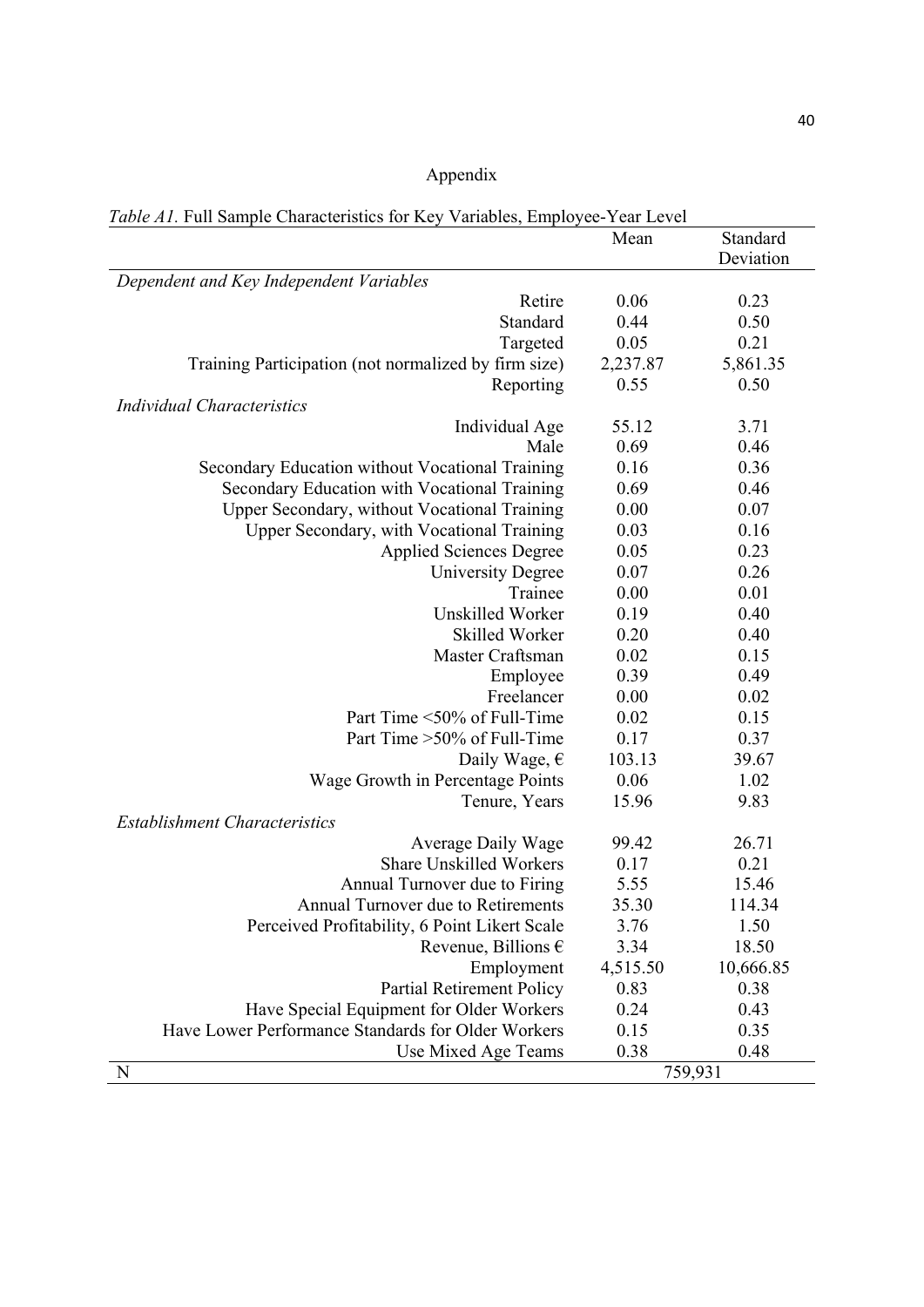|                               | (1)        | (2)        | (3)        | (4)        |
|-------------------------------|------------|------------|------------|------------|
|                               | Men        | Women      | Men        | Women      |
|                               | $-0.001$   | 0.006      | 0.000      | 0.006      |
| Standard                      | (0.005)    | (0.004)    | (0.005)    | (0.005)    |
|                               | 0.004      | $-0.016*$  | 0.004      | $-0.016*$  |
| Targeted                      | (0.007)    | (0.009)    | (0.007)    | (0.009)    |
|                               | $-0.000$   | $-0.000$   | $-0.000$   | $-0.000$   |
| <b>Training Participation</b> | (0.000)    | (0.000)    | (0.000)    | (0.000)    |
|                               | 0.000      | $-0.001$   | 0.000      | $-0.001$   |
| Reporting                     | (0.004)    | (0.003)    | (0.003)    | (0.003)    |
| Training                      | $-0.000$   | 0.000      | $-0.000$   | 0.000      |
| Participation*Reporting       | (0.000)    | (0.000)    | (0.000)    | (0.000)    |
| <b>Total Employment</b>       | $0.000**$  | $0.000***$ | $0.000**$  | $0.000***$ |
|                               | (0.000)    | (0.000)    | (0.000)    | (0.000)    |
| Average Wage                  | 0.000      | $-0.000$   | 0.000      | $-0.000$   |
|                               | (0.001)    | (0.000)    | (0.001)    | (0.000)    |
| Perceived Profitability       | $-0.008**$ | $-0.003$   | $-0.008**$ | $-0.003$   |
|                               | (0.003)    | (0.002)    | (0.003)    | (0.002)    |
| Revenue                       | $-0.000$   | $-0.000**$ | $-0.000$   | $-0.000**$ |
|                               | (0.000)    | (0.000)    | (0.000)    | (0.000)    |
| Secondary Education           | $0.004***$ | $0.005***$ | $0.004***$ | $0.005***$ |
| with Vocational               | (0.002)    | (0.002)    | (0.002)    | (0.002)    |
| Training                      |            |            |            |            |
| Upper Secondary,              | 0.002      | 0.001      | 0.002      | 0.001      |
| without Vocational            | (0.004)    | (0.006)    | (0.004)    | (0.006)    |
| Training                      |            |            |            |            |
| Upper Secondary, with         | 0.004      | $0.008**$  | 0.004      | $0.008**$  |
| <b>Vocational Training</b>    | (0.003)    | (0.003)    | (0.003)    | (0.003)    |
| <b>Applied Sciences</b>       | $0.006**$  | $0.011***$ | $0.006*$   | $0.011***$ |
| Degree                        | (0.003)    | (0.004)    | (0.003)    | (0.004)    |
| <b>University Degree</b>      | $0.007**$  | $0.018***$ | $0.006**$  | $0.018***$ |
|                               | (0.003)    | (0.003)    | (0.003)    | (0.003)    |
| Unskilled Worker              | $-0.127$   | $-0.000$   | $-0.127$   | $-0.000$   |
|                               | (0.117)    | (0.056)    | (0.117)    | (0.056)    |
| Skilled Worker                | $-0.126$   | $-0.001$   | $-0.126$   | $-0.000$   |
|                               | (0.117)    | (0.056)    | (0.117)    | (0.056)    |
| Master Craftsman              | $-0.104$   | 0.024      | $-0.104$   | 0.025      |
|                               | (0.116)    | (0.057)    | (0.116)    | (0.057)    |
| Employee                      | $-0.103$   | 0.012      | $-0.103$   | 0.012      |
|                               | (0.116)    | (0.056)    | (0.116)    | (0.056)    |

*Table A2*. Relationship between Training Practices and Retirement Hazard Rates, Reporting Full Regression Results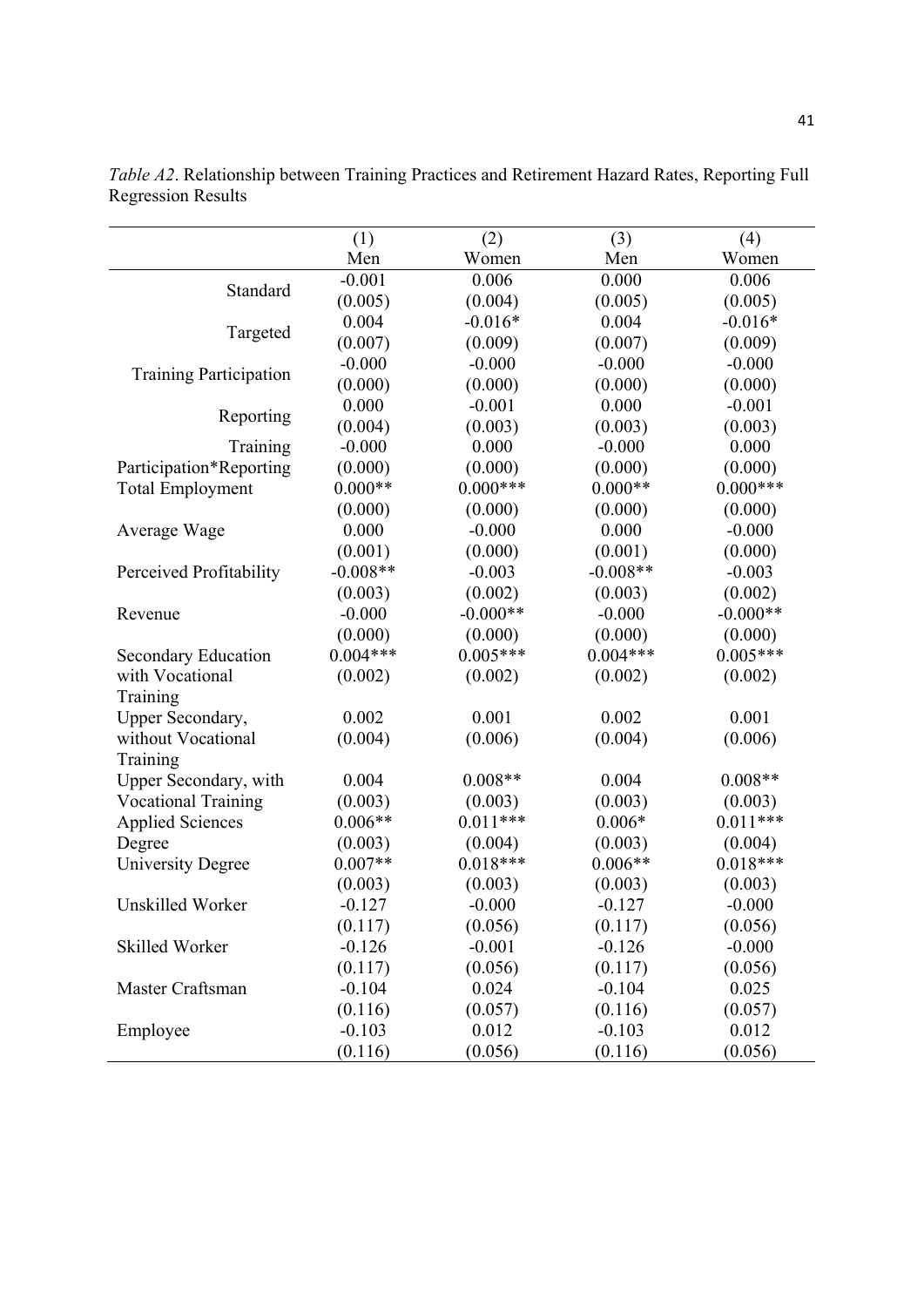*Table A2*, Continued.

| Freelancer                                             | $-0.166$     | $-0.016$     | $-0.165$     | $-0.016$ |  |  |
|--------------------------------------------------------|--------------|--------------|--------------|----------|--|--|
|                                                        | (0.117)      | (0.059)      | (0.117)      | (0.059)  |  |  |
| Part Time $\leq 50\%$ of                               | $-0.099$     | $-0.016$     | $-0.098$     | $-0.016$ |  |  |
| Full-Time                                              | (0.117)      | (0.056)      | (0.117)      | (0.056)  |  |  |
| Part Time $>50\%$ of                                   | $-0.085$     | 0.002        | $-0.085$     | 0.002    |  |  |
| Full-Time                                              | (0.117)      | (0.056)      | (0.117)      | (0.056)  |  |  |
| Tenure in Days                                         | $-0.000$ *** | $-0.000$ *** | $-0.000$ *** | $-0.000$ |  |  |
|                                                        | (0.000)      | (0.000)      | (0.000)      | (0.000)  |  |  |
| Wages                                                  | $-0.001***$  | $-0.001***$  | $-0.001***$  | $-0.001$ |  |  |
|                                                        | (0.000)      | (0.000)      | (0.000)      | (0.000)  |  |  |
| Partial Retirement                                     |              |              | $-0.014**$   | $-0.005$ |  |  |
|                                                        |              |              | (0.006)      | (0.006)  |  |  |
| Special Equipment                                      |              |              | 0.000        | 0.001    |  |  |
|                                                        |              |              | (0.007)      | (0.005)  |  |  |
| Lower Performance                                      |              |              | 0.001        | $-0.005$ |  |  |
| Targets                                                |              |              | (0.006)      | (0.006)  |  |  |
| Mixed Age Teams                                        |              |              | $-0.003$     | $-0.001$ |  |  |
|                                                        |              |              | (0.003)      | (0.004)  |  |  |
| Other Older Worker                                     |              |              | 0.010        | 0.009    |  |  |
| Practices                                              |              |              | (0.011)      | (0.007)  |  |  |
| Notes: *** $p < 0.01$ ; ** $p < 0.05$ ; * $p < 0.10$ . |              |              |              |          |  |  |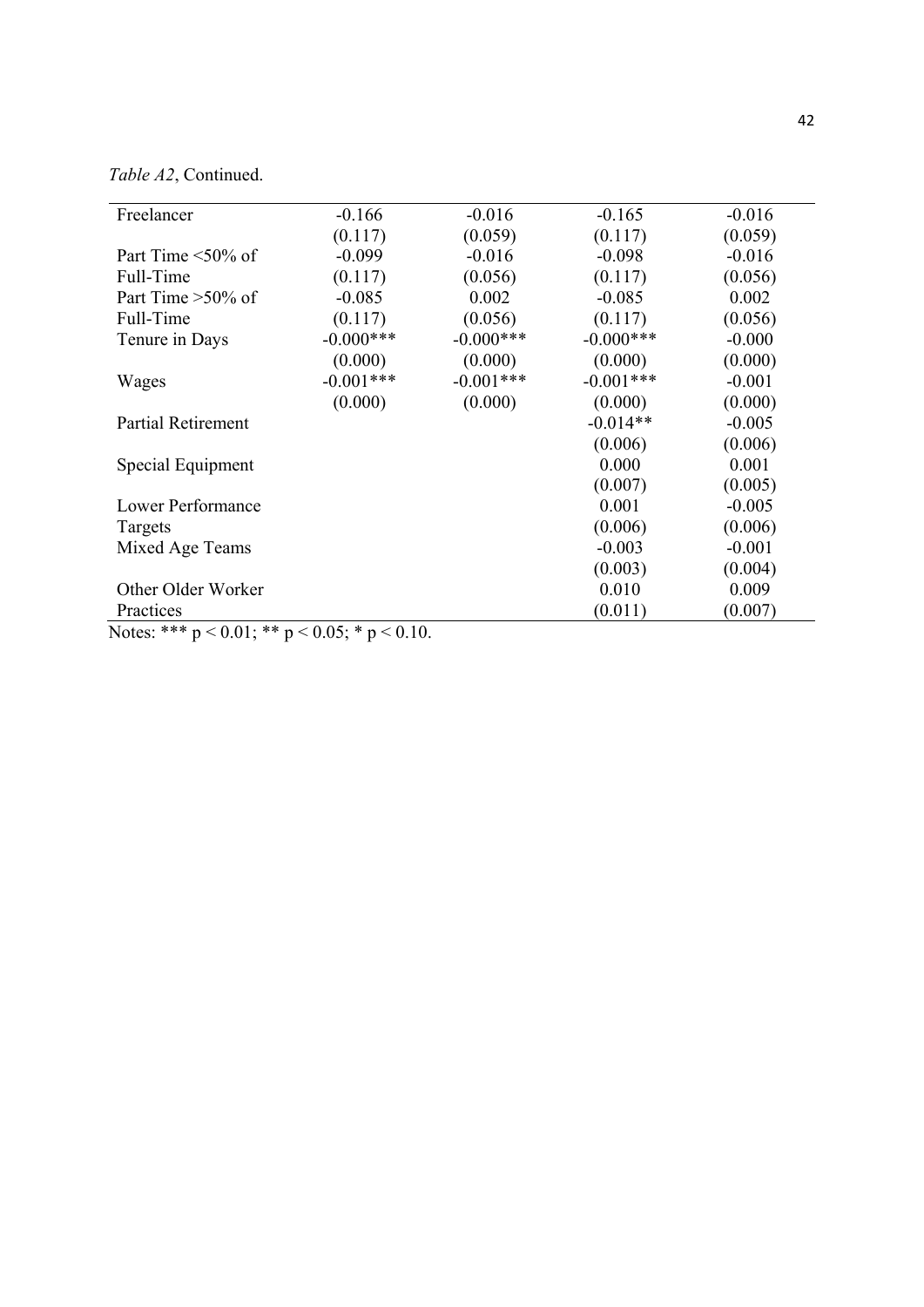|                                                                                           |                                  | Men                  | Women    |
|-------------------------------------------------------------------------------------------|----------------------------------|----------------------|----------|
| Separate Effects                                                                          |                                  |                      |          |
|                                                                                           | <b>Standard Training</b>         | 0.00                 | $0.03*$  |
|                                                                                           |                                  | (0.01)               | (0.01)   |
|                                                                                           | <b>Targeted Training</b>         | 0.02                 | 0.00     |
|                                                                                           |                                  | (0.03)               | (0.05)   |
|                                                                                           | <b>Partial Retirement</b>        | $-0.01$ <sup>+</sup> | 0.00     |
|                                                                                           |                                  | (0.01)               | (0.01)   |
|                                                                                           | Special Equipment                | 0.01                 | $0.02*$  |
|                                                                                           |                                  | (0.01)               | (0.01)   |
|                                                                                           | <b>Lower Performance Targets</b> | $-0.01$              | $-0.01$  |
|                                                                                           |                                  | (0.01)               | (0.01)   |
|                                                                                           | Mixed Age Teams                  | $-0.01*$             | $-0.01$  |
|                                                                                           |                                  | (0.01)               | (0.01)   |
| <b>Interaction with Standard Training</b>                                                 |                                  |                      |          |
|                                                                                           | <b>Partial Retirement</b>        | $-0.00$              | $-0.03*$ |
|                                                                                           |                                  | (0.01)               | (0.01)   |
|                                                                                           | Special Equipment                | $-0.01$              | $-0.02*$ |
|                                                                                           |                                  | (0.01)               | (0.01)   |
|                                                                                           | <b>Lower Performance Targets</b> | $-0.01$              | 0.01     |
|                                                                                           |                                  | (0.01)               | (0.01)   |
|                                                                                           | Mixed Age Teams                  | 0.01                 | 0.01     |
|                                                                                           |                                  | (0.01)               | (0.01)   |
| Interaction with Targeted Training                                                        |                                  |                      |          |
|                                                                                           | <b>Partial Retirement</b>        | $-0.03$              | $-0.01$  |
|                                                                                           |                                  | (0.03)               | (0.05)   |
|                                                                                           | Special Equipment                | $-0.02*$             | $-0.00$  |
|                                                                                           |                                  | (0.01)               | (0.01)   |
|                                                                                           | <b>Lower Performance Targets</b> | 0.00                 | 0.00     |
|                                                                                           |                                  | (0.01)               | (0.02)   |
|                                                                                           | Mixed Age Teams                  | $0.03**$             | $-0.00$  |
|                                                                                           |                                  | (0.01)               | (0.02)   |
|                                                                                           |                                  | 522,939              | 236,992  |
| Note: *** $n < 0.01$ ** $n < 0.05$ * $n < 0.10$ Degreesians cantain all establishment and |                                  |                      |          |

*Table A3*. Joint Effects of Training and Other Older Worker Practices

Notes: \*\*\*  $p < 0.01$ ; \*\*  $p < 0.05$ ; \*  $p < 0.10$ . Regressions contain all establishment and individual covariates from Equation [1] and include establishment fixed effects.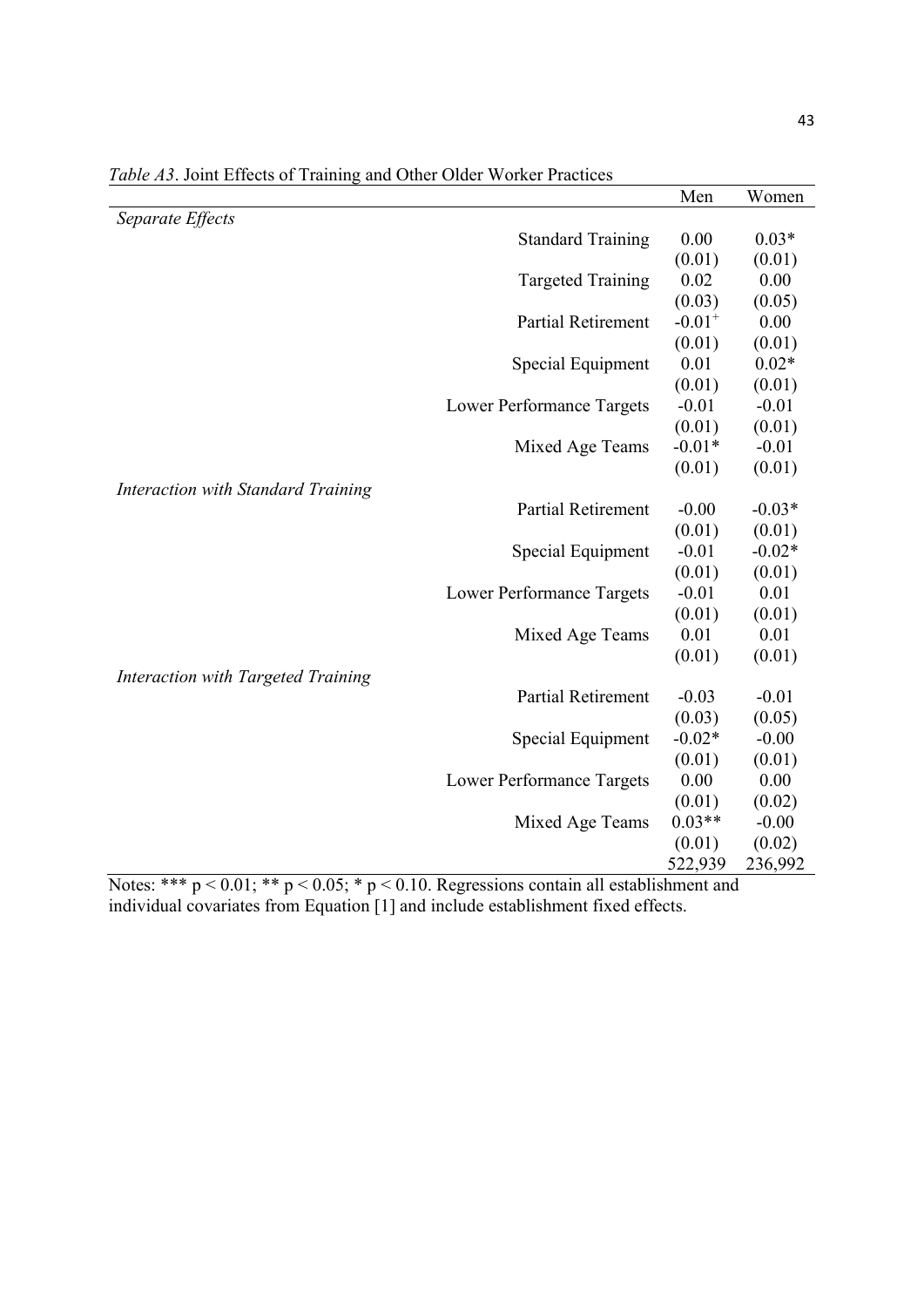|                                             | <b>Standard Training Program</b> |           | <b>Targeted Training Program</b> |                      |
|---------------------------------------------|----------------------------------|-----------|----------------------------------|----------------------|
|                                             | in 2006                          |           |                                  | in 2006              |
|                                             | Men                              | Women     | Men                              | Women                |
| Retire in 2002                              | $-0.02*$                         | $-0.00$   | $-0.00$                          | $0.01^{+}$           |
|                                             | (0.01)                           | (0.01)    | (0.00)                           | (0.00)               |
| Training Practices in 2002                  |                                  |           |                                  |                      |
| Involvement in Standard Training            | 0.02                             | 0.02      | 0.00                             | 0.01                 |
|                                             | (0.03)                           | (0.02)    | (0.01)                           | (0.01)               |
| <b>Targeted Program</b>                     | $0.17^{+}$                       | 0.08      | 0.04                             | 0.04                 |
|                                             | (0.10)                           | (0.06)    | (0.04)                           | (0.03)               |
| Training Participation, in 100s             | $0.09*$                          | 0.05      | $0.04*$                          | 0.01                 |
|                                             | (0.04)                           | (0.03)    | (0.02)                           | (0.02)               |
| Participation Counted as                    | 0.01                             | 0.00      | $-0.00$                          | $-0.00$              |
| Incidences                                  | (0.04)                           | (0.00)    | (0.00)                           | (0.01)               |
| Participation*Counted as                    | 0.04                             | 0.02      | 0.01                             | $0.00\,$             |
| Incidences                                  | (0.09)                           | (0.05)    | (0.05)                           | (0.00)               |
| Other Establishment Characteristics in 2002 |                                  |           |                                  |                      |
| Establishment Employment,                   | 0.00                             | 0.00      | $0.00^{+}$                       | 0.00                 |
| 1000s                                       | (0.00)                           | (0.00)    | (0.00)                           | (0.00)               |
| Average Daily Wage, 100s of $\epsilon$      | $-0.00$                          | 0.05      | 0.00                             | 0.01                 |
|                                             | (0.00)                           | (0.04)    | (0.00)                           | (0.00)               |
| Perceived Profitability                     | $0.04**$                         | $0.03**$  | 0.00                             | $0.00*$              |
|                                             | (0.01)                           | (0.01)    | (0.00)                           | (0.00)               |
| Revenue, millions $\epsilon$                | $0.00*$                          | $-0.00**$ | $-0.00$                          | $-0.00$              |
|                                             | (0.00)                           | (0.00)    | (0.00)                           | (0.00)               |
| <b>Individual Characteristics</b>           |                                  |           |                                  |                      |
| Secondary Education with                    | $-0.00$                          | $-0.00$   | $-0.00$                          | $-0.01$ <sup>+</sup> |
| <b>Vocational Training</b>                  | (0.02)                           | (0.01)    | (0.01)                           | (0.00)               |
| Upper Secondary, without                    | $-0.02$                          | $-0.01$   | $-0.00$                          | $-0.01$              |
| <b>Vocational Training</b>                  | (0.02)                           | (0.02)    | (0.01)                           | (0.01)               |
| Upper Secondary, with                       | $-0.01$                          | $-0.00$   | $-0.00$                          | $-0.01$ <sup>+</sup> |
| <b>Vocational Training</b>                  | (0.03)                           | (0.01)    | (0.01)                           | (0.00)               |
| <b>Applied Sciences Degree</b>              | 0.02                             | 0.03      | 0.01                             | $-0.01$              |
|                                             | (0.02)                           | (0.02)    | (0.01)                           | (0.00)               |
| <b>University Degree</b>                    | 0.01                             | 0.00      | 0.00                             | $-0.01*$             |
|                                             | (0.03)                           | (0.01)    | (0.01)                           | (0.00)               |
| Unskilled Worker                            | $-0.10$                          | $0.08**$  | 0.02                             | 0.01                 |
|                                             | (0.23)                           | (0.02)    | (0.02)                           | (0.01)               |
| Skilled Worker                              | $-0.12$                          | $0.08**$  | 0.02                             | 0.00                 |
|                                             | (0.23)                           | (0.03)    | (0.02)                           | (0.01)               |
| Master Craftsman                            | $-0.13$                          | $0.15**$  | 0.02                             | $-0.01$              |
|                                             | (0.23)                           | (0.05)    | (0.02)                           | (0.01)               |
| Employee                                    | $-0.15$                          | $0.05*$   | 0.01                             | $-0.00$              |
|                                             | (0.23)                           | (0.02)    | (0.02)                           | (0.01)               |

*Table A4.* Influence of 2002 Establishment and Worker Characteristics on 2006 Practice Adoption